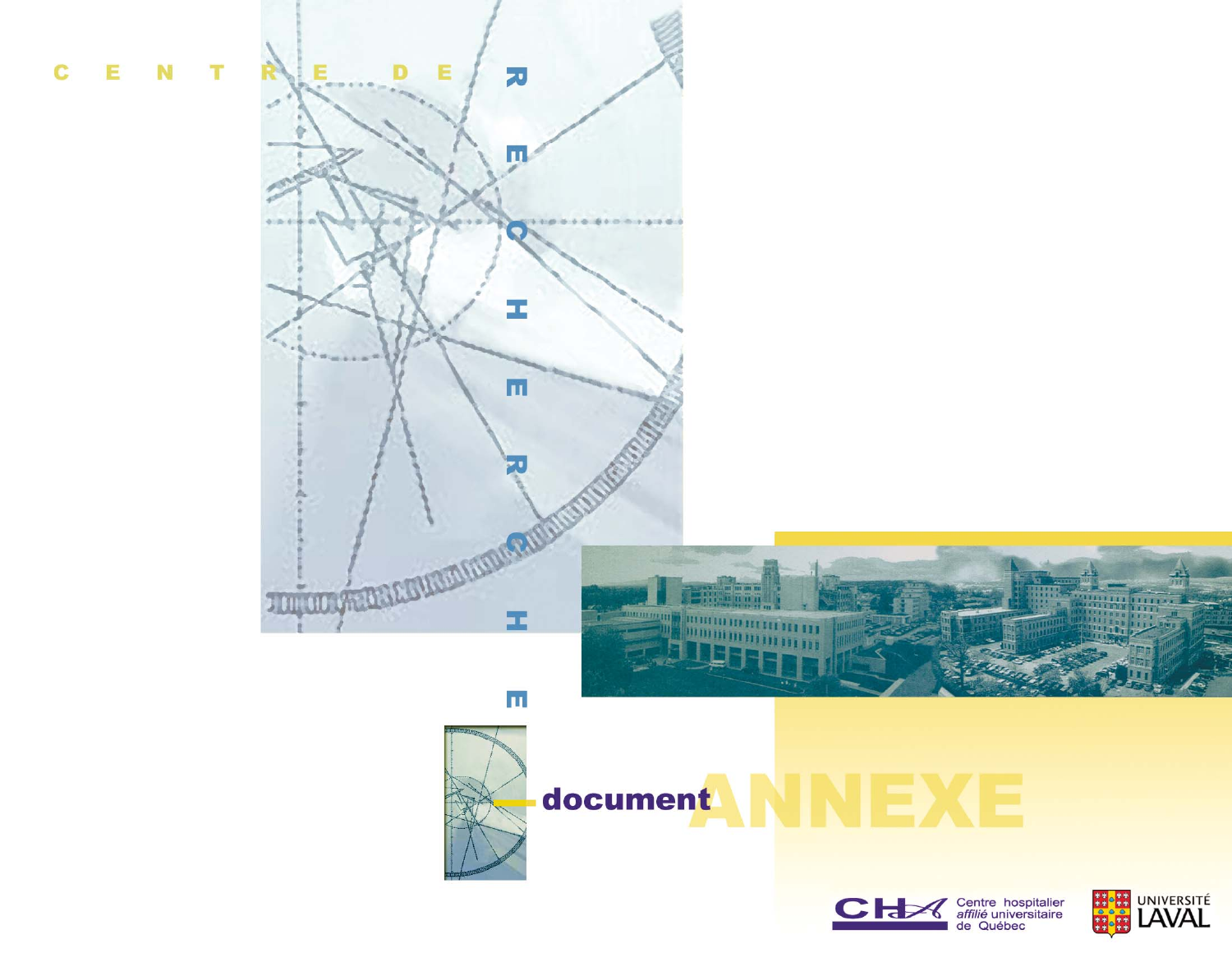$\mathbf{1}$ 

### Table des matières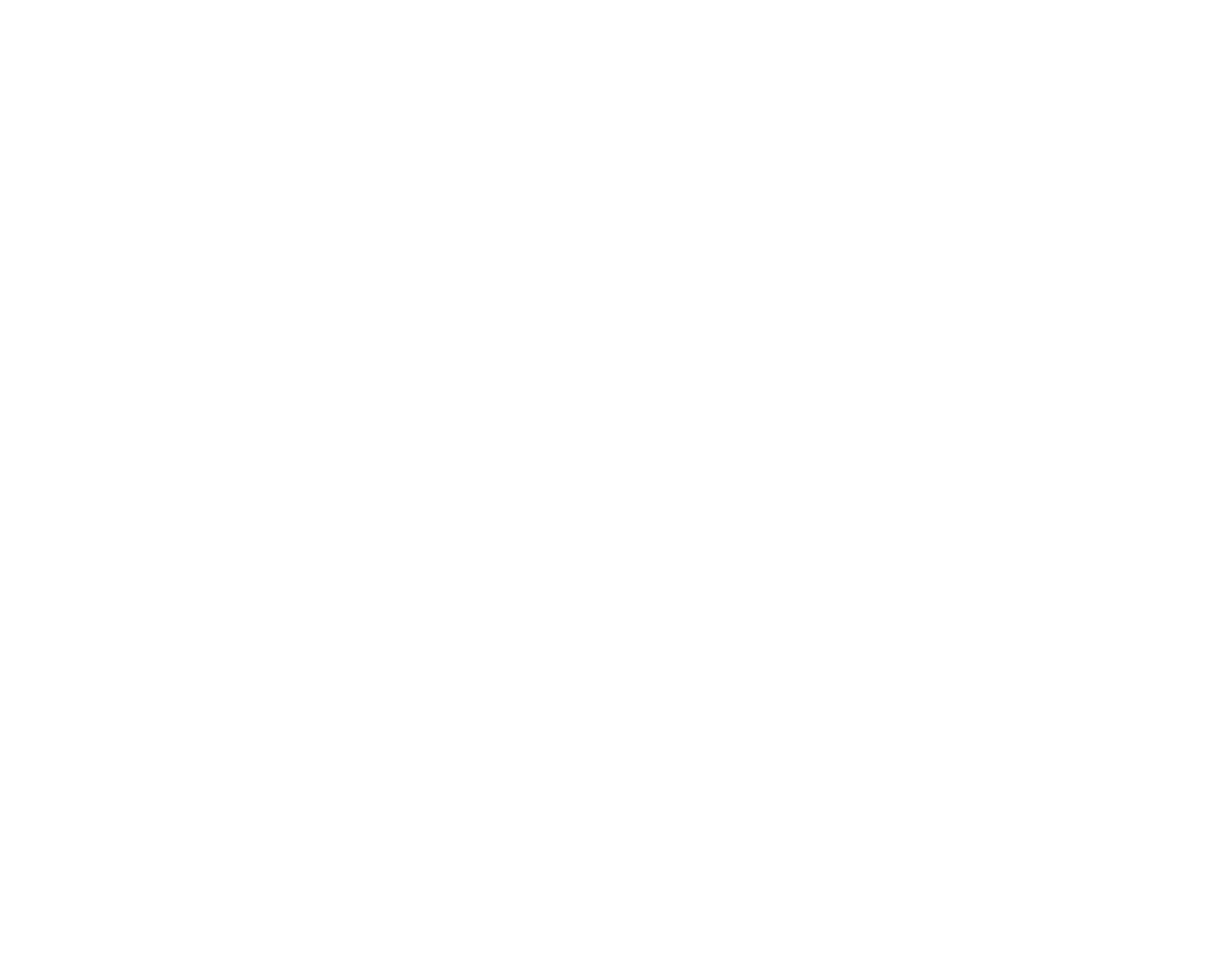<span id="page-3-0"></span>

3

### rapport annuel 2003-2004

### Santé des populations - Production intellectuelle

#### Articles avec comité de lecture

ALARY, M., Lowndes, C., MUKENGE-TSHIBAKA, L., Gnintoungbe, C. A., Bédard, E., Géraldo, N., Jossou, P., Lafia, E., Bernier, F., Baganizi, E., Joly, J. R., Frost, E., Anagonou, S., "Sexually transmitted infections in male clients of female sex workers in Benin: Risk factors and reassessement of the leucocyte epsterase disptick for screening of urethral infections." Sex Trans Inf 2003; 79, 388-92.

ALARY, M., Lowndes, C. M., BOILY, M. C., "Community randomised trials for HIV prevention: the past, a lesson for the future?" AIDS 2003; 17, 2661-3.

Bancej, C., Decker, K., Harrison, M., Turner, D., BRISSON, J., "Contribution of clinical breast examination to mammography screening in the early detection of breast cancer." J Med Screen 2003, 10, 16-21.

Bernier, S., Furgal, C., Grondin, J., GODIN, G., "Predicting food choice behavior in a Nunavik community: Developping a tool for public health." Epi North - The Northwest Territories Epidemiology Newsletter 2003; 15, 6-10.

BRISSON, J., Diorio, C., MÂSSE, B., "Wolfe's parenchymal pattern and percentage of the breast with mammographic densities: redundant or complementary classifications." Cancer Epidemiol Biomarkers Prev 2003; 12, 728-732.

Chabot, I., MOISAN, J., GRÉGOIRE, J. P., Milot, A., "Impact of pharmacist intervention on blood pressure levels and factors affecting control of hypertension: The role of income status." The Annals of Pharmacotherapy 2003; 37, 1186-93.

Cossette, H., DUCHESNE, T., Marceau, É. "Modelling catastrophes and their impact on insurance portfolios." North American Actuarial Journal 2003; 7: (4), 1-22.

Côté, I., GRÉGOIRE, J. P., MOISAN, J., Chabot, I., Lacroix, G., "A pharmacy-based health promotion programme in hypertension: Cost-benefit analysis." Pharmacoeconomics 2003; 21, 415-28.

Doyle, E. K., **DUCHESNE, T.**, Choi, T., "Can operations research light up power industry." OR/MS Today 2003; 30, 36-42.

DUCHESNE, T., Rioux, J., "Discussion de "Efficient and robust fitting of lognormal distributions." North American Actuarial Journal 2003; 7: (3), 112-116.

DUCHESNE, T., Rosenthal, J. S., "On the collapsibility of lifetime regression models." Advances in Applied probability 2003; 35, 755-772.

Gagnon, M. P., GODIN, G., Fortin, J. P., Lamothe, L., GAGNÉ, C., "An adaptation of the theory of interpersonal behavior to the study of telemedicine adoption by physicians." International Journal of Medical Informatics 2003; 71, 103-115.

George, A. L., ALARY, M., Hogg, R. S., Remis, R., Otis, J., MÂSSE, B., Turmel, B., LeClerc, R., Lavoie, R., Vincelette, J., Parent, R., Chan, K., Martindale, S. L., Miller, M. L., Craib, K. J. P., Schechter, M. T., Weber, A. E., "High-risk behaviors among men having sex with other men (MSM) who were born in Canada compared to those who immigrated to Canada - What should we measure?" Ann Epidemiol 2003; 13-, 579.

GODIN, G., GAGNÉ, C., Naccache, H., "Validation of a self-reported questionnaire assessing adherence to antiretroviral medication." AIDS Patient Care 2003; 17, 325-332.

GODIN, G., Gagnon, H., Lambert, L. D., "Factors associated with maintenance of regular condom use among single heterosexual adults: A longitudinal study." Canadian Journal of Public Health 2003; 94, 287-291.

GODIN, G., Michaud, F., ALARY, M., Otis, J., MÂSSE, B., Fortin, C., Gagnon, M. P., Gagnon, H., "Evaluation of an HIV and STD prevention program for adolescents in juvenile rehabilitation centers." Health Educ Behav 2003; 30: (5), 601-14.

Légaré, F., GODIN, G., Dodin, S., Turcot, L., Laperrière, L., "From intention to adoption of hormone replacement therapy: A longitudinal cohort." Psychology & Health 2003; 18, 351-371.

Lowndes, C. M., ALARY, M., Platt, L., "Injection drug use, commercial sex work and the HIV/STI epidemic in the Russian Federation." Sex Transm Dis 2003; 30: (1), 46-48.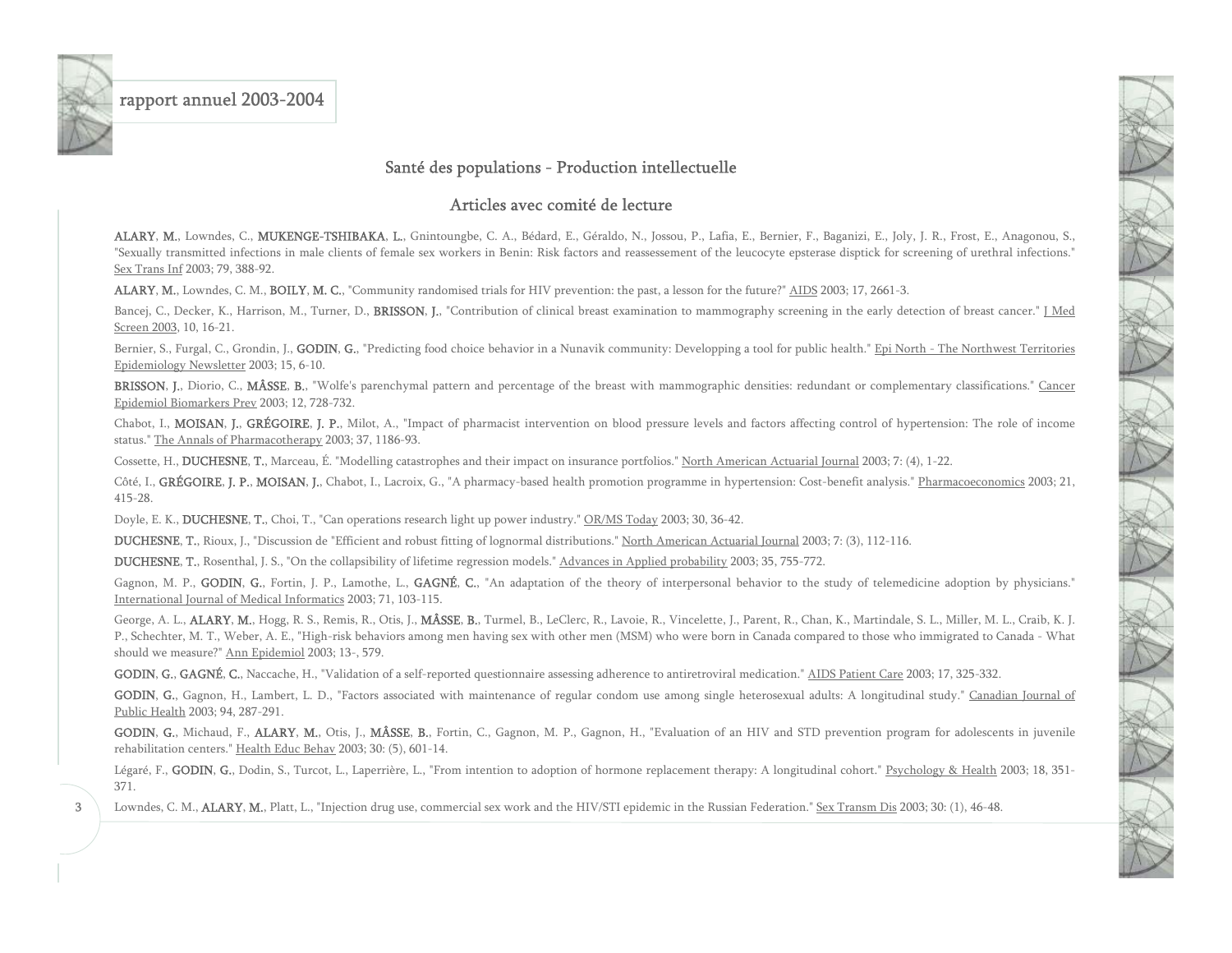

Lowndes, C. M., Renton, A., ALARY, M., Rhodes, T., Garnett, G. P., Stimson, G., "Conditions for widespread heterosexual spread of HIV in the Russian Federation: Implications for research, monitoring and prevention." Inter J Drug Policy 2003; 14, 45-62.

Montague, T., Cox, J., Kramer, S., Nemis-White, J., Cochrane, B., Wheatley, M., Joshi, Y., Carrier, R., GRÉGOIRE, J. P., Johnstone, D., "Improving cardiovascular outcomes in Nova Scotia (ICONS): A successful public-private partnership in primary healthcare." Hosp Q 2003; 6: (3), 32-8.

Pelletier, S., DORVAL, M., "Predictive genetic testing raises new professional challenges for psychologists." Canadian Psychology/Psychologie canadienne 2003; 45, 16-30.

Préville, M., Ducharme, C., Fortin, D., Hébert, R., Allard, J., GRÉGOIRE, J. P., Bérard, A., Trottier, L., "Utilisation des anxiolytiques, sédatifs et hypnotiques chez les personnes âgées vivant dans la communauté : Construction d'un cadre conceptuel." Santé mentale au Québec 2003; 28: (2), 165-182.

Raboud, J. M., BOILY, M.-C., Rajeswaren, J., "Act of needle exchange programs on the spread of HIV among injection drug users: Simulation study." [Urban Health 2003; (80), 302-320.

Rancourt, C., GRÉGOIRE, J. P., Simons, R., Dostie, A., "A cost-benefit model comparing two alternative immunization programs against serogroup C meningococcal disease for Quebec residents aged 2 months to 20 years." Pharmacoeconomics 2003; 21: (6), 429-42.

Vickerman, P., Watts, C., ALARY, M., Mabey, D., Peeling, R.W., "Sensitivity requirements for the point of care diagnosis of Chlamydia trachomatis and Neisseria gonorrhoea in women." Sex Trans Inf 2003; 79, 363-8.

#### Livres

GAGNÉ, C., Ouellet-Morin, I., Leblanc, M. (2003). Statistiques : De l'initiation vers la critique, Faculté des sciences infirmières, Université Laval, Québec, 2003,

### Chapitres de livre

Bélanger, D., GODIN, G. (2003). La psychologie sociale au service de la santé publique et de l'environnement - Chapitre 10. Environnement et santé publique : Fondements et pratiques. In Gérin, M., Gosselin, P., Cordier, S., Viau, C., Quénel, P., Dewailly, E. (Eds). pp. 277-288.

Ghani, A., BOILY, M.-C. (2003). The epidemiology of HIV/AIDS: Contributions to infectious diseases epidemiology. Proceedings for the Biosocial Society 2001 Symposium - Learning from HIV/AIDS. Ellison, E., Parker, M., Campbell, C., eds. Cambridge University Press, 59-88.

Vinet, A., BRISSON, C., Bourbonnais, R. (2003). Travail et santé mentale : Une relation qui se détériore. In : L'urgence de penser autrement l'organisation. Les Presses de l'Université Laval, Sainte-Foy (Québec), 5-37.

### Actes de colloque

ABDOUS, B., Berred, A., Khoudraji, A. (2003). Multivariate tail dependence measures. Proceedings of the First Brazilian Conference on Statistical Modelling in Insurance and Finances, Ubatuba, Brazil, September 1-6, 2003. Eds J. Dhaene, Kolev, N. and Morettin, P., pp. 52-55.

ABDOUS, B., Fougères, A. L., Ghoudi, K. (2003). *Extreme behavior for bivariate elliptical distributions*. Proceedings of the First Brazilian Conference on Statistical Modelling in Insurance and Finance, Ubatuba, Brazil, September 1-6. Eds J. Dhaene, N. Kolev and P. Moretting, pp. 56-59.

Bourbonnais, R., BRISSON, C., Vézina, M., MÂSSE, B., Blanchette, C., "Psychosocial environment of health care workers: Post-intervention results." Work, stress and health: New challenges in a changing world - The Vth Interdisciplinary conference on occupational stress and health conference, Toronto, Ontario, March 19-22, 2003. Book of abstracts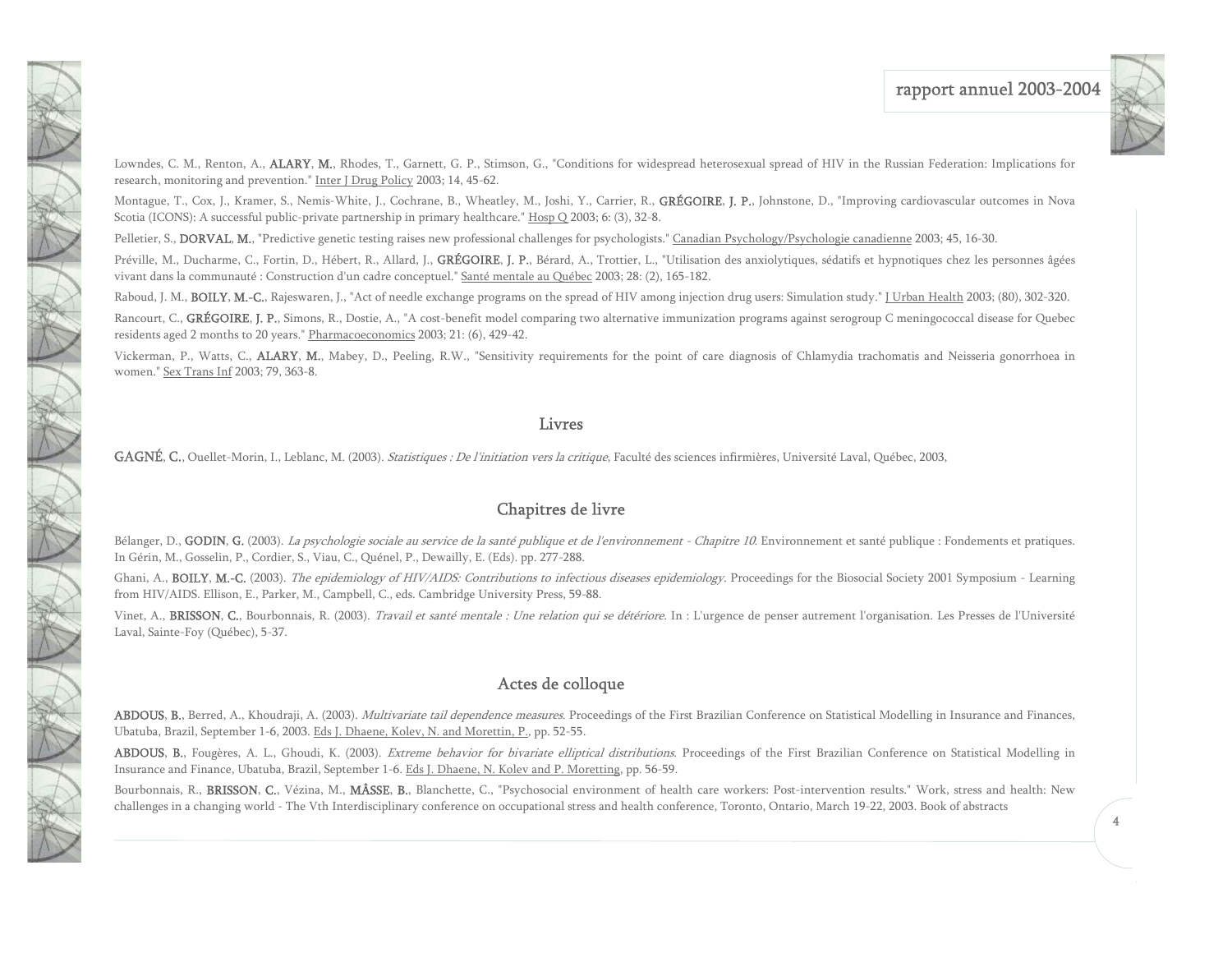BRISSON, C., Larocque, B., Vézina, M., Vinet, A., Trudel, L., Bourbonnais, R., A., MILOT, MÂSSE, B. (2003). *Intervention research on psychosocial factors and health*. Work, stress and health: New challenges in a changing world - The Vth Interdisciplinary conference on occupational stress and health conference, Toronto, Ontario, March 19-22, 2003. Books of abstracts

de la Sablonnière, R. F., DORVAL, M., DIONNE, C. E. (2003). L'efficacité des médicaments utilisés contre les maux de dos non spécifiques: Une revue systématique de la littérature. Recueil des résumés du 76e Congrès de l'ACFAS 2003, S157.

DIONNE, C. E., Bourbonnais, R., Frémont, P., Rossignol, M., Stock, S. R., Demers, E., "Determinants of "Return to Work in Good Health" among workers with back pain consulting in primary care settings: A 2-year prospective study." Linköping International Forum VI for Primary Care Research on Low Back Pain., Linköping , Suède, 24 mai 2003. Books of abstracts: 73.

Guimont, C., BRISSON, C., Vézina, M., Dagenais, G. R., Milot, A., MÂSSE, B., "Psychosocial work environment and evolution of blood pressure: A prospective study." Work, stress and health: New challenges in a changing world - The Vth interdisciplinary conference on occupational stress and health conference, Toronto, Ontario, March 19-22, 2003. Books of abstracts

Hébert, L. J., Moffet, H., DIONNE, C. E., McFadyen, B. J., Dufour, M., Lirette, R. (2003). Shoulder impingement syndrome: clinical indicators and short-term predictors of disability. Joint Conference of the American Congress of Rehabilitation Medicine and the American Society of Neurorehabilitation, Tucson, Arizona, 26 octobre 2003. Archives of physical medicine and rehabilitation, 84, A7.

Leroux, I., DIONNE, C. E., Bourbonnais, R. (2003). Facteurs psychosociaux du travail et incapacités fonctionnelles reliées aux maux de dos. 76e Congrès de l'ACFAS, Rimouski (Québec), 22 mai 2003. Recueil des résumés : S716.

Leroux, I., DIONNE, C. E., Bourbonnais, R. (2003). Psychosocial environment of work and the evolution of back-related disability: A one-year prospective study. Linköping International Forum VI for Primary Care Research on Low Back Pain, Linköping, Suède, 24 mai 2003. Books of abstracts: 59.

Pelletier, É., BRISSON, J., MAJOR, D. (2003). Évaluation de l'exhaustivité du Fichier des tumeurs du Québec (FTQ). Présentation faite au 71e Congrès de l'ACFAS., Rimouski (Québec), mai 2003. Recueil des résumés

Sirois, M. J., LAVOIE, A., DIONNE, C. E. (2003). Réadaptation et état de santé des traumatisés sévères au Québec. Recueil des abrégés. Journées annuelles de santé publique (JASP), 2003. 190-1.

Sullivan, M. J. L., Loisel, P., Franche, R. L., Durand, M. J., Côté, P., DIONNE, C. E. (2003). Training future researchers in work disability prevention: The work disability prevention CIHR strategic training program. Linköping International Forum VI for Primary Care Research on Low Back Pain. Book of abstracts, Linköping, Suède, 23 mai 2003. p. 46.

Théberge, I., BRISSON, J., MAJOR, D., Hébert-Croteau, H., "Facteurs associés aux variations du taux de détection du cancer du sein dans le cadre du Programme québécois de dépistage du cancer du sein (PQDCS)." Présentation faite au 71e Congrès de l'ACFAS. Recueil des résumés, Rimouski (Québec), mai 2003.

Truchon, M., Fillion, L., Truchon, G., DIONNE, C. E., Arseneault, A. B., Viau, C. (2003). Determinants of low-back pain disability among workers. Linköping International Forum VI for Primary Care Research on Low Back Pain., Linköping, Suède, 24 mai 2003. Book of abstracts, p. 52.

#### Rapports

Bourbonnais, R., BRISSON, C., Vézina, M., Vinet, A., Lower, A. (2003) Évaluation d'une intervention participative visant la prévention des problèmes de santé mentale chez les infirmières d'un hôpital de la région de Québec. Rapport d'activités scientifiques présenté au Fonds québécois de recherche sur la société et la culture, Québec, mars 2003.

Bourbonnais, R., Lower, A., BRISSON, C., Vézina, M., Vinet, A. (2003) Évaluation à long terme d'une intervention participative visant la réduction des contraintes de l'environnement de travail et la prévention des problèmes de santé mentale. Rapport d'étape présenté au MSSS, Québec, juin 2003.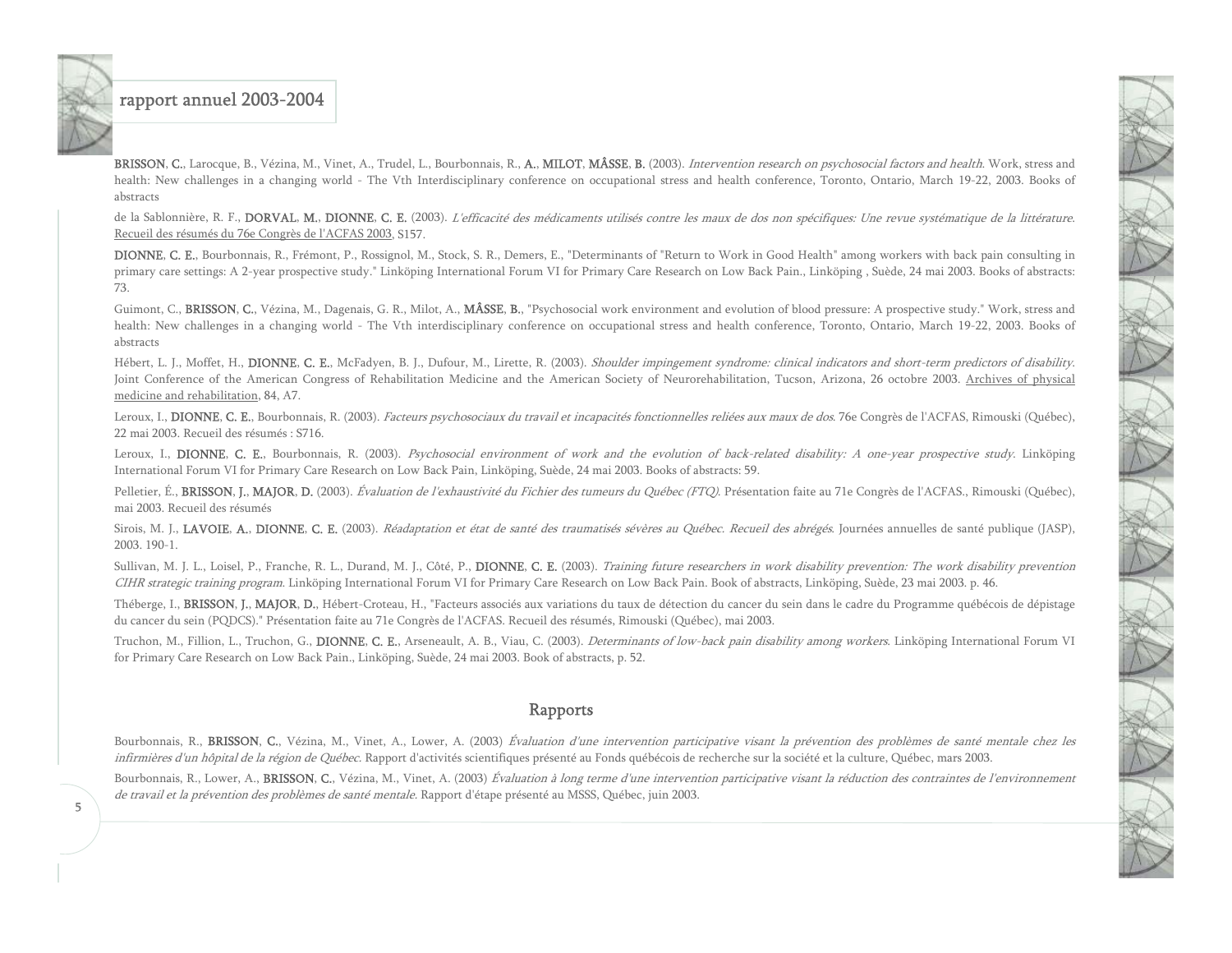

BRISSON, C., Hébert-Croteau, H., Langlois, A. (2003) Déterminants du taux de référence lors d'une première mammographie de dépistage. Programme québécois de dépistage du cancer du sein (PQDCS) 1999. Institut national de santé publique du Québec, Québec, 2003..

BRISSON, C., Vézina, M., Vinet, A., Trudel, L., Bourbonnais, R. (2003) Recherche intervention évaluative sur l'organisation du travail et la santé à la SAAQ. Portrait de situation à la Vice-Présidence à la sécurité routière (VPSR). 2003, 2 pages.

BRISSON, C., Vézina, M., Vinet, A., Trudel, L., Bourbonnais, R. (2003) Recherche/Intervention évaluative sur l'organisation et la santé au travail à la SAAQ : Résumé du portrait de situation à la Vice-présidence aux finances. 2003, 2 pages.

BRISSON, C., Vézina, M., Vinet, A., Trudel, L., Bourbonnais, R. (2003) Recherche/Intervention évaluative sur l'organisation et la santé au travail à la SAAQ : Résumé du portrait de situation à la Vice-présidence aux services à la clientèle. 2003, 2 pages.

BRISSON, C., Vézina, M., Vinet, A., Trudel, L., Bourbonnais, R. (2003) Recherche/Intervention évaluative sur l'organisation et la santé au travail à la SAAQ : Résumé du portrait de situation à la Vice-présidence aux services aux accidentés. 2003, 2 pages.

Craiu, R. V., DUCHESNE, T. (2003) Inference based on the EM algorithm for the competing risk model with masked causes of failure, Department of Statistics, University of Toronto, Technical report no 0301.

**DIONNE, C. E.**, Bourbonnais, R., **BRISSON, C.** (2003) *Déficiences et incapacités musculosquelettiques chez les adultes dans l'Enquête sociale et de santé 1998 : Rapport final. Fonds de la* recherche en santé du Québec, Québec, août 2003, 9 p.

GODIN, G., ALARY, M., Lévy, J. J., Otis, J. (2003) Bilan analytique des initiatives de prévention primaire des ITS et du VIH. Groupe de recherche sur les aspects psychosociaux de la santé, Faculté des sciences infirmières, Université Laval, Québec, 2003, ISBN-2-923002-00-8, 58 p.

Jean, S., MAJOR, D., Rochette, L., BRISSON, J. (2003) Stratégies d'invitation et taux de participation à la mammographie de dépistage. Programme québécois de dépistage du cancer du sein, 1998-2000. Institut national de santé publique, Québec, juin 2003, 14 p.

MAJOR, D., Alexander, F., Barnes, P., Doyle, G., Dudar, D., Ebenhoeh, H., Gomi, A., Onysko, J., Rochette, L., Wadden, N., Watters, K., Working Group on Quality Determinants of Organized Breast Cancer Screening Programs (CBCSI). (2003) Quality determinants of organized breast cancer screening programs in Canada. Health Canada - Minister of Public Health and Government Services, Ottawa, 95 p.

Théberge, I., **MAJOR**, D., Langlois, A., BRISSON, J. (2003) *Validation de stratégies pour obtenir le taux de détection du cancer, la valeur prédictive positive, la proportion de cancer in* situ, la proportion de cancers infiltrants de petite taille et la proportion de cancer infiltrants sans envahissement ganglionnaire dans le cadre des données fournies par le Programme québécois de dépistage du cancer du sein. Institut national de santé publique, Québec, juin 2003, 28 p.

#### Résumés

ALARY, M., Parent, R., Hankins, C., Morissette, C., Noël, L., and the SurvUDI working Group, "Decrease in needle sharing and HIV incidence among injection drug users in the province of Quebec and Ottawa." ARCV 2003, Établissons des liens, 12e Conférence canadienne annuelle sur la recherche sur le VIH/SIDA, Halifax, Canada. Can J Infect Dis 2003; 14 (suppl A): 45A (abstract 213), April 10-13, 2003.

ALARY, M., Remis, R. S., Otis, J., Mâsse, B., Turmel, B., LeClerc, R., Lavoie, R., Vincelette, J., "Persistent increase in risky sexual behavior but stable HIV incidence among men who have sex with men (MSM) in Montreal." ARCV 2003, Établissons des liens, 12e Conférence canadienne annuelle sur la recherche sur le VIH/SIDA, Halifax, Canada. Can J Infect Dis 2003; 14 (suppl A) (abstract 202), April 10-13, 2003.

Cooper, D., MOISAN, J., GRÉGOIRE, J. P., ABDOUS, B., Gaudet, M. (2003). Patterns of atypical antipsychotics use in an ambulatory setting. Presented at the Canadian Association for Population Therapeutic's Annual Conference 2003, Québec City, March 30th-April 1st, 2003. Canadian Journal of Clinical Pharmacology, 10(1), 44.

Cooper, D., MOISAN, J., GRÉGOIRE, J. P., Gaudet, M., ABDOUS, B., "Persistence in ambulatory use of atypical antipsychotics therapy." Pharmacoepidemiology and Drug Safety 2003; 12, S1-S189.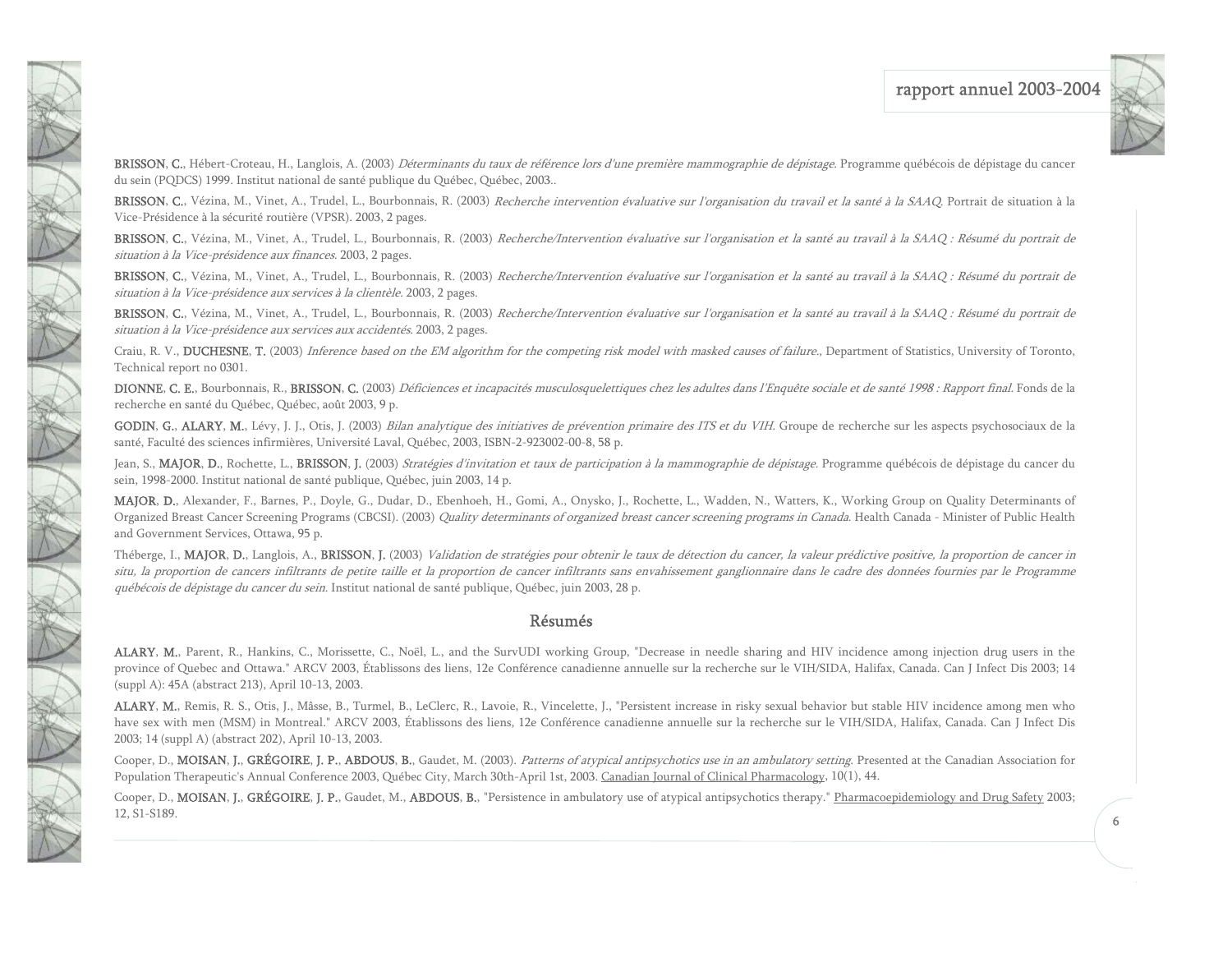de la Sablonnière, R. F., DORVAL, M., DIONNE, C. E. (2003). Efficacy of drugs used against non-specific back pain: A systematic review. Canadian Journal of clinical pharmacology,  $10(1)$ , 58.

DORVAL, M., Gauthier, G. L., MAUNSELL, E., Simard, J., and the members of the INHERIT BRCAs, "Are women with an inconclusive BRCA1/2 genetic test result falsely reassured?" Psyco-Oncology 2003; 12(4), 166.

DORVAL, M., Morel, S., MAUNSELL, E., Dugas, M., Simard, J., and the members of the INHERIT BRCAs, "When using the impact of Events Scale to assess psychological distress in the context of BRCA1/2 testing, does the event matter?" Psycho-Oncol 2003; 12, S157.

George, A. L., ALARY, M., Hogg, R. S., Remis, R., Otis, J., MÂSSE, B., Turmel, B., LeClerc, R., Lavoie, R., Vincelette, J., Parent, R., Chan, K., Martindale, S. L., Miller, M. L., Craib, K. J. P., Schechter, M. T., Weber, A. E., "High-risk behaviors among men having sex with other men (MSM) who were born in Canada compared to those who immigrated to Canada - What should we measure?" ARCV 2003, Établissons des liens, 12e Conférence canadienne annuelle sur la recherche sur le VIH/SIDA, Halifax, Canada. Can J Infect Dis 2003; 14 (suppl A): 41A (abstract 199), April 10-13, 2003.

Girard, M. E., Otis, J., Lavoie, R., LeClerc, R., **ALARY, M.**, Turmel, B., Remis, R., Vincelette, J., **MÂSSE, B.**, et le groupe de recherche Oméga, "Engagement homosexuel précoce et risques d'infection au VIH chez les hommes ayant des relations sexuelles avec d'autres hommes (HARSAH) de la cohorte Oméga de Montréal." ARCV 2003, Établissons des liens, 12e Conférence canadienne annuelle sur la recherche sur le VIH/SIDA, Halifax, Canada. Can J Infect Dis 2003; 14 (suppl A): 65A (abstract 278P), April 10-13, 2003.

Guénette, L., MOISAN, J., Boyer, R., Préville, M. (2003). Compliance in the elderly: Concordance between self-report and pharmacy records. Presented at the Canadian Association for Population Therapeutic's Annual Conference 2003, Québec City, March 30th-April 1st, 2003. Canadian Journal of Clinical Pharmacology, 10(1), 33.

Jobin, M. J., MOISAN, J., Guénette, L. (2003). Drugs and natural health products to treat psychological distress symptoms. Presented at the Canadian Association for Population Therapeutic's Annual Conference 2003, Québec City, March 30th-April 1st, 2003. Canadian Journal of clinical pharmacology, 10(1), 36.

Kavanagh, M., Seaborn, T., Crochetière, J., Battistini, B., Fournier, L., Piedboeuf, B., MAJOR, D., "Modulation of the endothelin system protein expression by a selective endothelin A receptor antagonist in experimental diaphragm hernia." Am J Thorac and Crit Care Medicine 2003; 167, A825.

Lauzier, S., MAUNSELL, E., De Koninck, M., Drolet, M., Hébert-Croteau, H., "Women's and caregivers' costs from breast cancer: Findings from a focus group study." Psycho-Oncol 2003; 12, S163. (Prize for best student poster: 2nd)

Lauzier, S., MAUNSELL, E., Drolet, M., Coyle, D., Hébert-Croteau, H., BRISSON, J., "Costs to women during the 6 months after non-metastatic breast cancer diagnosis." Psycho-Oncol 2003; 12, S161. (Prize for best student poster: 2nd)

Lavoie, R., Otis, J., Girard, M. E., LeClerc, R., ALARY, M., Turmel, B., Remis, R., Vincelette, J., MÂSSE, B., et le groupe de recherche Oméga, "L'utilisation de l'Internet comme moyen de rencontres d'éventuels partenaires et le risque chez les hommes ayant des relations sexuelles avec d'autres hommes (HARSAH) participant à la cohorte Oméga à Montréal : Une nouvelle distribution des espaces socio-sexuels gais?" ARCV 2003, Établissons des liens, 12e Conférence canadienne annuelle sur la recherche sur le VIH/SIDA, Halifax, Canada. Can J Infect Dis 2003; 14 (suppl A): 58A (abstract 255), April 10-13, 2003.

Lowndes, C. M., ALARY, M., Labbé, A. C., Gnintoungbe, C. A., Belleau, M., Mukenge-Tshibaka, L., Meda, H., Anagonou, S., Gbaguidi, A. (2003). Male clients of female sex workers in Cotonou, Benin (West Africa): Contributions to the HIV epidemic and effect of targeted interventions. 15th Annual Congress of the International Society for Sexually Transmitted Diseases Research, Ottawa, Ontario, 27-30 July, 2003. abstract 0729.

MAUNSELL, E., Drolet, M., Ouhoummane, N., ROBERT, J., "Agreement between survivor self-report and medical records for key treatment and prognostic characteristics of breast cancer." Psycho-Oncol 2003; 12, S159.

MOISAN, J., GRÉGOIRE, J. P., Guibert, R., Ciampi, A., Milot, A., "Determinants of non adherence to antihypertensive drug treatment." Value in Health 2003.

Noël, L., ALARY, M., Bradet, R., Parent, R., "Risk behaviors among injection drug users (IDU) who hang around shooting galleries." ARCV 2003, Établissons des liens, 12e Conférence canadienne annuelle sur la recherche sur le VIH/SIDA, Halifax, Canada. Can J Infect Dis 2003; 14 (suppl A): 46A (abstract 215), April 10-13, 2003.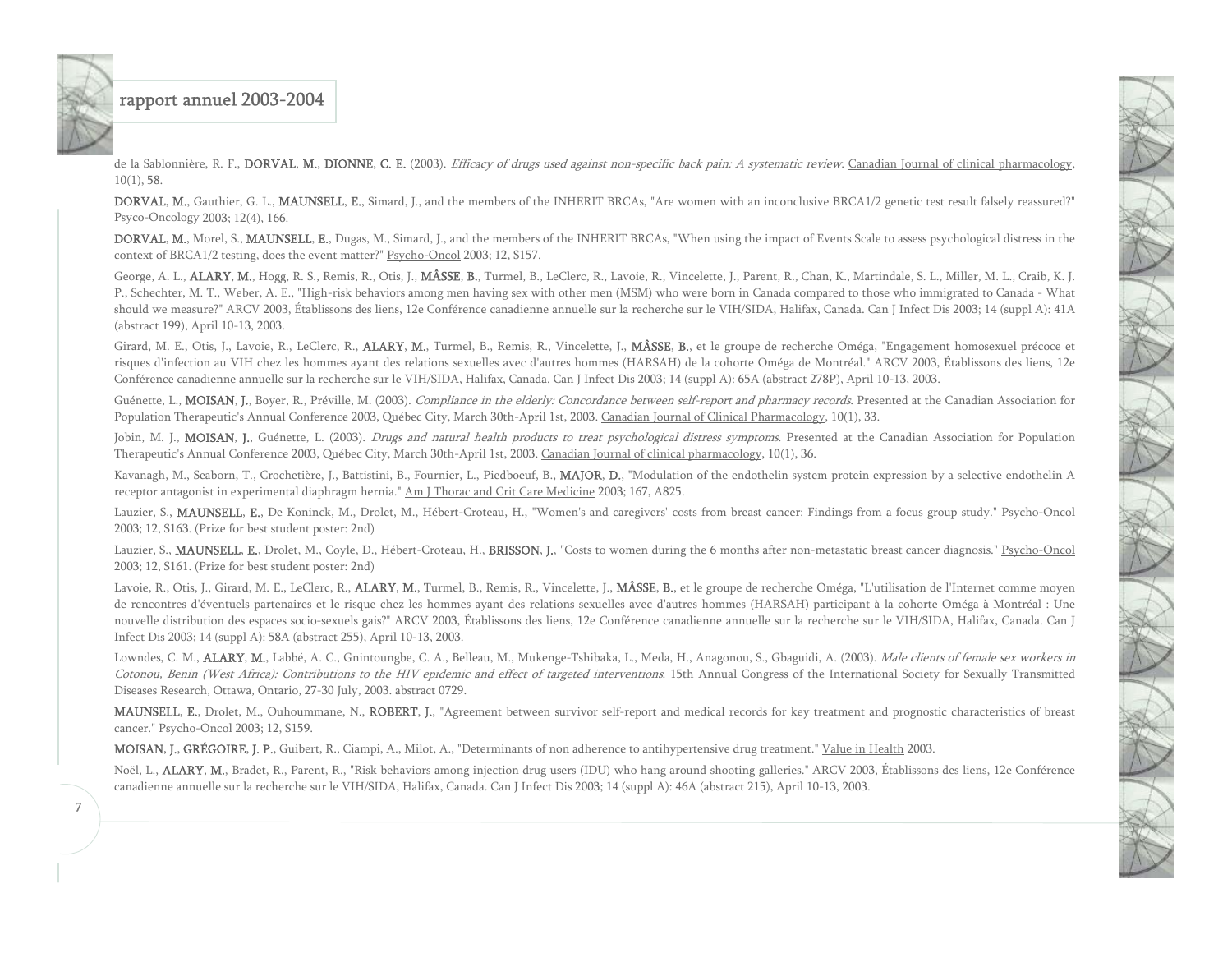

Otis, J., ALARY, M., Lavoie, R., Girard, M. E., Turmel, B., Remis, R., Vincelette, J., LeClerc, R., MÂSSE, B., et le groupe de recherche Oméga, "Déterminants de la prise de risque avec des partenaires de statut sérologique VIH inconnu chez les hommes ayant des relations sexuelles avec d'autres hommes (HARSAH) de la cohorte Oméga de Montréal." ARCV 2003, Établissons des liens, 12e Conférence canadienne annuelle sur la recherche sur le VIH/SIDA, Halifax, Canada. Can J Infect Dis 2003; 14 (suppl A): 42A (abstract 203), April 10-13, 2003.

FRA 1

V

Parent, R., ALARY, M., Noël, L., Hankins, C., Morissette, C., and the SurvUDI Working Group, "High risk level for HIV injection among semi-urban injection drug users (IDU) recruited in the SurvUDI study." ARCV 2003, Établissons des liens, 12e Conférence canadienne annuelle sur la recherche sur le VIH/SIDA, Halifax, Canada. Can J Infect Dis 2003; <sup>14</sup> (suppl A): 49A (abstract 225P), April 10-13, 2003.

Piedboeuf, B., Crochetière, J., Battistini, B., Cloutier, R., Kavanagh, M., Fournier, L., MAJOR, D., "Short term intravenous infusion of selective ETA-receptor antagonist modulates type II cell function in newborn lambs with diaphragmatic hernia." Pediatric Research 2003; 51: (4), 397A.

Rouleau, I., DORVAL, M., and members of INHERIT BRCAs, "Hormone replacement therapy (HRT) use among women undergoing BRCA1/2 testing." Canadian Journal of Clinical Pharmacology 2003; 10: (1), 69.

Rouleau, I., DORVAL, M., and the members of the INHERIT BRCAs (2003). Hormone replacement therapy (HRT) utilization among women undergoing BRCA1/2 genetic testing. 6th World Congress in Psycho-Oncology, Banff, April 2003. Psycho-Oncology, 12 (4 suppl), 541.

Speechley, K. N., Barrera, M. E., Shaw, A., MAUNSELL, E., and late Effects Working Group Canadian Childhood Cancer Surveillance & Control Program, "Health-related quality of life (HRQL) in childhood cancer survivors (age >17): Survivor-control comparisons and impact of gender, age and cancer type." Psycho-Oncol 2003; 12, S235.

St-Onge, M., MOISAN, J., Simpson, A. (2003). New users of methylphenidate in Québec, 1997 to 2001. Presented at the Canadian Association for Population Therapeutic's Annual Conference 2003, Québec City, March 30th-April 1st, 2003. Canadian Journal of Clinical Pharmacology, 10(1), 44.

#### Affiches

Bernard, O., Lépine, J., Fortier, L. C., Pageau, J., BRISSON, J., Plante, M., Bélanger, A., Guillemette, C., "Predominance of estradiol-3-glucuronide compared to estradiol-17-glucuronide in circulation of prememopausal women." Annual Meeting, Society of endocrinology, Philadelphia, USA, 2003.

BOILY, M. C., Desai, K., MÂSSE, B., Sternberg, M., Devine, O., "The use of transmission of dynamics models of infectious diseases to improve clinical trials and public health decision." 9th Biennial symposium on statistical methods, Atlanta, USA, January 27-29, 2003.

Boisvert, J. A., Racicot, J., DORVAL, M., "Étude descriptive sur la pharmacothérapie préventive chez les diabétiques de type 2." Journée de la recherche de la Faculté de pharmacie de l'Université Laval, Université Laval, Québec, avril 2003.

de la Sablonnière, R. F., DORVAL, M., DIONNE, C. E., "Efficacy of drugs used against non-specific back pain: A systematic review." Congrès annuel de l'Association canadienne pour la thérapeutique des populations, Québec, April 2003.

de la Sablonnière, R. F., DORVAL, M., DIONNE, C. E., "L'efficacité des médicaments utilisés contre les maux de dos non spécifiques : Une revue systématique de la littérature." Journée de la recherche de la Faculté de pharmacie de l'Université Laval, Université Laval, Québec, avril 2003.

DORVAL, M., Rouleau, I., Simard, J., et les membres d'INHERIT BRCAs, "Utilisation de l'hormonothérapie de substitution suite à un test génétique de susceptibilité du cancer du sein BRCA1/2." Congrès "Médicaments, pharmacie et société", Québec, janvier 2003.

Drolet, M., MAUNSELL, E., BRISSON, J., BRISSON, C., MÂSSE, B., Deschênes, L., "Work situation after breast cancer: Preliminary results from a population-based, comparative study." CBCRI Reasons for hope, Ottawa, Ontario, 2003.

DUCHESNE, T., "Predicting adults offenders' criminal trajectories from their juvenile criminal trajectories." Colloque de l'Association américaine de psychologie, Toronto, August 7, 2003.

DUCHESNE, T., "Young Offenders' Diagnoses as predictors of subsequent adult criminal behavior." Colloque de l'Association américaine de psychologie, Toronto, 7 août 2003.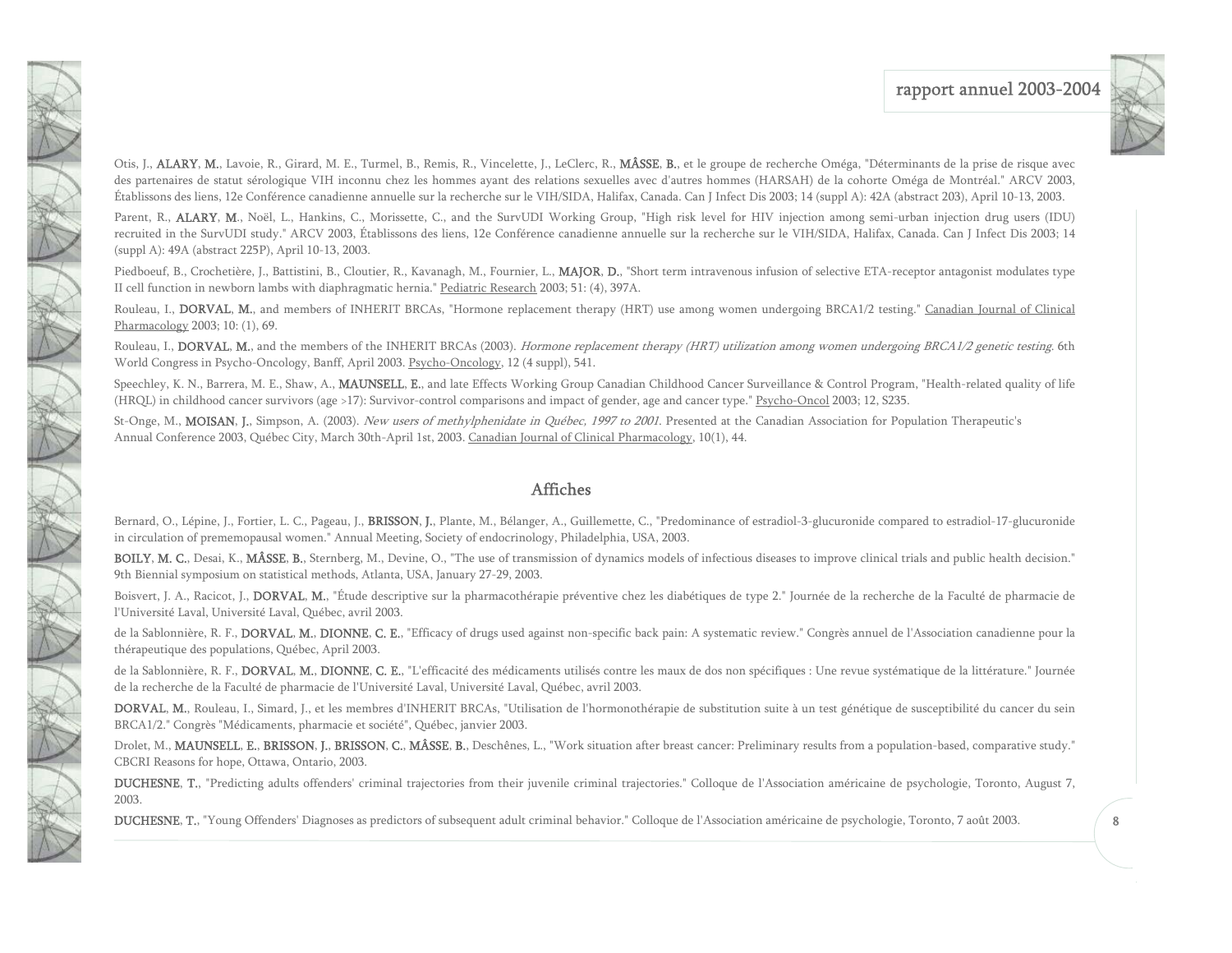9

Hébert-Croteau, H., BRISSON, J., Latreille, J., Rivard, M., Abdelaziz, N., Martin, G., Cantin, J., "A validation of the St-Gallen consensus classification of node-negative breast cancer." American Society in Clinical Oncology (ASCO), 2003.

Hébert-Croteau, N., BRISSON, J., Latreille, J., Rivard, M., Abdelaziz, N., Martin, G., Cantin, J., "A population-based study of the impact of the St-Gallen treatment guidelines on survival of women with node-negative breast cancer." St-Gallen Conference, St-Gallen, Switzerland, March 2003.

Lauzier, S., MAUNSELL, E., Drolet, M., Coyle, D., BRISSON, J., Hébert-Croteau, H., ROBERT, J., "Out-of-pocket costs and salary losses incurred by women in the 6 months after breast cancer diagnosis: Results from a feasibility study." CBCRI Reasons for hope, Ottawa, Ontario, 2003.

Lauzier, S., MAUNSELL, E., Drolet, M., Coyle, D., Hébert-Croteau, H., BRISSON, J., "Costs to women during the 6 months after non-metastatic breast cancer diagnosis." 6th World Congress of Psycho-Oncology, Banff, Canada, April 23-27, 2003. (Prize for best student poster: 2nd)

Pelletier, K., Chrétien, D., Morneau, G., Plante, S., DORVAL, M., "Évaluation de la compréhension d'un plan d'action auto-géré par le patient atteint d'une maladie pulmonaire obstructive chronique (MPOC)." Journée de la recherche de la Faculté de pharmacie de l'Université Laval, Université Laval, Québec, avril 2003.

Rouleau, I., DORVAL, M., "Utilisation de l'hormonothérapie de remplacement (HTR) par les femmes à haut risque de cancer du sein héréditaire." Journée de la recherche de la Faculté de pharmacie de l'Université Laval, avril 2003.

Têtu, R., DORVAL, M., Simard, J., "Participation à l'étude STAR par les femmes à haut risque de cancer du sein testées pour une prédisposition génétique liée à BRCA1/2 et BRCA2." Journée de la recherche de la Faculté de pharmacie de l'Université Laval, Québec, avril 2003.

Vézina, M., Bourbonnais, R., Durand, P. J., BRISSON, C., Vinet, A., VIENS, C., Gauthier, N., Lavoie-Tremblay, M., "Intervention research on psychosocial work environment: Baseline data." Work, stress and health: New challenges in a changing world - The 5th Interdisciplinary conference on occupational stress and health conference, Toronto, March 19-22, 2003.

### Publications acceptées ou sous presse

ABDOUS, B., Ghoudi, K., Rémillard, B., "Nonparametric weighted symmetry tests." Canadian Journal of Statistics 2003. (accepté)

ALARY, M., Lowndes, C. M., "The central role of clients of female sex workers in the dynamics of heterosexual HIV transmission in sub-Saharan Africa." AIDS 2003. (accepté)

Bastos, F. I., Petersen, M., Kerrigan, D., BOILY, M.-C. (2003). La prise en charge des traitements contre le VIH/SIDA : L'expérience brésilienne. Les traitements antirétroviraux. Levy, J.J., Pierret, J., Trottier, P., eds. Presse de l'Université Laval, Québec. (sous presse)

BOILY, M. C., White, R. G., ALARY, M., Lowndes, C. M., Orroth, K., "Transmission of HIV via unsafe injection or unsafe sex? Anomalies or misunderstanding?" Int J STD & AIDS 2003. (accepté)

Bourbonnais, R., BRISSON, C., Vézina, M., MÂSSE, B., Blanchette, C., "Certified sick leaves among nurses during organizational changes and downsizing in the health care network in Québec." 2003. (accepté)

BRISSON, C., Vézina, M., Alfredsson, L., Theorell, T., MAUNSELL, E., MOISAN, J., Bourbeau, J., "Exploration of an approach to identify targets for preventive intervention in the psychosocial work environment." J Occup Health Psychol 2003. (accepté)

BRISSON, J., MAJOR, D., Pelletier, É. (2003) Évaluation de l'exhaustivité du registre des cancers du Québec. (sous presse), Institut national de santé publique, Québec, 2003, 27 p.

Côté, F., GODIN, G., GAGNÉ, C., "Efficiency of a program to promote and reinforce abstinence from smoking in elementary schools." Health Education Research 2003. (sous presse)

Côté, F., GODIN, G., GAGNÉ, C., "Identification of factors promoting abstinence from smoking in a cohort of elementary schoolchildren in a school transition period." Prev Med 2003. (sous presse)

Daneault, S. E., Beaudry, M., GODIN, G., "The determinants of the intention of nurses and dieticians of New Brunswick to recommend breastfeeding." Canadian Journal of Public Health 2003. (sous presse)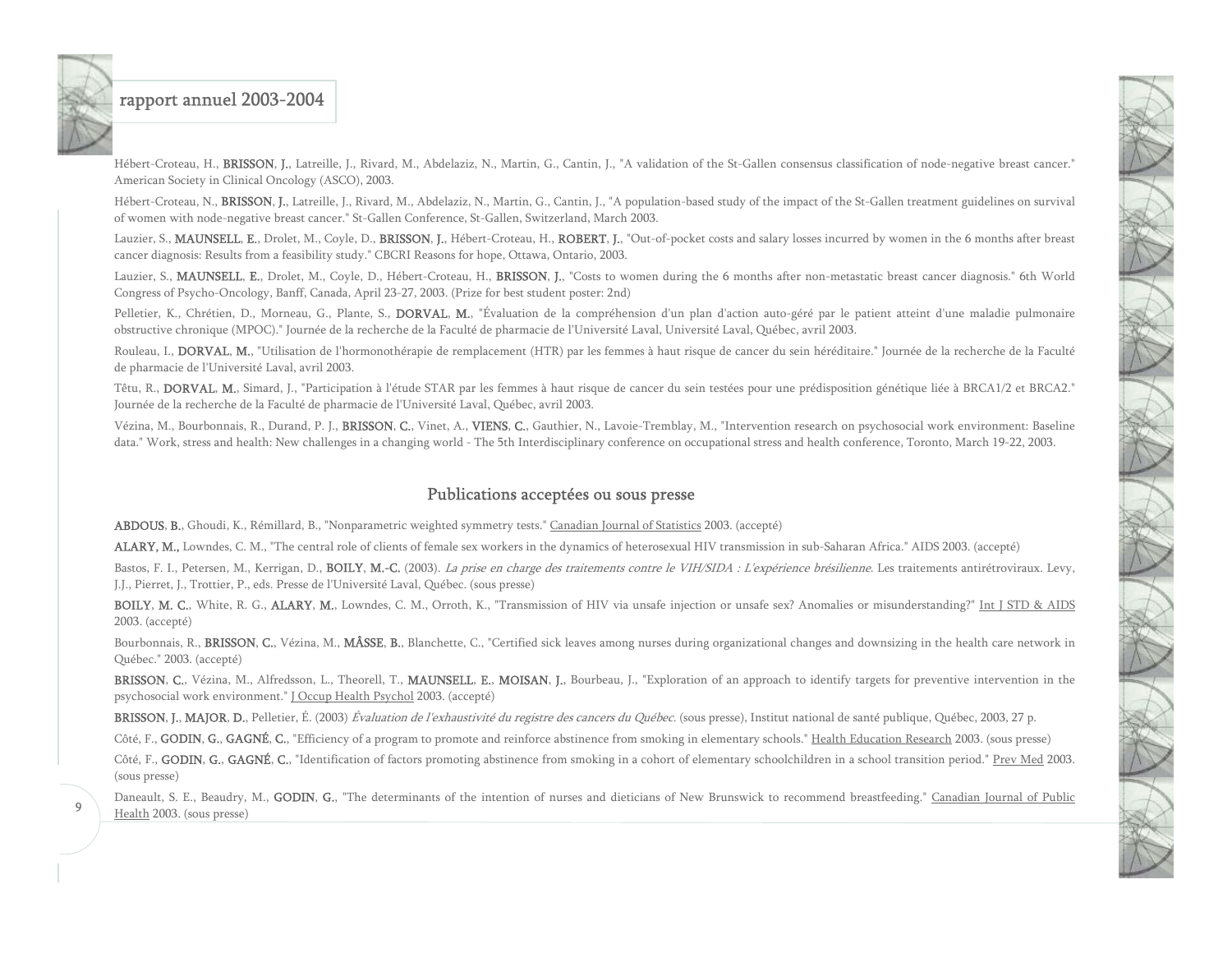

DIONNE, C. E., Bourbonnais, R., Frémont, P., Rossignol, M., Stock, S. (2003) Le pronostic occupationnel des travailleurs aux prises avec des affections vertébrales : Rapport final. Institut Robert-Sauvé de recherche en santé et en sécurité au travail, Québec, mars 2003. (accepté pour publication).

DIONNE, C. E., Chénard, M., "Back-related functional limitations among full-time homemakers: A comparison with women working full-time outside the home." SPINE 2003. (accepté)

DUCHESNE, T., "Inference based on the EM algorithm for the competing risk model with masked causes of failure." Biometrika 2003. (accepté)

GODIN, G. (2003). Le changement des comportements de santé. Traité de psychologie de la santé - Chapitre 3. In: (eds) Fisher, G. F. Les éditions Dunod. (sous presse) (sur invitation)

GODIN, G., Conner, M., Gagnon, H., Lambert, L. D., "Determinants of condom use among a random sample of single heterosexual adults." British Journal of Health Psychology 2003. (sous presse)

GODIN, G., Côté, J., Naccache, H., Lambert, L. D., "Prediction of adherence to antiretroviral therapy: A one-year longitudinal study." AIDS Care Journal 2003. (sous presse)

GODIN, G., GAGNÉ, C., "Does perceived behavioral control mediate the effect of self-efficacy on intention?" British Journal of Social Psychology 2003. (sous presse)

Guibord, P., MÂSSE, B., BOILY, M.-C., ALARY, M., "Periodic testing and measures of STD-HIV association." Sex Transm Dis 2003. (accepted under condition, in revision)

Lepage, M.-C., MOISAN, J., Gaudet, M., "What do Québec children eat during their first six months?" Canadian Journal of Dietetic Practice and Research 2003. (accepté)

Leroux, I., DIONNE, C. E., Bourbonnais, R., "Psychosocial job factors and the evolution of back-related functional limitations." Scandinavian Journal of Work Environment and Health 2003. (accepté)

Montreuil, S., Trudel, L., BRISSON, C. (2003). Évaluer des effets d'une formation par des approches quantitatives et qualitatives : Le cas d'employés de bureau qui modifient l'aménagement de leur poste de travail. Former, se former pour transformer le travail. Éditions Octarès, In: (eds) Teiger, Catherine, Lacomblez, Marianne. Toulouse. (sous presse)

Shaw, A. K., Vézina, M., Alfredsson, A., Theorell, T., MAUNSELL, E., Barrera, M. E., Schanzer, D., Pgany, L., Desmeules, M., "The late effects study: Design and subject representativeness of a Canadian, multi-centre study of late effects of childhood cancer." Chron Dis Canada 2003. (accepté)

Sirois, M. J., LAVOIE, A., DIONNE, C. E., "Impact of transfer delays to rehabilitation in severe trauma patients." Archives of Physical Medicine and Rehabilitation 2003. (accepté) Vandebosch, A., Goetghebeur, E., Ramjee, G., ALARY, M., Ettiègne-Traore, V., Chandeying, V., Van Damme, L., "Acceptability of COL-1492, a Vaginal Gel, among Sex Workers in one Asian and three African Cities." 2003. (accepté)

#### Articles soumis

ABDOUS, B., Fougères, A. L., Ghoudi, K., "Extreme behavior for bivariate elliptical distributions." Journal of Nonparametric Statistics 2003. (soumis)

ABDOUS, B., Fougères, A. L., Ghoudi, K., "Modelling conditional multivariate behaviors when some components are extremes." Extremes 2003. (soumis)

ABDOUS, B., Ghoudi, K., "Nonparametric estimates of multivariate extreme dependence functions (rapport technique)." J Royal Statist Society 2003. (soumis)

ALARY, M., Joly, J. R., Vincelette, J., Lavoie, R., Turmel, B., Remis, R. S., "Lack of evidence of sexual transmission of hepatitis C virus in a prospective cohort study of men who have sex with men." Am J Public Health 2003. (soumis)

Bédard, E., GODIN, G., De Koninck, M., ALARY, M., Lowndes, C., "Men frequenting prostitution venues in Cotonou: An analysis of their discourse on prostitution to better understand the risk element of STI/HIV transmission." 2003. (soumis)

Blondeau, D., GODIN, G., GAGNÉ, C., Martineau, C. "Toward a definition of moral norm with respect of behavioral prediction models." 2003. (soumis)

Bourbonnais, R., BRISSON, C., Malenfant, R., VIENS, C., Vézina, M., "Health care restructuring, work environment and health of nurses." American Journal of Industrial Medicine 2003. (soumis)

Connor, M., GODIN, G., "Changing health-related behaviors." 2003. (soumis)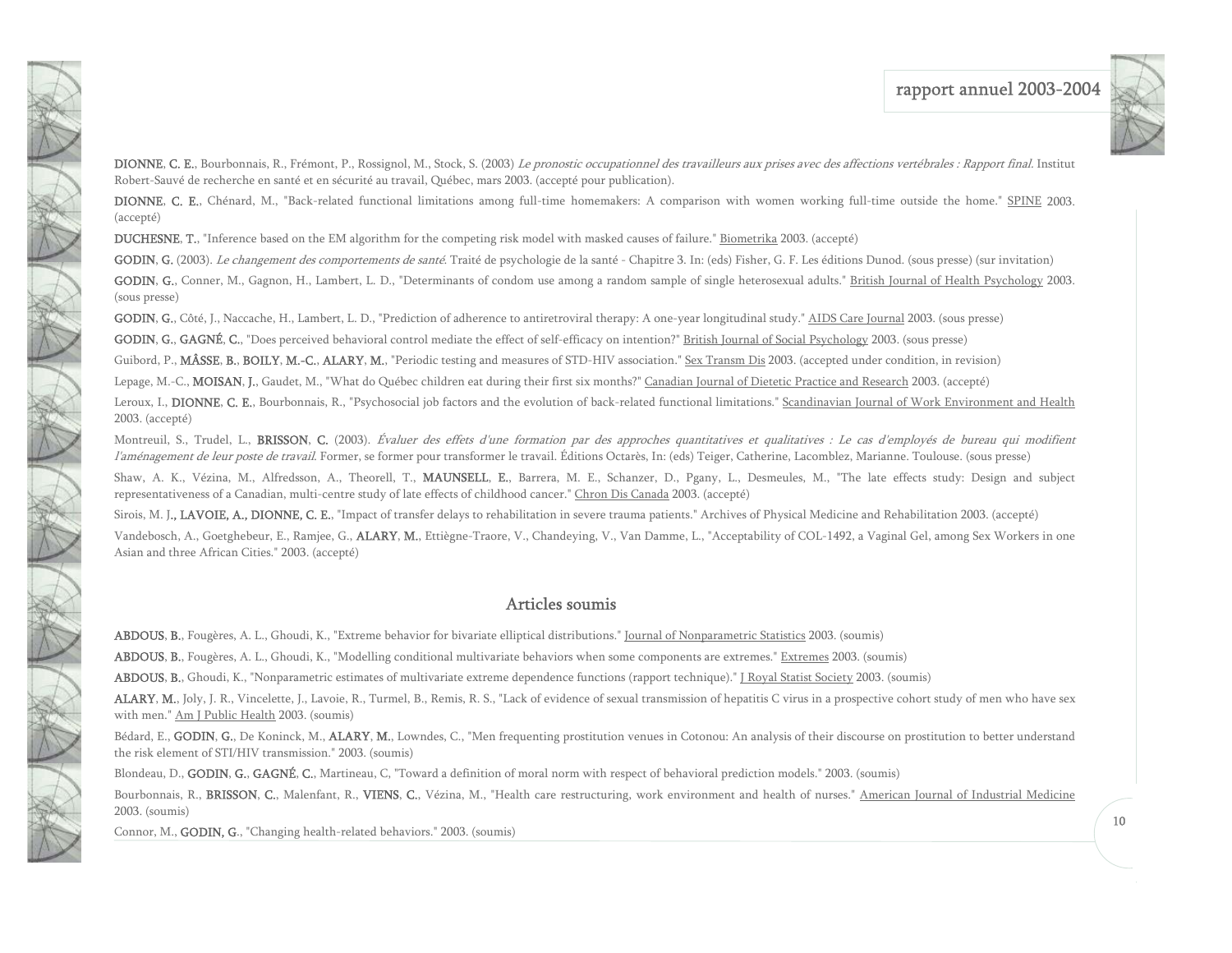

Craiu, R. V., DUCHESNE, T., "Using EM and DA for the competing risk model." 2003. (soumis)

DIONNE, C. E., "Psychological distress is really useful to predict long-term, back-related functional limitations." 2003. (soumis)

DIONNE, C. E., Bourbonnais, R., Frémont, P., Rossignol, M., Stock, S. R., Larocque, I., "Clinical decision rules for back pain: Did the Holly-Grail ever exist?" 2003. (soumis)

DORVAL, M., Guay, S., Mondor, M., Mâsse, B., Falardeau, M., Robidoux, A., Deschênes, L., MAUNSELL, E., "Couples who get closer after breast cancer: Frequency and distribution in a longitudinal investigation." 2003. (soumis)

Eichler, H. G., Kong, S. X., GRÉGOIRE, J. P., "Building a symmetric triangle relationship among third party payers, academia and pharmaceutical manufacturers for outcomes research: How can the experiences from the marketing approval process be harnessed?" 2003. (soumis)

GODIN, G., Côté, F., "Le changement planifié des comportements liés à la santé." 2003. (soumis)

GRÉGOIRE, J. P., MOISAN, J., Potvin, L., Chabot, I., VERREAULT, R., Milot, A., "An interrupted time series analysis of the effect of drug utilization reviews on the quality of inhospital prescribing." 2003. (soumis)

Hébert, L. J., Moffet, H., DIONNE, C. E., McFadyen, B. J., Dufour, M., Lirette, R., "Clinical indicators of disability among patients with shoulder impingement syndrome." 2003. (soumis)

Hébert-Croteau, H., BRISSON, J., Latreille, J., Rivard, M., Abdelaziz, N., Martin, G., "Compliance with consensus recommendations for systematic therapy is associated with improved survival of women with node-negative breast cancer." 2003. (soumis)

Hébert-Croteau, H., Freeman, C. R., Latreille, J., BRISSON, J., "Delay to radiation therapy and outcomes of breast cancer (letter)." 2003. (soumis)

Joseph, K. S., Wilkins, R., Dodds, L., Allen, V. M., Ohlsson, A., MARCOUX, S., Liston, R., "Gestational age-specific fetal growth-restriction and perinatal mortality differences among males and females." 2003. (soumis)

Kavanagh, M., Crochetière, J., Maltais, F., Battistini, B., Fournier, L., MAJOR, D., Piedboeuf, B., "Atrasentan modulates type II cell function in experimental diaphragmatic hernia." Am J Resp Cell Lung Biol 2003. (soumis)

Kavanagh, M., Seaborn, T., Crochetière, J., Battistini, B., Fournier, L., Piedboeuf, B., MAJOR, D., "Modulation of the endothelin system protein expression by a selective endothelin A receptor antagonist in experimental diaphragm hernia." AJP: Lung Cellular and molecular physiology 2003. (soumis)

Lampinen, T. M., Chan, K., Rusch, M., Vincelette, J., Logue, K., Popovic, V., Remis, R. S., ALARY, M., Schechter, M. T., Hogg, R. S., "Sexual risk behavior of Canadian participants during the first efficacy trial of a preventive HIV-1 vaccine." CMAJ 2003. (soumis)

Landry, L., BRISSON, J., Larocque, B., Milot, A., Guimont, C., Vézina, M., "Tabagisme et autres facteurs de risque modifiables d'élévation de la tension artérielle (TA) ambulatoire chez 1 583 hommes et femmes." Canadian Journal of Cardiology 2003. (soumis)

Lauzier, S., MAUNSELL, E., De Koninck, M., Drolet, M., Hébert-Croteau, H., ROBERT, J., "Conceptualization and sources of costs from breast cancer: Findings from patient and caregivers focus groups." Psycho-Oncol 2003. (soumis)

Leroux, I., DIONNE, C. E., Bourbonnais, R., BRISSON, C., "Prevalence of musculoskeletal disorders causing activity limitation and associated factors among 19,576 adults of the general population in the 1998 Québec Health Survey." 2003. (soumis)

Leroux, I., DIONNE, C. E., Bourbonnais, R., BRISSON, C., "Prevalence of musculoskeletal pain and associated factors in the Québec working population." 2003. (soumis)

Makedonas, G., Bruneau, J., **ALARY, M.**, Tsoukas, C. M., Lowndes, C. M., Lamothe, F., Sékaly, R. P., Bernard, N. F., "Comparison of HIV-specific CD8+T cell responses detected in HIV seronegative subjects exposed to HIV either mucosally or intravenously." 2003. (soumis)

MAUNSELL, E., Drolet, M., Ouhoummane, N., ROBERT, J., "Validity of survivors' reports of breast cancer treatment and prognostic characteristics." Journal of Clinical Oncology 2003. (soumis)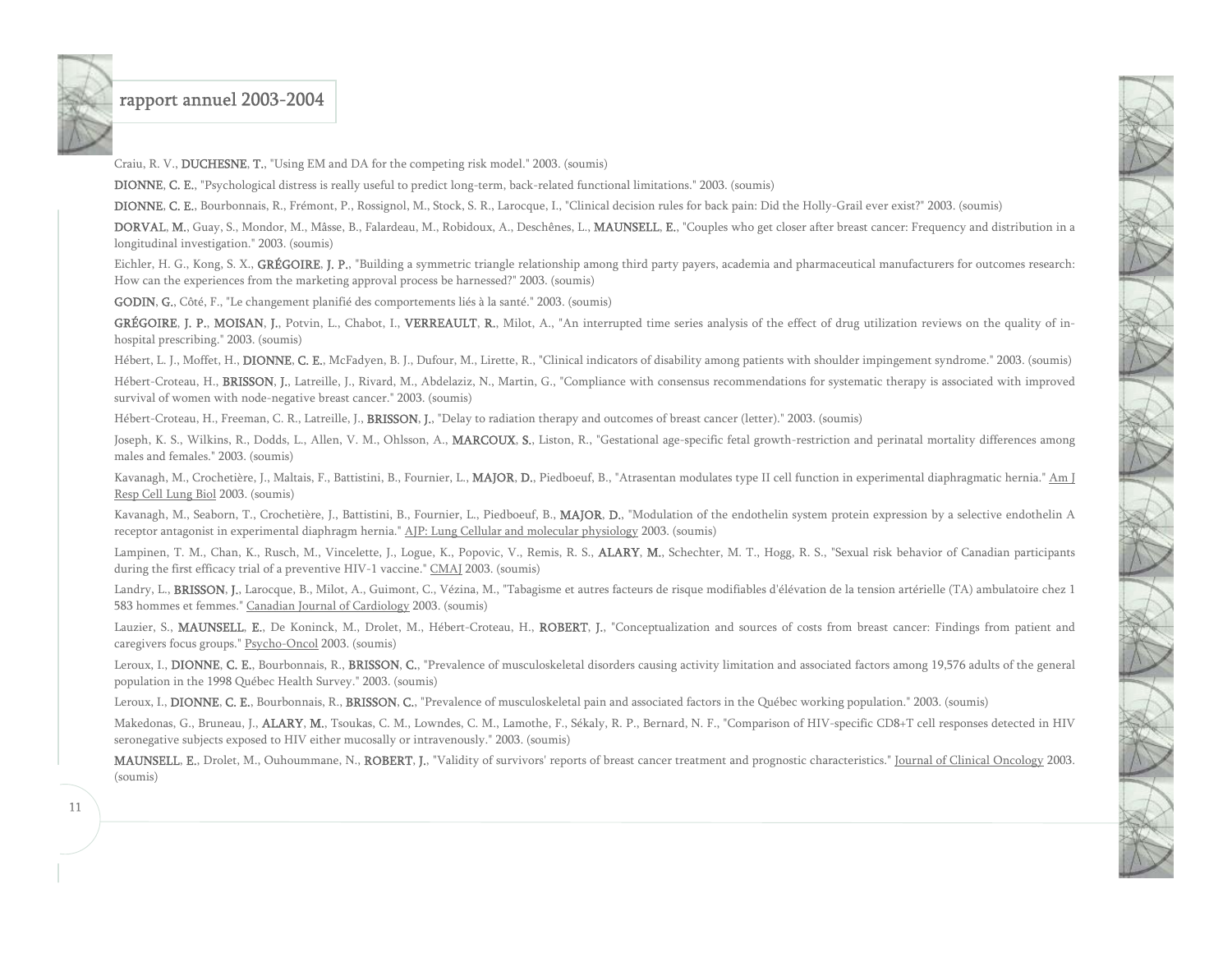

MOISAN, J., GRÉGOIRE, J. P., Gaudet, M., Cooper, D., "Risk of diabetes mellitus and dyslipidemia among ambulatory users of atypical antipsychotics - A population-based head-tohead comparison of risperidone, olanzapine, quetiapine and clozapine." 2003. (soumis)

Montreuil, S., Laflamme, L., BRISSON, C., Teiger, C., "Conditions that Influence the Elimination of Postural Constraints After Office Employees Working with Computers Have Received Ergonomics Training." International Journal of Industrial Ergonomics 2003. (soumis)

Mukenge-Tshibaka, L., ALARY, M., Geraldo, N., Lowndes, C. M., "Incorrect use of condom use and frequent breakage among female sex workers and their clients in Benin." Int J STD & AIDS 2003. (soumis)

Nkogho Mengue, P., GRÉGOIRE, J. P., MOISAN, J., "L'usage des médicaments dans les soins de santé primaires au Gabon." 2003. (soumis)

<span id="page-12-0"></span>N N

大家 医发育

Pépin, J., Labbé, A. C., Nzambi, K., Deslandes, S., ALARY, M., Dzokoto, A., Asamoah-Adu, A., Kintin, F., Sylla, M., Diakité, S., Méda, H., Frost, E., "Mycoplasma genitallium: A common cause of cervicitis among West African sex workers." Sex Trans Inf 2003. (soumis)

Perreault, N., BRISSON, C., DIONNE, C., Montreuil, S., Punnett, L., "Agreement between a self-administered questionnaire on musculoskeletal disorders of the neck-shoulder region and a physical examination." Am J Ind Med 2003. (soumis)

Préville, M., Ducharme, C., Fortin, D., Hébert, R., Allard, J., GRÉGOIRE, J. P., Bérard, A., Trottier, L., "Construction d'un cadre conceptuel sur l'utilisation des anxiolytiques sédatifs et hypnotiques chez les personnes âgées vivant dans la communauté." 2003. (soumis)

Préville, M., Fortin, D., Ducharme, C., Hébert, R., Allard, J., GRÉGOIRE, J. P., Bérard, A., Trottier, L., "Benzodiazepine use in the older adult population: An explanatory model." 2003. (soumis)

Proulx, M. T., Leduc, N., Vandelac, L., Guibert, R., GRÉGOIRE, J. P., "La construction du risque chez des hypertendus considérés inobservants à leurs médicaments antihypertenseurs." 2003. (soumis)

Rancourt, C., MOISAN, J., Baillargeon, L., VERREAULT, R., LAURIN, D., GRÉGOIRE, J. P., "Potentially inappropriate prescriptions (PIPs) for older patients in long-term care." Biomedcentral Geriatrics 2003. (soumis)

Rouleau, I., DORVAL, M., CHIQUETTE, J., Plante, M., Simard, J., and members of INHERIT BRCAs, "Changes in health-related behaviors following BRCA1/2 genetic testing: The case of menopausal hormone therapy (MHT)." 2003. (soumis)

Shaw, A., Pogany, L., Mery, L., Speechley, K. N., MAUNSELL, E., Barrera, M. E., "Health services utilization by survivors of childhood cancer in Canada." 2003. (soumis)

Théberge, I., Hébert-Croteau, H., Langlois, A., MAJOR, D., BRISSON, J., "Volume of mammography and performance in the Quebec population-based breast cancer screening programme." JNCI 2003. (soumis)

Wahl, c., GRÉGOIRE, J. P., Teo, K., Beaulieu, M., Carrier, R., Leduc, B., Cochrane, B., Lapointe, L., Montague, T., "Compliance and concordance in health care: Strategies for closing the gaps and improving patient outcomes." 2003. (soumis)

Waldegger, L., Shaw, A., MAUNSELL, E., Speechley, K. N., Barrera, M. E., Mery, L., "Health behaviors of young adults childhood cancer survivors: comparisons with population controls." J Clin Oncol 2003. (soumis)

### Santé des populations – Conférences

### Conférences avec arbitrage

ALARY, M., Lowndes, C. M., Labbé, A. C., Mukenge-Tshibaka, L., Meda, H., Gnintoungbe, C. A., Anagonou, S., Gbaguidi, A., "Interventions aimed at sex workers in Cotonou, Benin (West Africa): Ongoing decline of STDs over a decade." 15th Annual Congress of the International Society for Sexually Transmitted Diseases Research, Ottawa, Ontario, 27-30 July, 2003.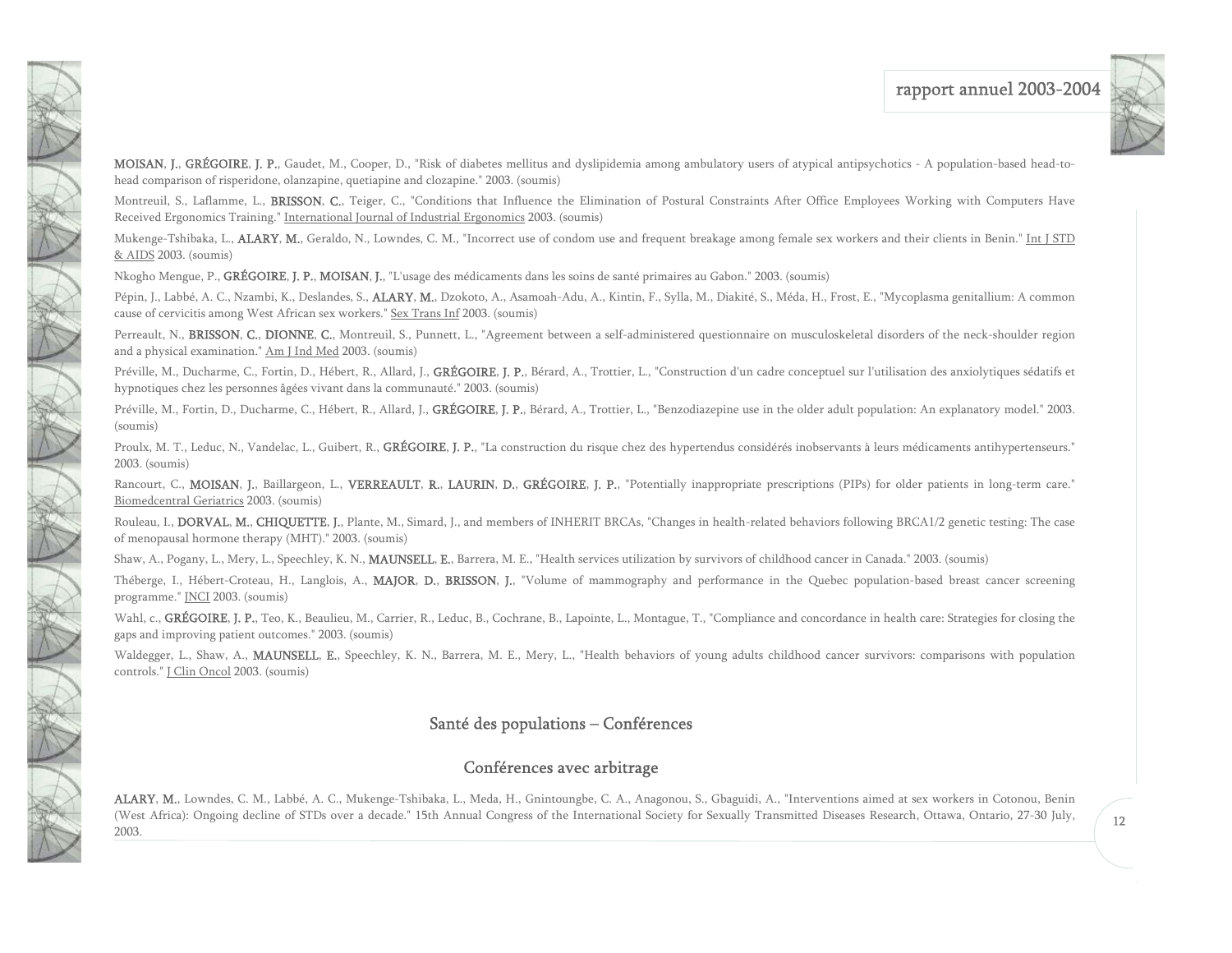

ALARY, M., Lowndes, C. M., Labbé, A. C., Mukenge-Tshibaka, L., Meda, H., Gnintoungbe, C. A., Anagonou, S., Gbaguidi, A., "Use of integrated behavioral and biological surveys to monitor the impact of HIV/STI preventive interventions in Benin." 15th Annual Congress of the International Society for Sexually Transmitted Diseases Research, Ottawa, Ontario, 27- 30 July, 2003.

ALARY, M., Meda, H., Labbé, A. C., Ndour, M., Batona, G., Bitera, R., Belleau, M., Gbaguidi, A., "Integrated behavioral and biological survey in Benin: Prevalence of and risk factors for HIV, gonorrhoea and chlamydia among female sex workers." 15th Annual Congress of the International Society for Sexually Transmitted Diseases Research, Ottawa, Ontario, 27-30 July, 2003.

ALARY, M., Meda, H., Labbé, A. C., Ndour, M., Batona, G., Bitera, R., Belleau, M., Gbaguidi, A., "Prevalence of and risk factors for HIV, gonorrhoea and chlamydia among clients of female sex workers in Benin: Results of an integrated behavioral and biological survey." 15th Annual Congress of the International Society for Sexually Transmitted Diseases Research, Ottawa, Ontario, 27-30 July, 2003.

ALARY, M., Parent, R., Hankins, C., Morissette, C., Noël, L., and the SurvUDI working Group, "Decrease in needle sharing and HIV incidence among injection drug users in the province of Quebec and Ottawa." ARCV 2003, Établissons des liens, 12e Conférence canadienne annuelle sur la recherche sur le VIH/SIDA, Halifax, Canada. Can J Infect Dis 2003; 14 (suppl A): 45A (abstract 213), April 10-13, 2003.

ALARY, M., Remis, R. S., Otis, J., Mâsse, B., Turmel, B., LeClerc, R., Lavoie, R., Vincelette, J., "Persistent increase in risky sexual behavior but stable HIV incidence among men who have sex with men (MSM) in Montreal." ARCV 2003, Établissons des liens, 12e Conférence canadienne annuelle sur la recherche sur le VIH/SIDA, Halifax, Canada. Can J Infect Dis 2003; 14 (suppl A) (abstract 202), April 10-13, 2003.

Anderson, D., GODIN, G., Lambert, L. D., Desharnais, R., "Determinants of maintenance of participation in physical activity among adolescents." 2nd Conference of International Society for Behavioral Nutrition and Physical Activity, Québec, July 2003.

Bancej, C., Chiarelli, A. M., Coldman, A., Doyle, G., Gomi, A., Mah, Z., MAJOR, D., Onysko, J., Semenciw, R., Wan, G., on behalf of the Database Management Committee of the Canadian Breast Cancer Screening Initiative, "Performance of organized breast cancer screening in Canada, 1999-2000." Reasons for Hope Conference, Ottawa, May 3-5, 2003.

Behanzin, L., ALARY, M., Meda, H., Labbé, A. C., Batona, G., Bitera, R., Belleau, M., Gbaguidi, A., "Prévalence du VIH et des IST chez les clients des prostituées au Bénin." 13e Conférence internationale sur le sida et les ITS en Afrique (CISMA), Nairobi, Kenya, 21-26 septembre 2003.

Bélanger, C., DIONNE, A., Gagnon, P. Y., "Tolérance de la chimiothérapie (cisplatine/gemcitabine et carboplatine/gemcitabine) de première ligne dans le traitement du cancer du poumon non à petites cellules." 42e Congrès annuel de l'Association des pharmaciens des établissements de santé du Québec, Québec, avril 2003.

Bernier, S., Furgal, C., GODIN, G., Grondin, J., Dewailly, E., "Traditional Inuit food and store-brought food choices in a Canadian artic population: A test of different social cognition theories." 2nd Conference of International Society for Behavioral Nutrition and Physical Activity, Québec, July 2003.

Bitera, R., ALARY, M., Belleau, M., Behanzin, L., Viens, P., MÂSSE, B., Diakité, S., N'Guessan, R. D., Kintin, F., Meda, H., Sylla, M., Zerbo, P. J., "IP6/IP7 estimés par le protocole OMS adapté aux clients et aux soignants." 13e Conférence internationale sur le sida et les ITS en Afrique (CISMA), Nairobi, Kenya, 21-26 septembre 2003.

BOILY, M.-C., "Mathematical models in the era of sexual networks." Symposium "Breakthroughs in social network analysis and STIs" - Meeting of the International Society of Sexually Transmitted Diseases Research (ISSTDR), Ottawa, July 27-30, 2003.

BOILY, M. C., "Consultative meeting on comparability and utility of future empirical and theoritical studies on sexual networks." CDC Atlanta and Department of Infectious Diseases Imperial College, Washington, USA, April 17-20, 2003.

BOILY, M. C., "The limit of sexual networks data: Implications for mathematical model in of STI. Workshop on networks and the population in dynamics of disease transmission." Institute of mathematics and its applications, University of Minnesota, USA, November 17-21, 2003.

BOILY, M. C., "Sexual networks and mathematical models of STI. Seminar." Department of Public Health, Erasmus University, Rotterdam, October 10, 2003.

BOILY, M. C., DeSouza, L., Desai, K., "The impact of migration patterns of female sex workers on a slow spreading HIV epidemic: Implications for prevention." Meeting on "Phase specific aspects of STD and HIV epidemiology and prevention (part II), Ottawa, Ontario, July 27, 2003.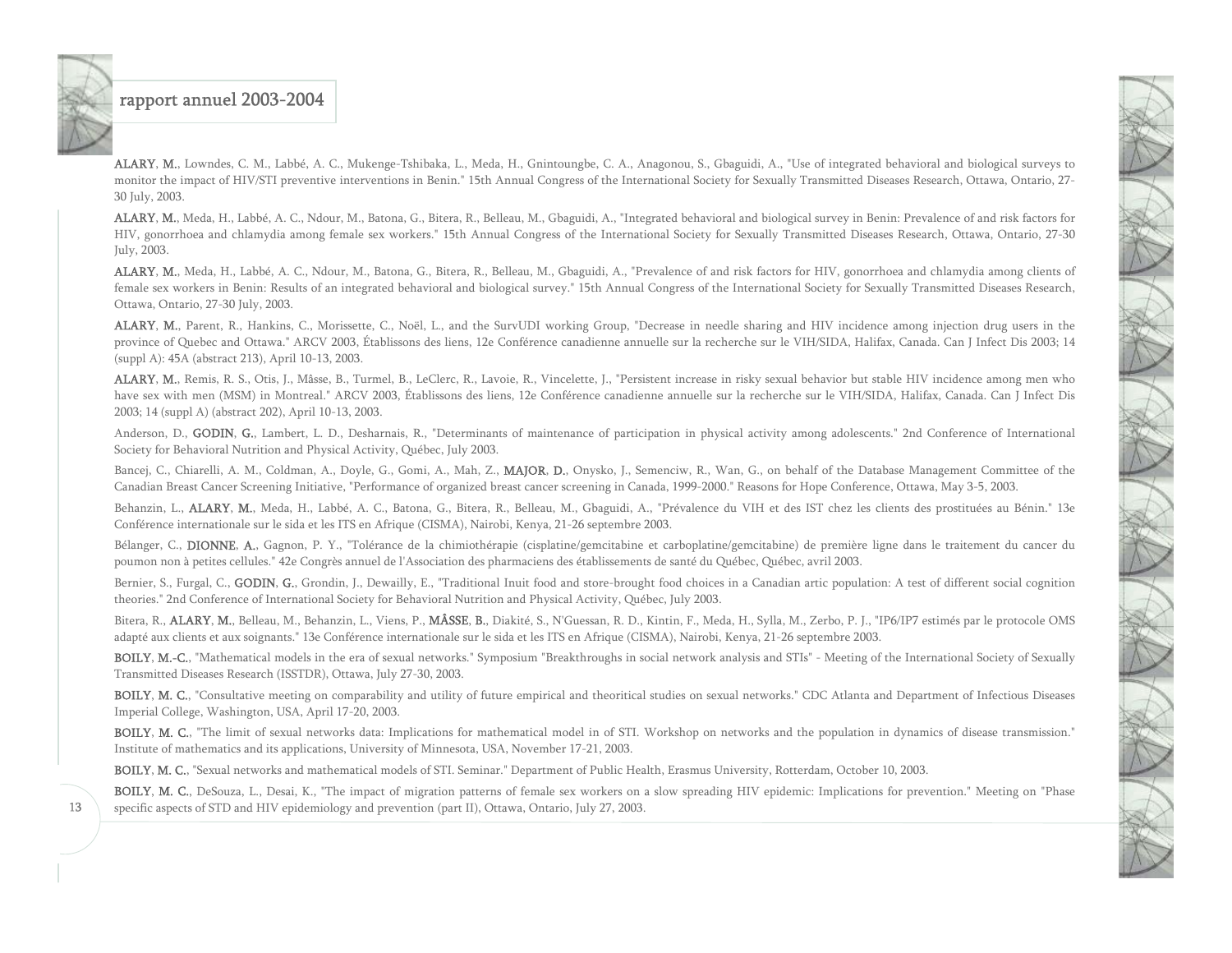

Bourbonnais, R., BRISSON, C., Vézina, M., MÂSSE, B., Blanchette, C., "Psychosocial environment of health care workers: Post-intervention results." Work, stress and health: New challenges in a changing world - The Vth Interdisciplinary conference on occupational stress and health conference, Toronto, Ontario, March 19-22, 2003. Book of abstracts

Bourbonnais, R., Vézina, M., Durand, P., Gauthier, N., Lavoie-Tremblay, N., BRISSON, C., Vinet, A., VIENS, C., Ouellet, J. P., Dicaire, L., "Organizational factors and mental health problems among long-term caregiving staff." 27th International Congress on Occupational Health (ICOH 2003), Iguaçu, Brazil, February 2003.

NAT

Bourbonnais, R., Vinet, A., Vézina, M., BRISSON, C., Lower, A., "Psychosocial environment at work and health of caregivers after a participative intervention." 27th International Congress on Occupational Health (ICOH 2003), Iguaçu, Brazil, February 2003.

BRISSON, C., Larocque, B., Vézina, M., Vinet, A., Trudel, L., Bourbonnais, R., A., MILOT, MÂSSE, B. (2003). Intervention research on psychosocial factors and health. Work, stress and health: New challenges in a changing world - The Vth Interdisciplinary conference on occupational stress and health conference, Toronto, Ontario, March 19-22, 2003. Books of abstracts

Caron, F., GODIN, G., Otis, J., Lambert, L. D., "Psychosocial predictors of intention and of condom use among adolescents attending high school." 12th Annual Canadian Conference on HIV/AIDS Research, Halifax, Nova Scotia, April 10-13, 2003.

Cooper, D., MOISAN, J., GRÉGOIRE, J. P., ABDOUS, B., Gaudet, M. (2003). Patterns of atypical antipsychotics use in an ambulatory setting. Presented at the Canadian Association for Population Therapeutic's Annual Conference 2003, Québec City, March 30th-April 1st, 2003. Canadian Journal of Clinical Pharmacology, 10(1), 44.

Côté, J., GODIN, G., "Développement d'un protocole d'interventions dans le but d'optimiser l'observance au régime thérapeutique auprès de personnes vivant avec le VIH." Ile Congrès mondial des infirmières et infirmiers francophones, Montpellier, France, 25-28 mai 2003.

Côté, J. K., GODIN, G., Naccache, H., Lambert, L. D., "The role of optimism in perceived social support of individuals living with HIV." Canadian Association of Nurses for Aids Care, Halifax, Nova Scotia, 2003.

de la Sablonnière, R. F., DORVAL, M., DIONNE, C. E., "Efficacy of drugs used against non-specific back pain: A systematic review." Congrès annuel de l'Association canadienne pour la thérapeutique des populations, Québec, April 2003.

de la Sablonnière, R. F., DORVAL, M., DIONNE, C. E., "L'efficacité des médicaments utilisés contre les maux de dos non spécifiques : Une revue systématique de la littérature." 71e Congrès de l'ACFAS, Rimouski, mai 2003.

Desai, K., BOILY, M. C., Garnett, G. P., "Ensuring phase III microbiocide trials against HIV adequately estimate treatment efficacy: Guidance from dynamical models." Meeting of the International society of sexually transmitted diseases research (ISSTDR), Ottawa, Ontario, July 27-30, 2003.

DIONNE, C. E., Bourbonnais, R., Frémont, P., Rossignol, M., Stock, S. R., "Le pronostic occupationnel des travailleurs aux prises avec des affections vertébrales." Conseil scientifique de l'IRSST, Montréal, Québec, 17 décembre 2003. (sur invitation)

DIONNE, C. E., Bourbonnais, R., Frémont, P., Rossignol, M., Stock, S. R., "Le pronostic occupationnel des travailleurs aux prises avec des affections vertébrales." Comité d'exploitation des résultats de la recherche de l'IRSST, Montréal, 7 octobre 2003. (sur invitation)

DIONNE, C. E., Bourbonnais, R., Frémont, P., Rossignol, M., Stock, S. R., Demers, E., "Determinants of "Return to Work in Good Health" among workers with back pain consulting in primary care settings: A 2-year prospective study." Linköping International Forum VI for Primary Care Research on Low Back Pain., Linköping , Suède, 24 mai 2003. Books of abstracts

DIONNE, C. E., Bourbonnais, R., Frémont, P., Rossignol, M., Stock, S. R., Demers, E. (2003). Predicting "Return to work in good health" among workers with back pain consulting in primary care settings: A 2-year prospective study. Linköping International Forum VI for Primary Care Research on Low back pain, 2003.

DORVAL, M., Gauthier, G. L., MAUNSELL, E., Simard, J., and the members of the INHERIT BRCAs, "Are women with an inconclusive BRCA1/2 genetic test result falsely reassured?" Reasons for Hope: Third Scientific Conference on the Canadian Breast Cancer Research Initiative, Ottawa, May 2003.

DORVAL, M., Gauthier, G. L., MAUNSELL, E., Simard, J., and the members of the INHERIT BRCAs, "Are women with an inconclusive BRCA1/2 genetic test result falsely reassured?" 6th World Congress in Psycho-Oncology, Banff, Alberta, April 2003.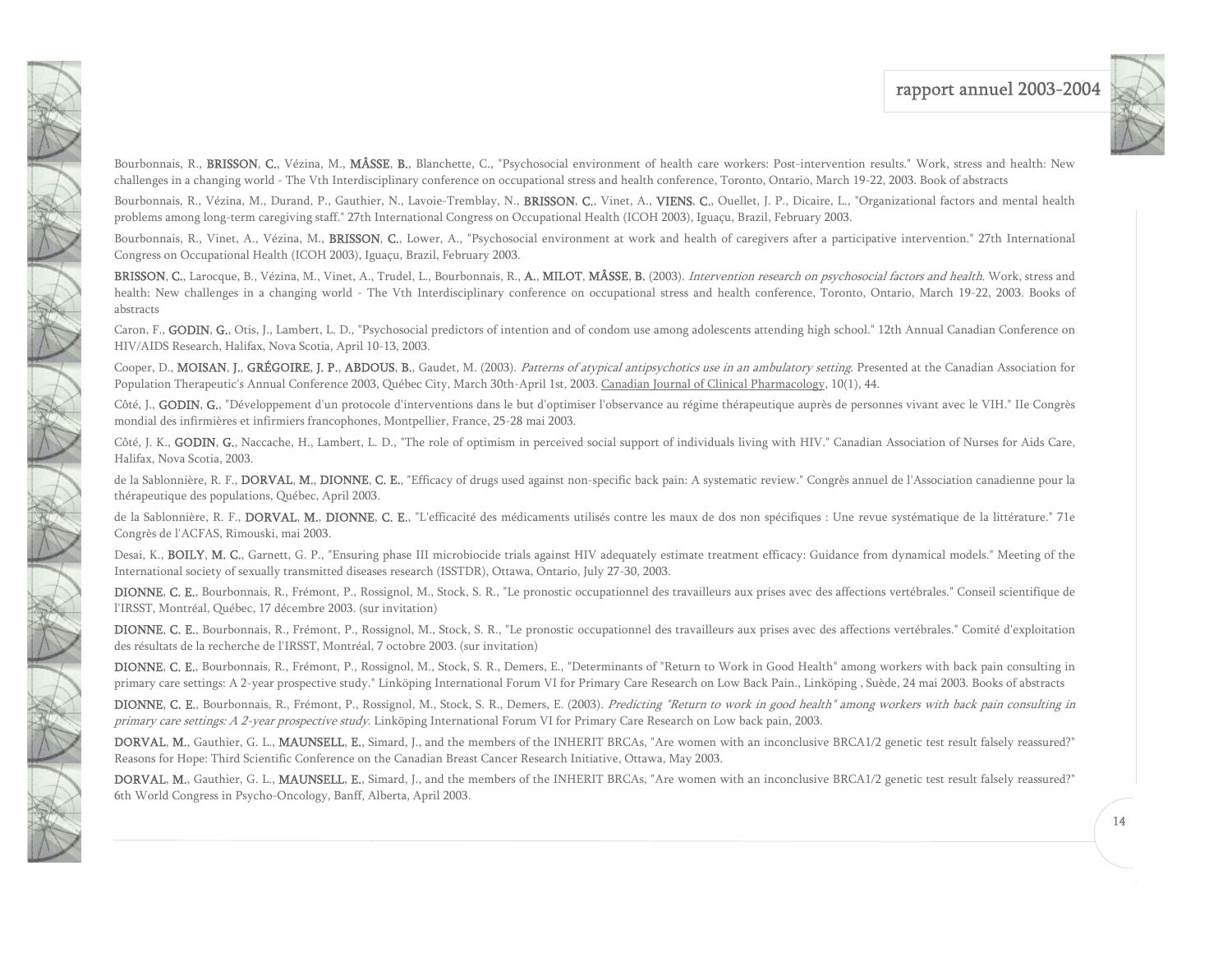

DORVAL, M., Morel, S., MAUNSELL, E., Dugas, M., Simard, J., and members of INHERIT BRCAs, "Retention of pre-test BRCA1/2 genetic counselling information up to one year following test result disclosure." 8th International meeting of psychosocial aspects of hereditary cancer, Barcelona, Spain, November 2003.

DORVAL, M., Morel, S., MAUNSELL, E., Dugas, M., Simard, J., and the members of the INHERIT BRCAs, "When using the impact of Events Scale to assess psychological distress in the context of BRCA1/2 testing, does the event matter?" 6th World Congress in Psycho-Oncology - Présentation par affiche, Banff, Alberta, 2003.

DORVAL, M., Rouleau, I., Simard, J., et les membres d'INHERIT BRCAs, "Utilisation de l'hormonothérapie de substitution suite à un test génétique de susceptibilité du cancer du sein BRCA1/2." Congrès "Médicaments, pharmacie et société", Québec, janvier 2003.

DUCHESNE, T., "Dropping the masks: Simple inference procedures based on the EM algorithm for the competing risk model with masked causes of failure." Joint Statistical Meetings, San Francisco, USA, August 2003.

Gagnon, M. P., GODIN, G., GAGNÉ, C., "Telehealth acceptance among physicians: A structural model." International Conference on information communication technologies in health, Samos Island, Greece, July 2003.

George, A. L., ALARY, M., Hogg, R. S., Remis, R., Otis, J., MÂSSE, B., Turmel, B., LeClerc, R., Lavoie, R., Vincelette, J., Parent, R., Chan, K., Martindale, S. L., Miller, M. L., Craib, K. J. P., Schechter, M. T., Weber, A. E., "High-risk behaviors among men having sex with other men (MSM) who were born in Canada compared to those who immigrated to Canada - What should we measure?" ARCV 2003, Établissons des liens, 12e Conférence canadienne annuelle sur la recherche sur le VIH/SIDA, Halifax, Canada. Can J Infect Dis 2003; 14 (suppl A): 41A (abstract 199), April 10-13, 2003.

Geraldo, N., Labbé, A. C., Meda, H., Gnintoungbe, C. A., Belleau, M., Lowndes, C. M., ALARY, M., "Condom use in Cotonou and Porto Novo (Bénin) : How different are self-reports by female sex workers (FSW) and by their clients?" 15th Annual Congress of the International Society for Sexually Transmitted Diseases Research, Ottawa, Ontario, 27-30 July, 2003.

Girard, M. E., Otis, J., Lavoie, R., LeClerc, R., ALARY, M., Turmel, B., Remis, R., Vincelette, J., MÂSSE, B., et le groupe de recherche Oméga, "Engagement homosexuel précoce et risques d'infection au VIH chez les hommes ayant des relations sexuelles avec d'autres hommes (HARSAH) de la cohorte Oméga de Montréal." ARCV 2003, Établissons des liens, 12e Conférence canadienne annuelle sur la recherche sur le VIH/SIDA, Halifax, Canada. Can J Infect Dis 2003; 14 (suppl A): 65A (abstract 278P), April 10-13, 2003.

GODIN, G., "The gap between intention and behavior: Why and what to do?" 2nd Conference of International Society for Behavioral Nutrition and Physical Activity, Québec, July 2003.

GODIN, G., AUBIN, M., GAGNÉ, C., Maziade, J., Vézina, L., "Prediction of low fat and cholesterol: Diet intentions and behavior." 2nd Conference of the International Society for Behavioral Nutrition and Physical Activity, Québec, July 2003.

GODIN, G., Gagné, C., Naccache, H., "Validation of a self-reported questionnaire assessing adherence to antiretroviral medication." 12th Annual Canadian Conference on HIV/AIDS Research, Halifax, Nova Scotia, April 10-13, 2003.

GODIN, G., Roy, É., Haley, N., Gagnon, H., Lambert, L. D., "Street youth's intention to avoid starting drug injecting." 12th Annual Canadian Conference on HIV/AIDS Research, Halifax, Nova Scotia, April 10-13, 2003.

Guénette, L., MOISAN, J., Boyer, R., Préville, M. (2003). Compliance in the elderly: Concordance between self-report and pharmacy records. Presented at the Canadian Association for Population Therapeutic's Annual Conference 2003, Québec City, March 30th-April 1st, 2003. Canadian Journal of Clinical Pharmacology, 10(1), 33.

Guimont, C., BRISSON, C., Vézina, M., Dagenais, G. R., Milot, A., MÂSSE, B., "Psychosocial work environment and evolution of blood pressure: A prospective study." Work, stress and health: New challenges in a changing world - The Vth interdisciplinary conference on occupational stress and health conference, Toronto, Ontario, March 19-22, 2003. Books of abstracts

Hébert, L. J., Moffet, H., DIONNE, C. E., McFadyen, B. J., Dufour, M., Lirette, R. (2003). Shoulder impingement syndrome: clinical indicators and short-term predictors of disability. Joint Conference of the American Congress of Rehabilitation Medicine and the American Society of Neurorehabilitation, Tucson, Arizona, 26 octobre 2003. Archives of physical medicine and rehabilitation, 84, A7.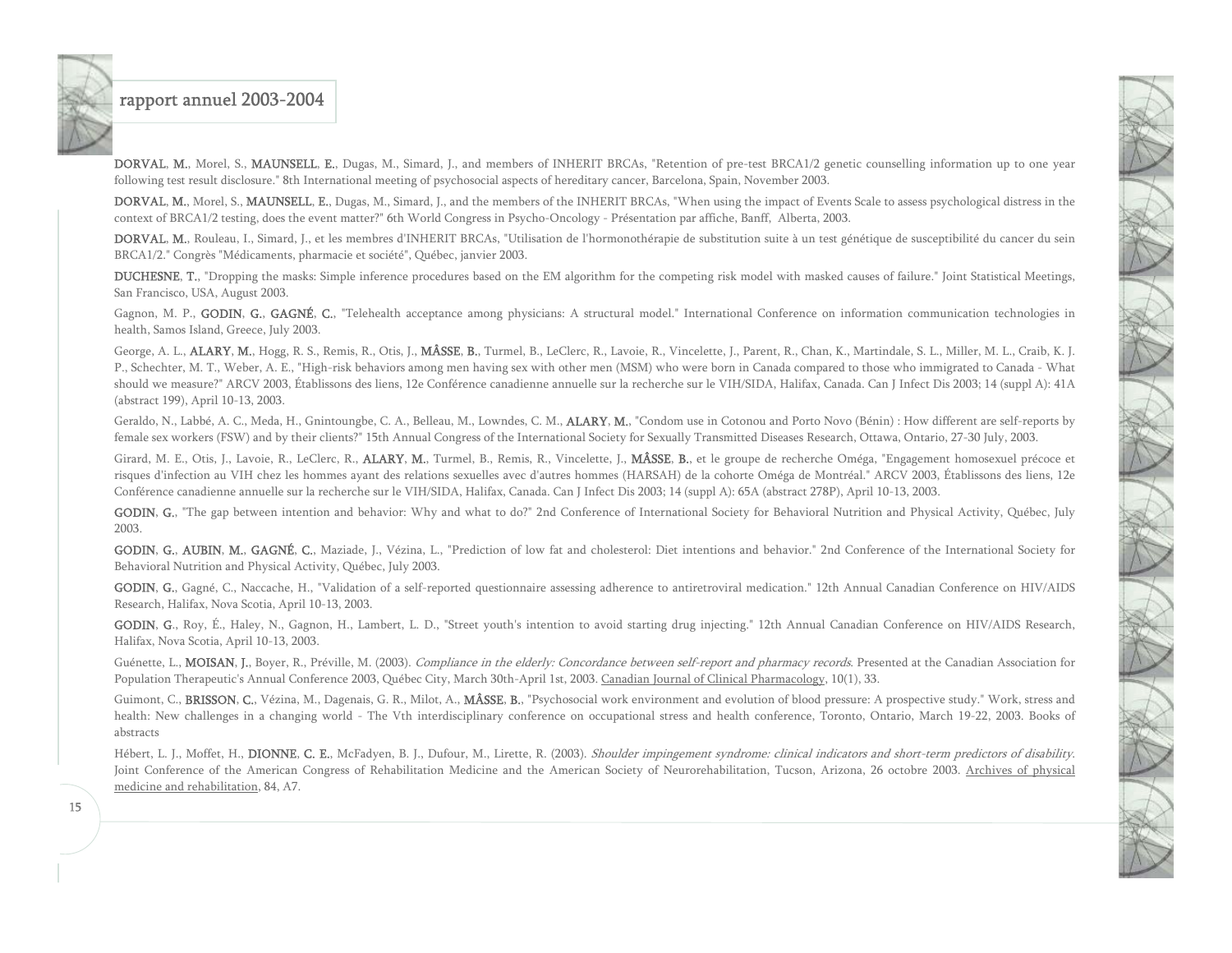

Hébert-Croteau, N., BRISSON, J., Latreille, J., Rivard, M., Abdelaziz, N., Martin, G., Cantin, J., "A population-based study of the impact of the St-Gallen treatment guidelines on survival of women with node-negative breast cancer." St-Gallen Conference, St-Gallen, Switzerland, March 2003.

Jobin, M. J., MOISAN, J., Guénette, L. (2003). Drugs and natural health products to treat psychological distress symptoms. Presented at the Canadian Association for Population Therapeutic's Annual Conference 2003, Québec City, March 30th-April 1st, 2003. Canadian Journal of clinical pharmacology, 10(1), 36.

Kavanagh, M., Seaborn, T., Crochetière, J., Battista, R., Fournier, L., Piedboeuf, B., MAJOR, D., "Modulation of the endothelin system protein expression by a selective endothelin A receptor antagonist in experimental diaphragmatic hernia." American Thoracic Society Meeting, Seattle, USA, May 2003.

Labbé, A. C., Dzokoto, D., Nzambi, K., Asamoah-Adu, A., Pépin, J., Meda, H., Mabey, D., Mayaud, P., ALARY, M., "Trial of routine monthly antibiotics against gonococcal and chlamydial infections among female sex workers: Adherence to treatment schedule over a 9-month period." 15th Annual congress of the International society for sexually transmitted diseases research, Ottawa, Ontario, 27-30 July, 2003.

Labbé, A. C., Dzokoto, D., Nzambi, K., Pépin, J., Geraldo, N., Côté, A.-M., ALARY, M., "Administration mensuelle d'antibiotiques contre les infections à N. gonorrhoea et C. trachomatis chez les travailleuses du sexe au Bénin et au Ghana : Étude randomisée, contrôlée à double-insu." Congrès de l'Association des médecins microbiologistes du Québec, St-Hyacinthe, Québec, 5-7 juin 2003.

Labbé, A. C., Dzokoto, D., Nzambi, K., Pépin, J., Meda, H., Asamoah-Adu, A., Mabey, D., Mayaud, P., Demers, E., ALARY, M., "A randomised placebo-controlled trial of routine monthly antibiotics against gonococcal and chlamydial infections among female sex workers in Ghana and Bénin: Intention-to-treat analysis." 15th Annual Congress of the International Society for Sexually Transmitted Diseases Research, Ottawa, Ontario, 27-30 July, 2003.

Labbé, A. C., Lussier, N., Guilbault, C., Geraldo, N., Laverdière, M., ALARY, M., "Performance of polymerase-chain reaction and strand-displacement assay for the detection of N. gonorrhoea and c. trachomatis." Interscience Conference on anti-microbial agents and chemotherapy, Chicago, USA, September 2003.

Lauzier, S., MAUNSELL, E., De Koninck, M., Drolet, M., Hébert-Croteau, H., "Women's and caregivers' costs from breast cancer: Findings from a focus group study." 6<sup>th</sup> World Congress of Psycho-oncology, Banff, April 23-27, 2004. Psycho-Oncol 2003; 12, S163. (Prize for best student poster: 2nd)

Lauzier, S., MAUNSELL, E., Drolet, M., Coyle, D., Hébert-Croteau, H., BRISSON, J., "Costs to women during the 6 months after non-metastatic breast cancer diagnosis." Psycho-Oncol 2003; 12, S161. (Prize for best student poster: 2nd)

Lavoie, R., Otis, J., Girard, M. E., LeClerc, R., ALARY, M., Turmel, B., Remis, R., Vincelette, J., MÂSSE, B., et le groupe de recherche Oméga, "L'utilisation de l'Internet comme moyen de rencontres d'éventuels partenaires et le risque chez les hommes ayant des relations sexuelles avec d'autres hommes (HARSAH) participant à la cohorte Oméga à Montréal : Une nouvelle distribution des espaces socio-sexuels gais?" ARCV 2003, Établissons des liens, 12e Conférence canadienne annuelle sur la recherche sur le VIH/SIDA, Halifax, Canada. Can J Infect Dis 2003; 14 (suppl A): 58A (abstract 255), April 10-13, 2003.

Leroux, I., DIONNE, C. E., Bourbonnais, R. (2003). Facteurs psychosociaux du travail et incapacités fonctionnelles reliées aux maux de dos. 76e Congrès de l'ACFAS, Rimouski (Québec), 22 mai 2003. S716. Recueil des résumés

Leroux, I., DIONNE, C. E., Bourbonnais, R. (2003). Psychosocial environment of work and the evolution of back-related disability: A one-year prospective study. Linköping International Forum VI for Primary Care Research on Low Back Pain, Linköping, Suède, 24 mai 2003. p. 59. Books of abstracts

Lowndes, C. M., ALARY, M., Labbé, A. C., Gnintoungbe, C. A., Belleau, M., Mukenge-Tshibaka, L., Meda, H., Anagonou, S., Gbaguidi, A. (2003). Male clients of female sex workers in Cotonou, Benin (West Africa): Contributions to the HIV epidemic and effect of targeted interventions. 15th Annual Congress of the International Society for Sexually Transmitted Diseases Research, Ottawa, Ontario, 27-30 July, 2003. abstract 0729.

Mai, V., Doyle, G., MAJOR, D., Harrison, M., Smith, N. J., Ebenhoeh, H., Onysko, J., "Effectiveness of the National Committee structure in advancing organized breast cancer screening across Canada." Reasons for Hope, Ottawa, May 3-5, 2003.

MAJOR, D., Alexander, F., Barnes, P., Doyle, G., Dudar, D., Ebenhoeh, H., Gomi, A., Onysko, J., Rochette, L., Wadden, N., Watters, K., Working Group on Quality Determinants of Organized Breast Cancer Screening Programs (CBCSI), "Quality determinants in Canadian organized breast cancer screening programs." Reasons for Hope Conference, Ottawa, May 3-5, 2003.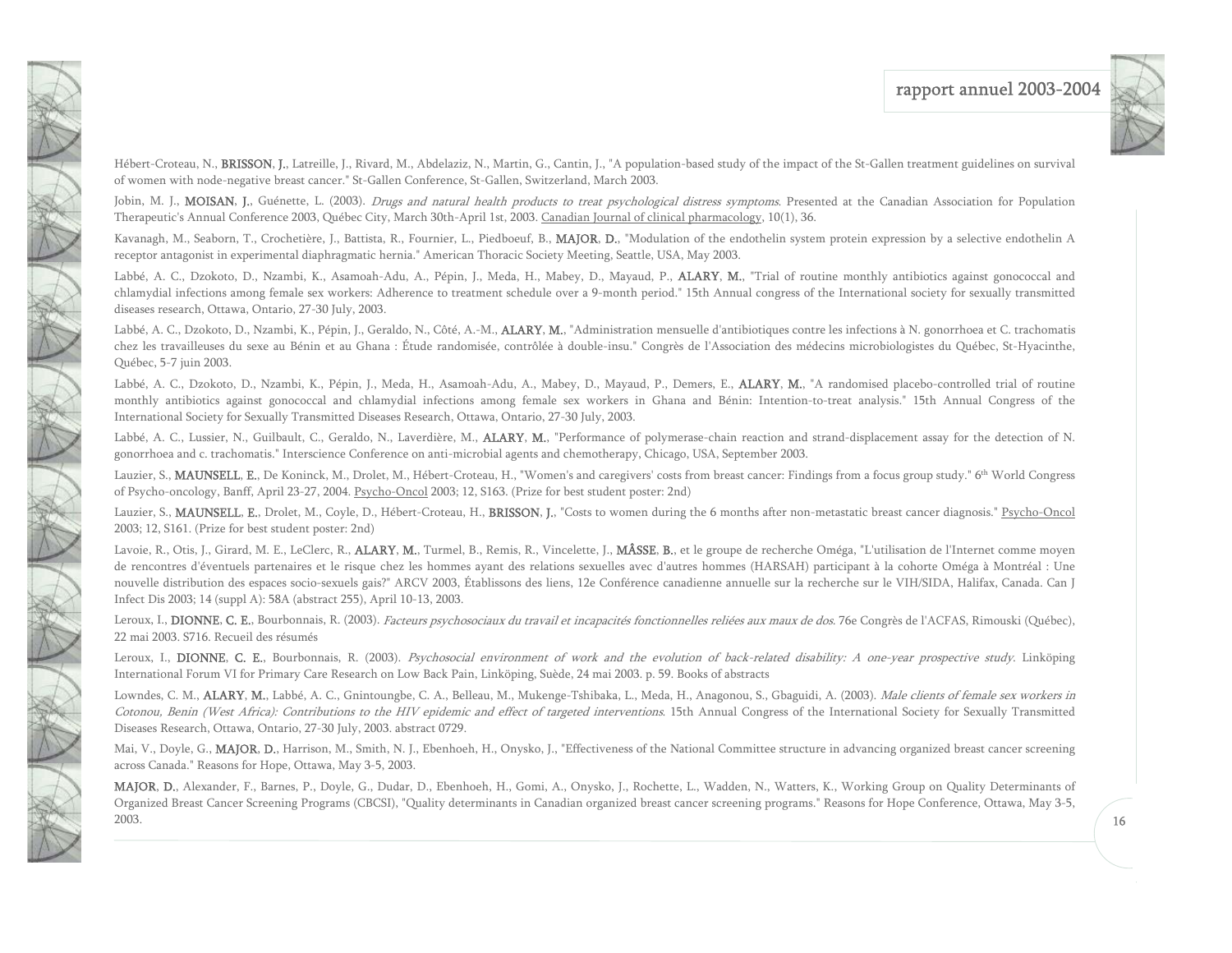17

MAUNSELL, E., Drolet, M., Ouhoummane, N., ROBERT, J., "Agreement between survivor self-report and medical records for key treatment and prognostic characteristics of breast cancer." 6th World Congress of Psycho-Oncology, Banff, April 23-27, 2003.

Meguerditchian, A. N., Lagacé, R., BAIRATI, I., Kibrite, A., "Prognostic significance of vascular invasion in surgically cured rectal carcinoma." 56th Annual Cancer symposium of the Society of surgical oncology, Los Angeles, March 2003.

Naccache, H., GODIN, G., Côté, J., Lambert, L. D., Trottier, S., Côté, P., LeBlanc, R., "Predictors of adherence to antiretroviral therapy: A one year longitudinal study." 12th Annual Canadian Conference on HIV/AIDS Research, Halifax, Nova Scotia, April 10-13, 2003.

Ndour, M., ALARY, M., Meda, H., Labbé, A. C., Batona, G., Bitera, R., Belleau, M., Gbaguidi, A., "Prévalence du VIH et des IST chez les travailleuses du sexe au Bénin." 13e Conférence internationale sur le sida et les ITS en Afrique (CISMA), Nairobi, Kenya, 21-26 septembre 2003.

Noël, L., ALARY, M., Bradet, R., Parent, R., "Risk behaviors among injection drug users (IDU) who hang around shooting galleries." ARCV 2003, Établissons des liens, 12e Conférence canadienne annuelle sur la recherche sur le VIH/SIDA, Halifax, Canada. Can J Infect Dis 2003; 14 (suppl A): 46A (abstract 215), April 10-13, 2003.

Noël, L., Parent, R., ALARY, M., Hankins, C., Morissette, C., et le groupe SurvUDI, "Comportements à risque pour la transmission du VIH chez les utilisateurs de drogues par injection en régions urbaines et semi-urbaines." Colloque "La santé des populations: Variations régionales", ACFAS, Rimouski, Québec, 22 mai 2003.

Otis, J., **ALARY, M.**, Lavoie, R., Girard, M. E., Turmel, B., Remis, R., Vincelette, J., LeClerc, R., **MÂSSE, B.**, et le groupe de recherche Oméga, "Déterminants de la prise de risque avec des partenaires de statut sérologique VIH inconnu chez les hommes ayant des relations sexuelles avec d'autres hommes (HARSAH) de la cohorte Oméga de Montréal." ARCV 2003, Établissons des liens, 12e Conférence canadienne annuelle sur la recherche sur le VIH/SIDA, Halifax, Canada. Can J Infect Dis 2003; 14 (suppl A): 42A (abstract 203), April 10-13, 2003.

Parent, R., ALARY, M., Noël, L., Hankins, C., Morissette, C., and the SurvUDI Working Group, "High risk level for HIV injection among semi-urban injection drug users (IDU) recruited in the SurvUDI study." ARCV 2003, Établissons des liens, 12e Conférence canadienne annuelle sur la recherche sur le VIH/SIDA, Halifax, Canada. Can J Infect Dis 2003; <sup>14</sup> (suppl A): 49A (abstract 225P), April 10-13, 2003.

Pelletier, É., BRISSON, J., MAJOR, D. (2003). Évaluation de l'exhaustivité du Fichier des tumeurs du Québec (FTQ). Présentation faite au 71e Congrès de l'ACFAS., Rimouski (Québec), mai 2003. Recueil des résumés

Pépin, M., Fougeyrollas, P., NOREAU, L., LAVOIE, A., DORVAL, M., Nolin, P., Boulanger, Y. L., "Le système TCC-Québec : Un système d'information documentant les résultats de réadaptation des personnes ayant subi un traumatisme crânien." 6e Congrès québécois de réadaptation, Montréal, Québec, novembre 2003.

Rouleau, I., DORVAL, M., and the members of the INHERIT BRCAs (2003). Hormone replacement therapy (HRT) utilization among women undergoing BRCA1/2 genetic testing. 6th World Congress in Psycho-Oncology, Banff, April 2003. Psycho-Oncology, 12 (4 suppl), 541.

Savary, J., DIONNE, A., Simard, I., Noël, C., "Toxicité et dose intensité des traitements de chimiothérapie adjuvante à base de cyclophosphamide, d'épirubicine et de 5-fluorouracile (CEF et FEC 100) dans le cancer du sein." 42e Congrès annuel de l'Association des pharmaciennes des établissements de santé du Québec, Québec, avril 2003.

Shaw, A. K., Morrison, H. I., Speechley, K. N., MAUNSELL, E., Barrera, M. E., Desmeules, M., Schanzer, D., "The Canadian, multi-center study of late effects of childhood cancer: Description and evaluation of participant representativeness." Canadian Society of Epidemiology and Biostatistics, Halifax, Nova Scotia, June 8-11, 2003.

Shaw, A. K., Waldegger, L., Mery, L., Speechley, K. N., Barrera, M. E., MAUNSELL, E., "Use of health services by survivors of childhood cancer in Canada." Canadian Society of Epidemiology and Biostatistics, Halifax, Nova Scotia, June 8-11, 2003.

Simard, J., Dumont, M., Délos, S., Moisan, A.-M., Samson, C., Larouche, L., MacMillan, A., Babineau, T., Malouin, H., Tranchant, M., Vézina, H., **DORVAL, M.**, Bessette, P., Voyer, P., Lépine, J., Pichette, R., Lespérance, B., PROVENCHER, L., CHIQUETTE, J., Plante, M., Laframboise, R., Easton, D., Bridge, P., Durocher, F., "Molecular epidemiology of BRCA1 and BRCA2 mutations in high risk French Canadian breast/ovarian cancer families." Endocrine Society Meeting, Denver, Colorado, June 20-23, 2003.

Speechley, K. N., Barrera, M. E., Shaw, A., MAUNSELL, E., and late Effects Working Group Canadian Childhood Cancer Surveillance & Control Program, "Health-related quality of life (HRQL) in childhood cancer survivors (age >17): Survivor-control comparisons and impact of gender, age and cancer type." 6th World Congress of Psycho-Oncology, Banff, April 23-27, 2003.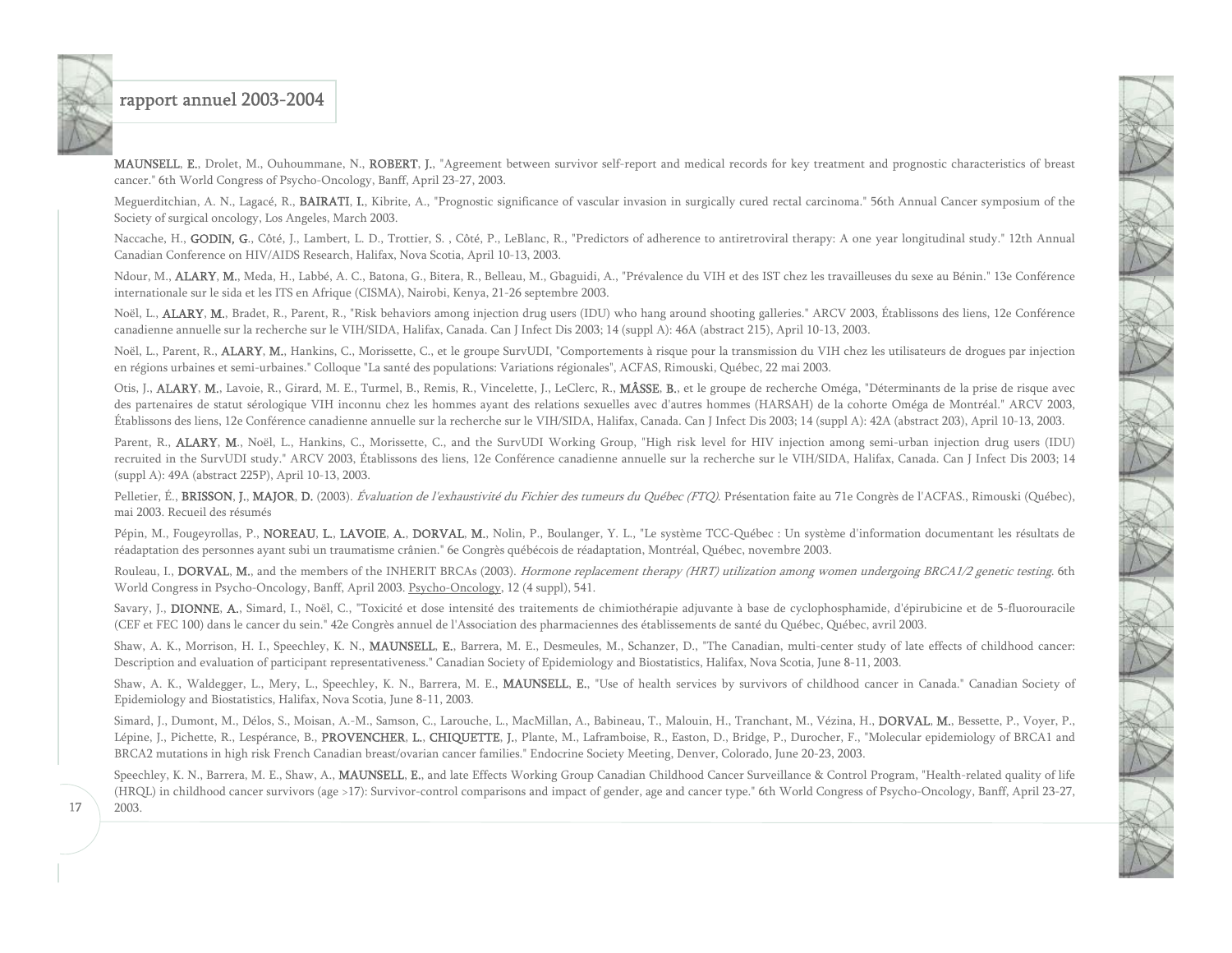

St-Onge, M., MOISAN, J., Simpson, A. (2003). New users of methylphenidate in Québec, 1997 to 2001. Presented at the Canadian Association for Population Therapeutic's Annual Conference 2003, Québec City, March 30th-April 1st, 2003. Canadian Journal of Clinical Pharmacology, 10(1), 44.

Sullivan, M. J. L., Loisel, P., Franche, R. L., Durand, M. J., Côté, P., DIONNE, C. E. (2003). Training future researchers in work disability prevention: The work disability prevention CIHR strategic training program. Linköping International Forum VI for Primary Care Research on Low Back Pain. Book of abstracts, Linköping, Suède, 23 mai 2003. p. 46.

Théberge, I., BRISSON, J., MAJOR, D., Hébert-Croteau, H., "Facteurs associés aux variations du taux de détection du cancer du sein dans le cadre du Programme québécois de dépistage du cancer du sein (PQDCS)." Présentation faite au 71e Congrès de l'ACFAS. Recueil des résumés, Rimouski (Québec), mai 2003.

Truchon, M., Fillion, L., Truchon, G., DIONNE, C. E., Arseneault, A. B., Viau, C. (2003). Determinants of low-back pain disability among workers. Linköping International Forum VI for Primary Care Research on Low Back Pain., Linköping, Suède, 24 mai 2003. Book of abstracts, p. 52.

Vézina, M., Bourbonnais, R., Durand, P. J., BRISSON, C., Vinet, A., VIENS, C., Gauthier, N., Lavoie-Tremblay, M., "Intervention research on psychosocial work environment: Baseline data." Work, stress and health: New challenges in a changing world - The 5th Interdisciplinary conference on occupational stress and health conference, Toronto, March 19-22, 2003.

Waldegger, L., Shaw, A. K., Mery, L., Speechley, K. N., MAUNSELL, E., Barrera, M. E., "Effect of childhood cancer on health behaviors among young adult survivors." Canadian Society of Epidemiology and Biostatistics, Halifax, Nova Scotia, June 8-11, 2003.

#### Conférences locales et nationales

ALARY, M., "Contribution québécoise à la prévention du VIH chez les populations les plus vulnérables en Afrique de l'Ouest : Exemple du Bénin." Journées québécoises VIH, Montréal, Québec, 28-30 novembre 2003.

ALARY, M., Lowndes, C. M., Labbé, A. C., Mukenge-Tshibaka, L., Meda, H., Gnintoungbe, C. A., Anagonou, S., Gbaguidi, A., "Interventions aimed at sex workers in Cotonou, Benin (West Africa): Ongoing decline of STDs over a decade. Phase-specific strategies for the prevention, control and elimination of STDs II." Satellite Meeting to the International Conference for STD Research, Ottawa, Ontario, 27-30 July, 2003. (conférencier invité)

Boisvert, J. A., Racicot, J., DORVAL, M., "Étude descriptive sur la pharmacothérapie préventive chez les diabétiques de type 2." Journée de la recherche de la Faculté de pharmacie de l'Université Laval, Université Laval, Québec, avril 2003.

CHIQUETTE, J., "Le cancer du sein." Présentation faite aux étudiants de troisième année de l'Université Laval, Québec, 3 avril 2003.

CHIQUETTE, J., "Présentation sur le cancer du sein aux étudiants de 3e année de pharmacie de l'Université Laval." Québec, 3 avril 2003.

DESBIENS, C., "Pathologie bénigne du sein." 34e Congrès annuel de l'Association des chirurgiens généraux du Québec, Le Manoir Richelieu, La Malbaie, mai 2003.

DIONNE, A., "Le mésylate d'imatinib (Gleevec)." Journée d'éducation permanente de l'Association des pharmaciens en établissement de santé, Montréal, 2003.

DORVAL, M., "Conférencier invité dans le cadre du cours de doctorat Épidémiologie psychosociale." Université Laval, mars 2003.

DUCHESNE, T., "Bas les masques! Méthodes d'inférence basées sur l'algorithme EM pour le modèle des risques concurrents lorsque les causes de panne sont masquées." 8e Séminaire de statistique, Université Laval, Québec, mars 2003.

GODIN, G., "Factors predicting not switching to injection drug use among street youth." 2nd Canadian Conference on Hepatis C, Vancouver, British Columbia, March 2003. (conférencier invité)

GODIN, G., "The intention-behavior relationship: Moderating role of moral norm." Health Psychology/Behavioral Medicine Symposium, University of Alberta, Edmonton, December 2003. (conférencier invité)

GODIN, G., "L'observance au traitement." Journées québécoises du VIH, novembre 2003. (conférencier invité)

1

Lauzier, S., MAUNSELL, E., Drolet, M., Coyle, D., BRISSON, J., Hébert-Croteau, H., ROBERT, J., "Coûts occasionnés aux femmes au cours des 6 mois après un cancer du sein nonmétastasique." Journée de la recherche de la Faculté de médecine de l'Université Laval, Université Laval, Québec, 8 mai 2003. (Prize for excellence, section epidemiology/public health)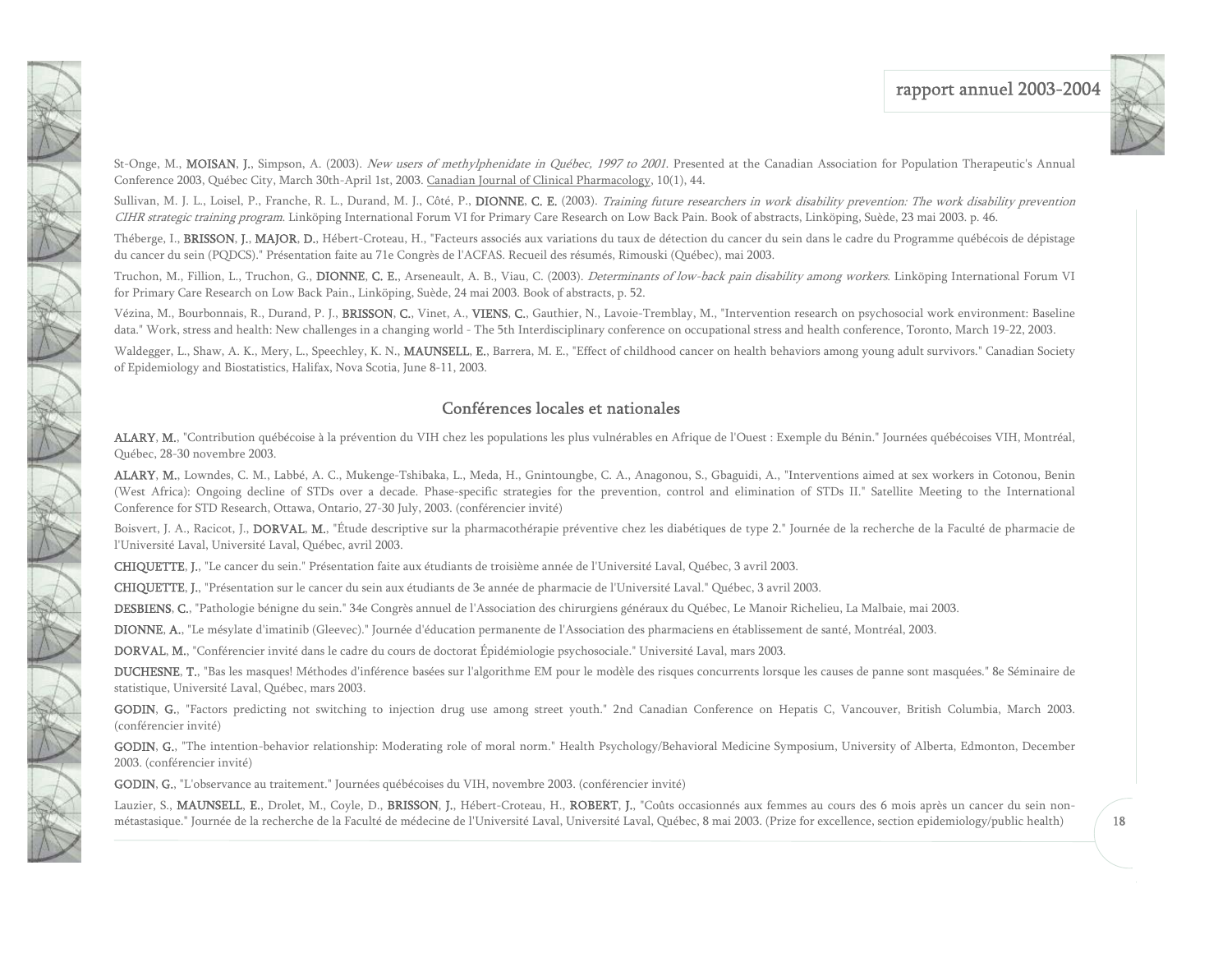MOISAN, J., DORVAL, M., "Planifier un projet de recherche : 1. de l'intuition à la question et 2. de la question à la réponse." Journée de formation à l'intention des pharmaciens du CHUQ de Québec, Québec, mai 2003.

Pelletier, K., Chrétien, D., Morneau, G., Plante, S., DORVAL, M., "Évaluation de la compréhension d'un plan d'action auto-géré par le patient atteint d'une maladie pulmonaire obstructive chronique (MPOC)." Journée de la recherche de la Faculté de pharmacie de l'Université Laval, Université Laval, Québec, avril 2003.

PROVENÇAL BELLEAU, F., "La santé du sein." Ateliers du Rendez-vous Mieux-être au féminin, Service d'information en contraception et sexualité de Québec, Québec, 18 octobre 2003.

PROVENCHER, L., "La conférence interdisciplinaire du CRID." Deuxième colloque du Groupe d'étude en oncologie du Québec, Mont-Tremblant, Québec, 10-12 octobre 2003.

PROVENCHER, L., "Le traitement néo-adjuvant du cancer du sein." Hôpital Charles-Lemoyne, Longueuil, Québec, 11 septembre 2003. (conférencière invitée)

PROVENCHER, L., "Les nouveaux développements dans le rôle de la biopsie du ganglion sentinelle dans le cancer du sein." Cancer du sein 2003, Les Journées scientifiques de la Chaire Scotia en cancer du sein, Université de Montréal, Québec, 14 novembre 2003. (conférencière invitée)

PROVENCHER, L., "L'interdisciplinarité, une action commune pour la vie." Colloque Une histoire de vie, Comité régional de lutte au cancer, Québec, 29 octobre 2003.

Rouleau, I., DORVAL, M., "Utilisation de l'hormonothérapie de remplacement (HTR) par les femmes à haut risque de cancer du sein héréditaire." Journée de la recherche de la Faculté de pharmacie de l'Université Laval, avril 2003.

Simard, J., Dumont, M., Moisan, A.-M., Brousseau, C., Lajoie, M. A., Léger, P., Malouin, H., Rhéaume, J., Labrie, Y., Leblanc, G., Ouellette, G., Samson, c., Soucy, P., Tranchant, M., Laframboise, R., Plante, M., CHIQUETTE, J., PROVENCHER, L., Lespérance, B., Pichette, R., Lépine, J., Bessette, P., Voyer, P., Easton, d., Bridge, P., Durocher, F., and the INHERIT BRCAs, "Épidémiologie moléculaire des mutations BRCA1 et BRCA2 chez plus de 200 familles canadiennes-françaises à risque élevé." Journée de la recherche, Faculté de médecine, Université Laval, 8 mai 2003.

Sirois, M. J., LAVOIE, A., DIONNE, C. E., "Besoin de réadaptation et état de santé des traumatisés en régions urbaines et non urbaines au Québec." Journée scientifique et professionnelle 2003 de l'Institut de réadaptation en déficience physique de Québec, Québec, mai 2003.

Sirois, M. J., LAVOIE, A., DIONNE, C. E., "Prédiction du besoin de réadaptation chez les victimes de traumatismes." Journée scientifique et professionnelle 2003 de l'Institut de réadaptation en déficience physique du Québec, Québec, 16 mai 2003.

Têtu, R., DORVAL, M., Simard, J., "Participation à l'étude STAR par les femmes à haut risque de cancer du sein testées pour une prédisposition génétique liée à BRCA1/2 et BRCA2." Journée de la recherche de la Faculté de pharmacie de l'Université Laval, Québec, avril 2003.

Vinet, A., BRISSON, C., Bourbonnais, R., "Travail et santé mentale : Une relation qui se détériore." 58e Congrès des relations industrielles, Québec, 5 mai 2003.

#### Conférences destinées à un auditoire extra-académique

BRISSON, C., Vézina, M., Vinet, A., Trudel, L., Bourbonnais, R., "Portrait de situation à la Présidence et direction générale." Présentation au vice-président et au comité de gestion, Québec, 26 mars 2003.

BRISSON, C., Vézina, M., Vinet, A., Trudel, L., Bourbonnais, R., "Portrait de situation à la Vice-Présidence à la sécurité routière." Présentation au Vice-président et au comité de la gestion, Québec, 13 février 2003.

BRISSON, C., Vézina, M., Vinet, A., Trudel, L., Bourbonnais, R., "Portrait de situation à la Vice-Présidence aux services à la clientèle." Présentation au Vice-président et au comité de gestion, Québec, 21 février 2003.

BRISSON, C., Vézina, M., Vinet, A., Trudel, L., Bourbonnais, R., "Recherche/Intervention évaluative sur l'organisation et la santé au travail à la SAAQ : Un bilan des activités. Présentation faite au sous-comité du CMOT." Québec, mai 2003.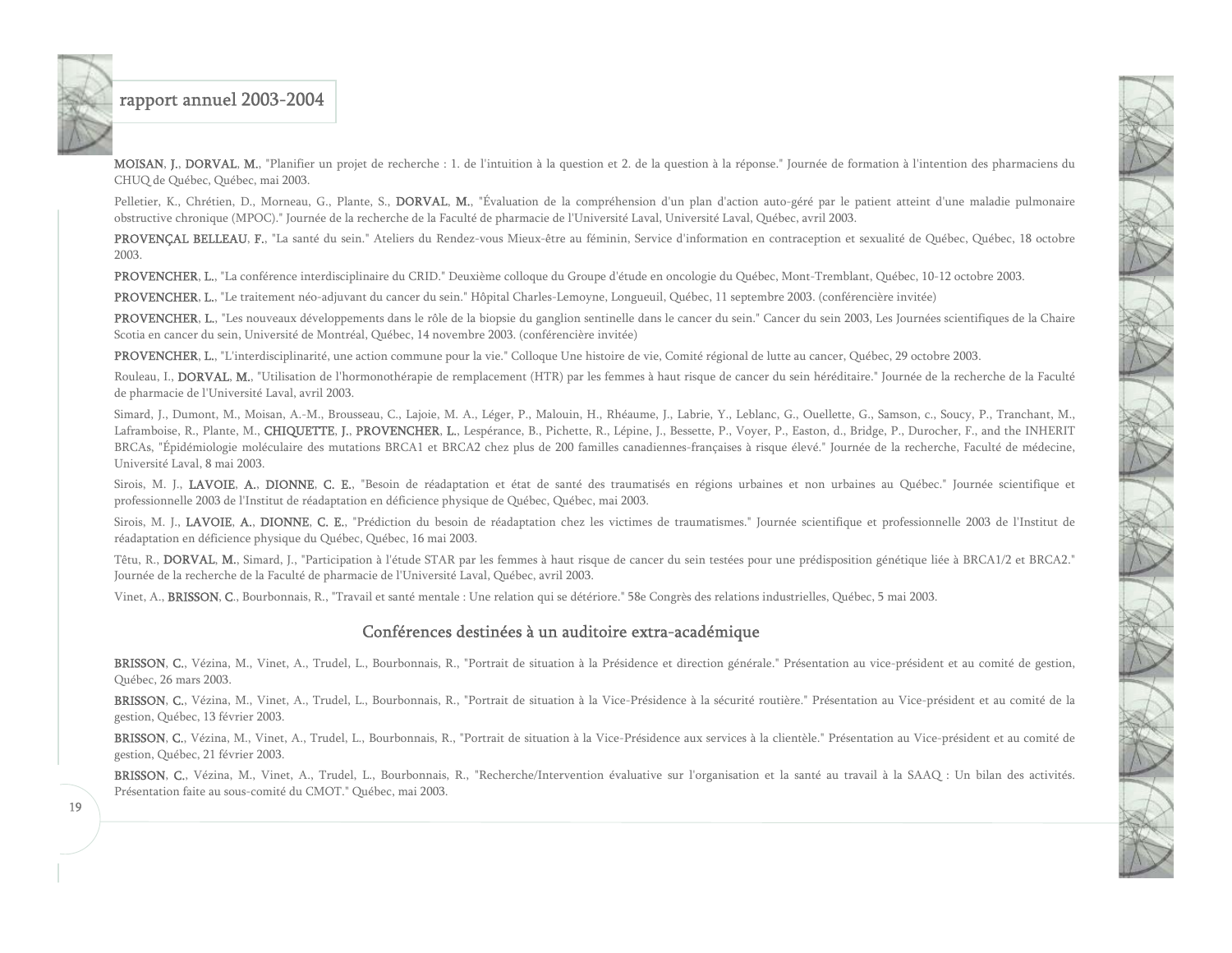

Simard, C., BRISSON, C., Vézina, M., Vinet, A., Trudel, L., Bourbonnais, R., "Recherche/Intervention évaluative sur l'organisation et la santé au travail à la SAAQ : Un bilan des activités. Présentation faite à la Direction des services au personnel." Québec, juin 2003.

Trudel, L., BRISSON, C., Vézina, M., Vinet, A., Bourbonnais, R., "Recherche/Intervention évaluative sur l'organisation et la santé au travail à la sécurité routière." Québec, 30 mai 2003.

<span id="page-20-0"></span>1

Vézina, M., BRISSON, C., Vinet, A., Trudel, L., Bourbonnais, R., "Recherche/Intervention évaluative sur l'organisation et la santé au travail à la Régie des rentes du Québec." Québec, juin 2003.

Vézina, M., BRISSON, C., Vinet, A., Trudel, L., Bourbonnais, R., "Recherche/Intervention évaluative sur l'organisation et la santé au travail à la SAAQ : Présentation du portrait de situation aux employés de la Vice-présidence aux finances." Québec, 27 mai 2003.

Vézina, M., BRISSON, C., Vinet, A., Trudel, L., Bourbonnais, R., "Recherche/Intervention évaluative sur l'organisation et la santé au travail à la SAAQ : Présentation du portrait de situation aux employés de la Vice-présidence aux services à la clientèle." Québec, 31 mars 2003.

Vézina, M., BRISSON, C., Vinet, A., Trudel, L., Bourbonnais, R., "Recherche/Intervention évaluative sur l'organisation et la santé au travail à la SAAQ : Présentation du portrait de situation aux employés de la Vice-présidence aux services à la clientèle." Québec, 10 avril 2003.

Vézina, M., BRISSON, C., Vinet, A., Trudel, L., Bourbonnais, R., "Recherche/Intervention évaluative sur l'organisation et la santé au travail à la SAAQ : Présentation du portrait de situation aux employés de la Vice-présidence aux services à la clientèle." Québec, 16 avril 2003.

Vézina, M., Simard, C., BRISSON, C., Vinet, A., Trudel, L., Bourbonnais, R., "Recherche/Intervention évaluative sur l'organisation et la santé au travail à la SAAQ : Portrait de situation en région. Présentation faite au Vice-président et au comité de direction de la SAAQ." Québec, Québec, 30 septembre 2003.

Vinet, A., BRISSON, C., Vézina, M., Trudel, L., Bourbonnais, R., "Recherche/Intervention évaluative sur l'organisation et la santé au travail à la SAAQ : Présentation du portrait de situation aux employés de la VPSA." Québec, 17 février 2003.

Vinet, A., BRISSON, C., Vézina, M., Trudel, L., Bourbonnais, R., "Recherche/Intervention évaluative sur l'organisation et la santé au travail à la SAAQ : Présentation du portrait de situation aux employés de la VPSA." 19 février 2003.

#### Santé des populations – Activités d'enseignement

| <b>DATE</b>   | <b>PRÉSENTATEUR</b>                                                                                         | TITRE DE LA PRÉSENTATION                                                                                                                                                          |
|---------------|-------------------------------------------------------------------------------------------------------------|-----------------------------------------------------------------------------------------------------------------------------------------------------------------------------------|
| 7 avril 2003  | Dr Robyn Tamblyn, Département de médecine, IRIS-Québec : a new research infrastructure<br>Université McGill |                                                                                                                                                                                   |
| 22 avril 2003 | Mme Sophie Lauzier, étudiante, URESP                                                                        | Coûts occasionnés aux femmes et à leurs aidants au cours des 6 mois suivant un cancer du sein<br>non-métastatique                                                                 |
| 22 avril 2003 | M. Dan Cooper, étudiant, URESP                                                                              | La persistance avec les antipsychotiques atypiques utilisés en milieu ambulatoire; une<br>comparaison entre la rispéridone, l'olanzapine, la quétiapine et la clozapine           |
| 22 avril 2003 | Mme Isabelle Rouleau, étudiante, URESP                                                                      | Utilisation de l'hormonothérapie de remplacement (HTR) chez les femmes à haut risque de<br>cancer du sein héréditaire ayant recours à un test de prédisposition génétique BRCA1/2 |
| 22 avril 2003 | Mme Line Guénette, étudiante, URESP                                                                         | L'observance au traitement chez les personnes âgées: concordance entre l'information<br>rapportée et les dossiers de pharmacie                                                    |
| 5 mai 2003    | Mme Isabelle Leroux, étudiante, URESP                                                                       | Facteurs psychosociaux au travail et incapacités fonctionnelles reliées aux maux de dos                                                                                           |
| 5 mai 2003    | Mme Isabelle Théberge, étudiante, URESP                                                                     | Facteurs associés aux variations du taux de détection, Programme québécois<br>de dépistage du cancer du sein (PQDCS) 1998-1999                                                    |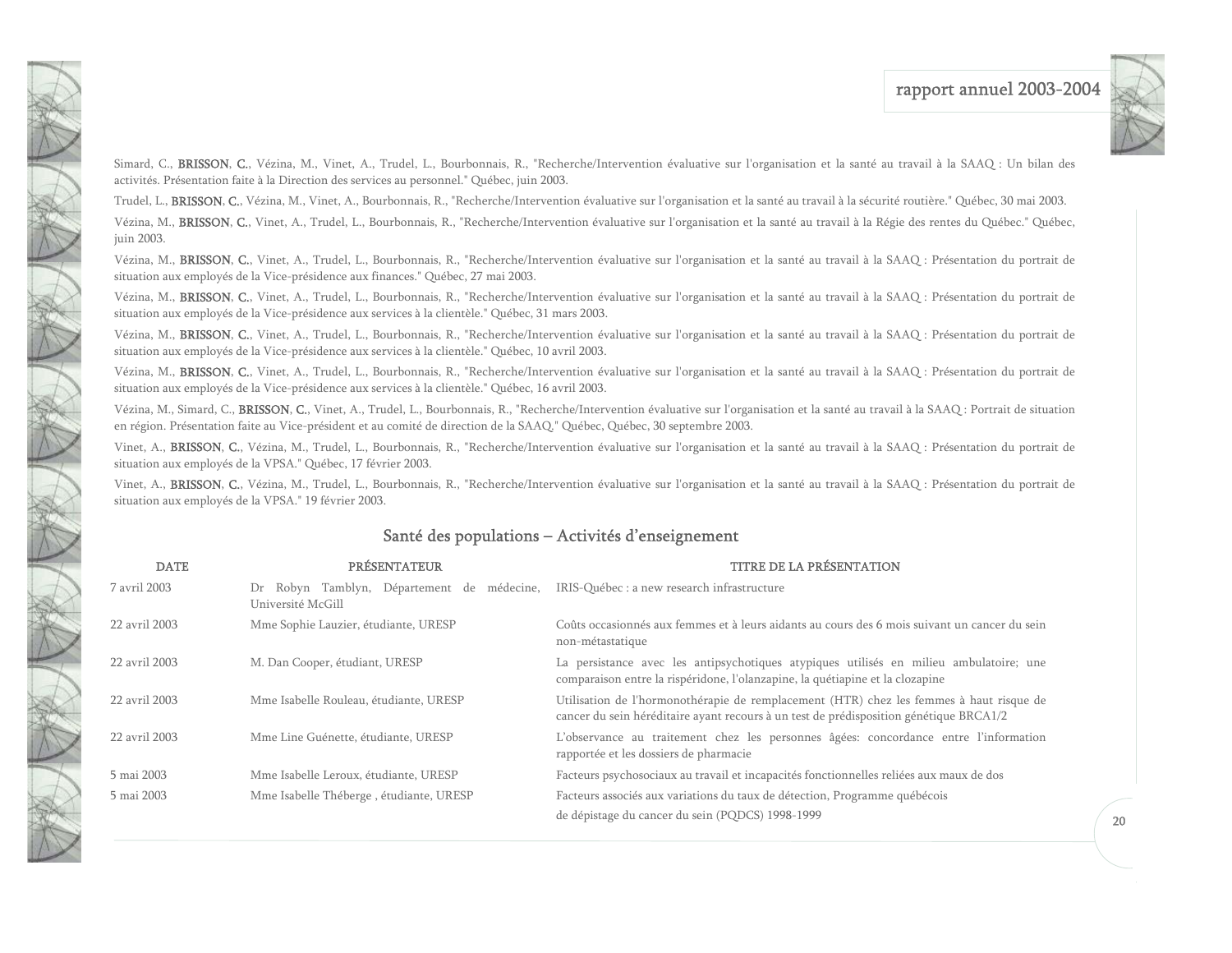

| <b>DATE</b>                   | <b>PRÉSENTATEUR</b>                                                                                      | <b>TITRE DE LA PRÉSENTATION</b>                                                                                                                                                                                                                                              |
|-------------------------------|----------------------------------------------------------------------------------------------------------|------------------------------------------------------------------------------------------------------------------------------------------------------------------------------------------------------------------------------------------------------------------------------|
| 5 mai 2003                    | Mme Mélanie St-Onge, étudiante, URESP                                                                    | Le profil des utilisateurs de méthylphénidate au Québec, de 1997 à 2000                                                                                                                                                                                                      |
| 5 mai 2003                    | M. Patrice Chartrand, étudiant, URESP                                                                    | Tension au travail et consommation de médicaments psychotropes                                                                                                                                                                                                               |
| 13 juin 2003                  | Dr Jeremy Grimshaw, Department of Epidemiology<br>and Community Medicine, University of Ottawa           | Cochrane - Methodological issues in systematic reviews of professional behavior change<br>strategies: experiences from the Cochrane Effective Practice and Organization of Care group"<br>(en collaboration avec le Département de médecine familiale de l'Université Laval) |
| 22 septembre 2003             | Dr François A. Auger, directeur, Laboratoire<br>d'organogénèse expérimentale                             | Le génie tissulaire : du rêve à la réalité                                                                                                                                                                                                                                   |
| 20 octobre 2003               | Mme Mélanie Drolet, étudiante, URESP                                                                     | Expérience au travail après un cancer du sein: premiers résultats d'une étude comparative et<br>populationnelle                                                                                                                                                              |
| 3 novembre 2003               | Dre France Légaré, Département de médecine familiale,<br>Université Laval                                | La prise de décision partagée en matière d'hormonothérapie de remplacement                                                                                                                                                                                                   |
| 17 novembre 2003              | M. Patrick Gadais, Unité de recherche en gériatrie /                                                     | Importance de la prise en charge de la plainte mnésique                                                                                                                                                                                                                      |
|                               | Mme Marie-Pierre Gagnon, URESP                                                                           | Les déterminants organisationnels de l'adoption de la télé-santé                                                                                                                                                                                                             |
| 1 <sup>er</sup> décembre 2003 | Dr Belkacem Abdous, chercheur, URESP                                                                     | Méthodes d'estimation non-paramétrique et techniques de lissage                                                                                                                                                                                                              |
| 2 décembre 2003               | Dr Pierre Aiach, Paris                                                                                   | Sujet :à confirmer                                                                                                                                                                                                                                                           |
| 15 décembre 2003              | Dr Douglas Coyle, Department of Epidemiology and<br>Community Medicine, University of Ottawa             | Using economics to determine clinical research priorities                                                                                                                                                                                                                    |
| 26 janvier 2004               | Dr Ping Yan, Santé Canada, Ottawa                                                                        | Super-spreading events, and their implications in transmission potential, epidemic control<br>measures and interpretation of trends                                                                                                                                          |
| 9 février 2004                | Dr Thierry Duchesne, Département de mathématiques<br>et statistique, Université Laval et chercheur URESP | Risques concurrents avec causes de décès masquées: modèles, méthodes et applications                                                                                                                                                                                         |
| 23 février 2004               | Mme Emmanuelle Bédard, étudiante, URESP                                                                  | Genre, sexualité et comportements à risque au VIH/sida: le cas des clients et partenaires<br>sexuels des travailleuses du sexe à Ouagadougou, Burkina Faso                                                                                                                   |
| 23 février 2004               | Mme Hélène Gagnon, étudiante, URESP                                                                      | Tatouage et perçage: pratiques à risque au regard de la transmission de l'hépatite C chez les<br>prisonniers                                                                                                                                                                 |
| 8 mars 2004                   | Dre Diane Morin, URGUL                                                                                   | Programme de recherche en évaluation des pratiques infirmières auprès des personnes âgées                                                                                                                                                                                    |
| 24 mars 2004                  | Johannes Siegrist,<br>Université<br>de<br>Dr<br>Düsseldorf, Allemagne                                    | Social inequalities in stress-related diseases: Is effort-reward imbalance a missing link?                                                                                                                                                                                   |

#### 21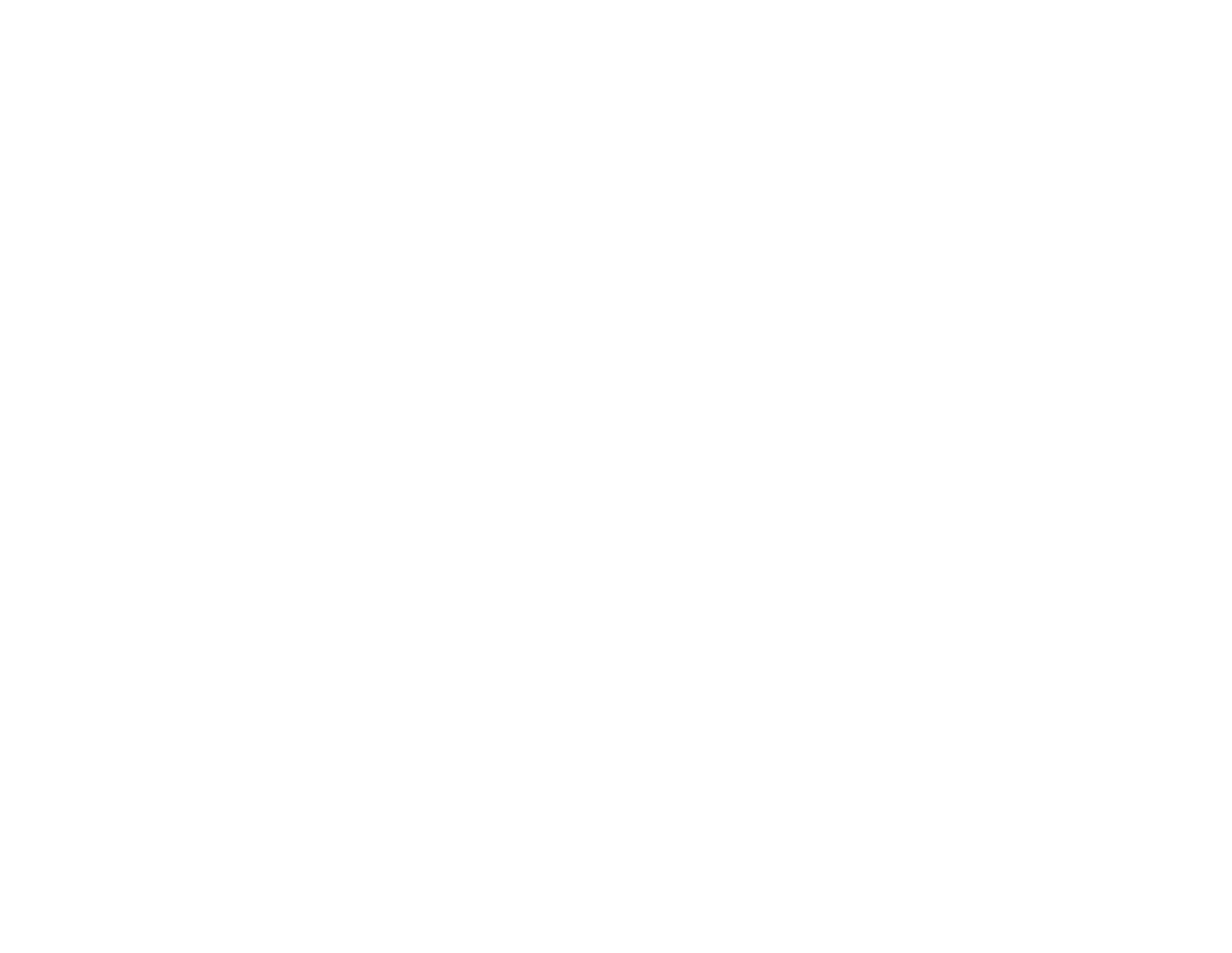<span id="page-23-0"></span>

#### Génie tissulaire et régénération – Production intellectuelle

#### Articles avec comité de lecture

Aboutaleb, H., **BOLDUC, S.**, Upadhyay, J., Farhat, W., Bagli, D. J., Khoury, A. E., "Efficacy of macroplastique injection in refluxing duplex systems." J Urol 2003.

Aboutaleb, H., **BOLDUC, S.**, Upadhyay, J., Farhat, W., Bagli, D. J., McLorie, G. A., Khoury, A. E., "Subureteral polydimethylsiloxane injection versus extravesicle reimplantation in primary low grade vesicoureteral reflux: A comparative study." J Urol 2003; 169: (1), 313-6.

BOLDUC, S., Upadhyay, J., Payton, J., Bagli, D. J., McLorie, G. A., Khoury, A. E., Farhat, W., "The use of tolterodine in children after oxybutinin failure." BJU Int 2003; 91: (4), 398-401.

BOLDUC, S., Upadhyay, J., Restrepo, R., Sherman, C., Farhat, W., Bagli, D. J., McLorie, G. A., Khoury, A. E., Ghoneimi, A. El, "The predictive value of diagnostic imaging for histologic lesions of upper poles in duplex systems with ureteroceles." BJU Int 2003; 91: (7), 678-82.

Fradette, J., Larouche, d., Fugère, C., Guignard, R., Beauparlant, A., Couture, V., Caouette-Laberge, L., Roy, A., GERMAIN, L., "Normal human merkel cells are present in epidermal cell populations isolated and cultured form glabrous and hairy skin site." Journal of Investigative Dermatology 2003; 120: (2), 313-17.

Gaudreault, M., Carrier, P., Larouche, L., Leclerc, S., Giasson, M., GERMAIN, L., "Corneal epithelial cells with altered expression of Sp1/Sp3 exhibit distinct proliferation and differentiation properties on reconstructed tissue substitute." Investigative Ophthalmology and Visual Science 2003; 44: (4), 1447-57.

Ghoneimi, A. El, **BOLDUC, S.**, Farhat, W., Bagli, D. J., McLorie, G. A., Khoury, A. E., "Retroperitoneal laparoscopic versus open partial nephroueterectomy in children." BJU Int 2003; 91: (6), 532-5.

Gingras, M., Paradis, I., BERTHOD, F., "Nerve regeneration in a collagen-chitosan tissue-engineered skin transplanted on nude mice." Biomaterials 2003; 24, 1653-61.

Grenier, G., RÉMY-ZOLGHADRI, M., BERGERON, F., LABBÉ, J. Y. R., AUGER, F. A., GERMAIN, L., "Isolation and culture of the three vascular cell types from a small vein biopsy." Vitro Cell Develop Biol-Animal 2003; 39, 131-39.

Hudon, V., BERTHOD, F., Black, A., Damour, O., GERMAIN, L., AUGER, F. A., "A tissue-engineered endothelialized dermis to study the modulation of angiotensine and angiostatic molecules on capillary-like tube formation in vitro." British Journal of Dermatology 2003; 148: (6), 1094-1104.

Michaud, L., GIASSON, C. J., "Overwear of contact lenses: Increased severity of clinical signs as a function of protein adsorption." Optom Vis Sci 2003; 79: (3), 184-192.

MOULIN, V., GOULET, F., BERTHOD, F., GERMAIN, L., AUGER, F. A., "Le génie tissulaire au service de la compréhension du vivant." Médecine Science 2003; 19, Paris, 1003-10.

Paquette, J. S., Tremblay, P., Bernier, V., Tremblay, N., Laviolette, M., Boutet, M., Boulet, L. P., **GOULET, F.**, "A new cultured human bronchial equivalent that reproduce in vitro several cellular events associated with asthma." Eur Cells Mat 2003; 7, 1-11.

Paquette, J.-S., Tremblay, P., Bernier, V., AUGER, F. A., Laviolette, M., GERMAIN, L., Boutet, M., Boulet, L. P., GOULET, F., "Production of tissue-engineered three-dimensional human bronchial models." Vitro Cellular & Developmental Biology Animal 2003; 39: (5), 213-20.

Upadhyay, J., BOLDUC, S., Bagli, D. J., Khoury, A. E., McLorie, G. A., Farhat, W., "Natural history of neonatal reflux associated with prenatal hydronephrosis: Long-term results of a prospective study." **J** Urol 2003; 169: (5), 1837-41.

Upadhyay, J., BOLDUC, S., McLorie, G. A., Khoury, A. E., Bagli, D. J., Farhat, W., "Use of the dysfunctional voiding symptom score to predict resolution of vesicoureteral reflux in children with voiding dysfunction." [Urol 2003; 169: (5), 1842-6.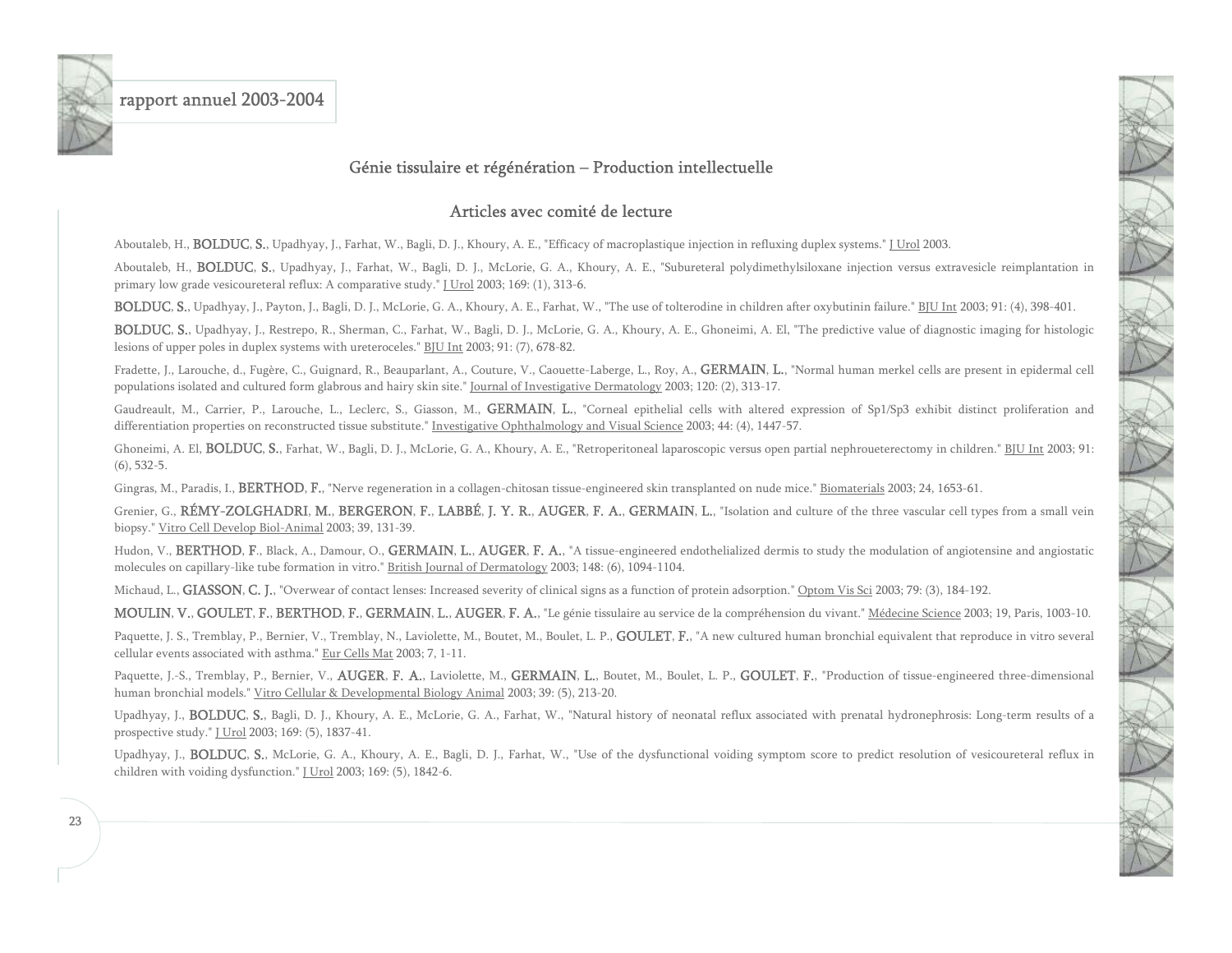

### Chapitres de livre

AUGER, F. A., Grenier, G., RÉMY-ZOLGHADRI, M., GERMAIN, L. (2003). A full spectrum functional tissue-engineered blood vessels : From macroscopic to microscopic. In: Functional Tissue Engineering. Guilak et al. Springer-Verlag, New York, 26, 347-359.

BÉLANGER, P. M. (2003). *Rythmes en pharmacocinétique et métabolisme des médicaments - Chapitre 6*. In: Chronopharmacologie. G. Labrecque, M. Sirois-Labrecque (éds). Les Presses de l'Université de Montréal, Chapitre 6, pp. 107-134.

Fradette, J., Larouche, D., Fugère, C., Guignard, R., Beauparlant, A., Couture, V., Caouette-Laberge, L., Roy, A., GERMAIN, L. (2003). Dissociation, quantification and culture of normal human merkel cells among epidermal cell populations derived from glabrous and hairy skin sites. In: Merkel cells. K. Baumann, ed. Springer-Verlag, Berlin, 105-112.

GERMAIN, L., BERTHOD, F., MOULIN, V., GOULET, F., AUGER, F. A. (2003). Principles of living organs reconstruction by tissue engineering. In: Biomaterials Handbook, Advances applications of basic sciences and bioengineering. D. L. Wise, V. Hasirci, K.-U. Lewandrowski, M. J. Yaszemski, D. E. Altobelli, D. J. Trantolo, eds. Marcel Dekker, inc., New York, chap. 29, 645-676.

GERMAIN, L., BERTHOD, F., MOULIN, V., GOULET, F., AUGER, F. A. (2003). Principles of living organs reconstruction by tissue engineering. In: Tissue Engineering and Novel Delivery Systems. Yaszemski, M. J., Trantolo, D. J. Lewandrowski, K.-W., Hasirci, V., Altobelli, D. E., Wise, D. L. (eds),. Marcel Dekker inc., New York, Chapitre 10, 197-228.

### Revue de littérature

MOULIN, V., GOULET, F., BERTHOD, F., GERMAIN, L., AUGER, F. A., "Le génie tissulaire au service de la compréhension du vivant." Médecine/Sciences 2003; 19, 1003-1010.

### Articles acceptés ou sous presse

Aboutaleb, H., **BOLDUC, S.**, Upadhyay, J., Bagli, D. J., Khoury, A. E., "Association of vesicoureteral reflux to degree of hydronephrosis and the impact of anti-reflux surgery." Urology 2003. (accepté)

AUGER, F. A., BERTHOD, F., MOULIN, V., POULIOT, R., GERMAIN, L., "Tissue-engineered skin substitutes: From in vitro constructs to in vivo applications." Biotechnology and Applied Biochemistry 2003. (accepté) (sur invitation)

AUGER, F. A., GERMAIN, L. (2003). General introduction to tissue engineering. In: Encyclopedia of Biomaterials and Biomedical Engineering. Marcel Dekker inc., New York. (sous presse) (sur invitation)

AUGER, F. A., Laflamme, K., Grenier, G., RÉMY-ZOLGHADRI, M., GERMAIN, L., "Recent optimization of a tissue engineered blood vessel: The LOEX experience." Atherosclerosis, International Congress Series (ICS) 2003. (accepté)

Belzil, A.M., Tremblay, P., CLOUTIER, R., GOULET, F. (2003). *Ligament substitutes*. In: Textbook of biotechnology. 1st, R. Guidoin, ed. (sous presse)

GERMAIN, L., GIASSON, C. J., Carrier, P., Guérin, S., Salesse, C., AUGER, F. A. (2003). Tissue engineering of human cornea. In: Encyclopedia of Biomaterials and Biomedical Engineering. Wnek, G. E., Bowlin, G. L. (eds),. Marcel Dekker, New York. (sous presse) (sur invitation)

GOULET, F., RANCOURT, D., CLOUTIER, R., Tremblay, P., Belzil, A. M., Lamontagne, J., Bouchard, M., Tremblay, J., Stevens, L. M., Labrosse, J., Langelier, E., McKee, M. D., "Torn ACL: A new bioengineered substitute brought from the lab to the knee joint." Applied Bionics and Biomechanics 2003. (sous presse)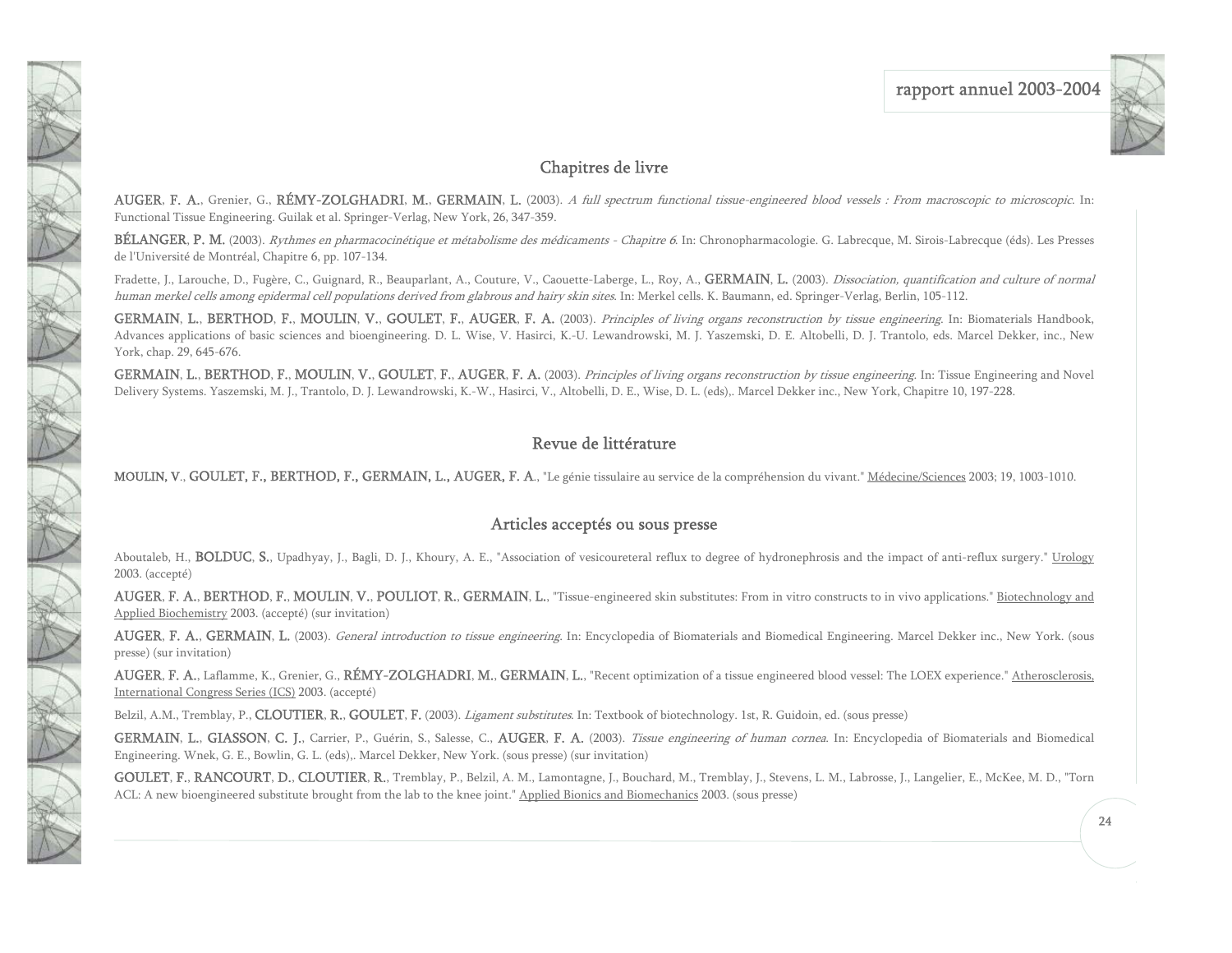<span id="page-25-0"></span>

#### Articles soumis

Deschênes, J., Duperé, C., McNicoll, N., L'Heureux, N., **AUGER, F. A.**, Fournier, A., De Léan, A., "Development of a selective peptide antagonist for the human natriuretic peptide receptor-B<sup>a</sup>." 2003. (soumis)

Rochon, M. H., ROBERGE, C. J., AUGER, F. A., GERMAIN, L., "Carcinoma cells modulate capillary density in an in vitro model of angiogenesis developped using the self-assembly method." Cancer Research 2003. (soumis)

Rochon, M. H., ROBERGE, C. J., AUGER, F. A., GERMAIN, L., "Normal human epithelial cells regulate the size of capillaries through the production of VEGF." J Clin Invest 2003. (soumis)

Sharma, A., Pilote, S., BÉLANGER, P. M., Arsenault, M., Hamelin, B. A., "Validation of a 5 drug cocktail for concurrent phenotype assessment of major drug metabolizing enzymes." Clin. Pharmacol. Ther. 2003. (soumis)

### Articles en préparation

AUGER, F. A., Noël, B., GERMAIN, L., Li, H., GOULET, F., "Analysis of gelatinases secreted in vivo following the grafting of different skin substitutes on mice." 2003. (en préparation)

GIASSON, C. J., Graham, A., Gresset, J., Melillo, M., Polse, K. A., "Morphometry of corneal endothelium with a semi-automatic image processing algorithm." 2003. (en préparation)

GOULET, F., Bordeleau, G., Lamontagne, J., Stevens, L.M., AUGER, F. A., "Zymographic analyses of active gelatinases secreted by human ACL fibroblasts and synoviocytes in culture." 2003. (en préparation)

GOULET, F., Ouellet, V., AUGER, F. A., "Stimulation of human epidermal cell growth by a new factor secreted by dermal fibroblasts in vitro." 2003. (en préparation)

POULIOT, R., Kim, K., So, P. T. C., Blankschtein, D., Langer, R., "In vitro visualization and quantification of sulforhodamine B induced changes in transdermal transport using twophoton fluorescence microscopy." 2003. (en préparation)

Tremblay, P., Belzil, A.M., CLOUTIER, R., Larkin, A.M., Tremblay, J., Lamontagne, J., GOULET, F., "Bioengineered peridontal ligament: Culture and grafting." 2003. (en préparation)

#### Génie tissulaire et régénération – Conférences

### Conférences avec arbitrage

AUGER, F. A., "Chairman of the session "In vitro surrogates and organ printing"." Scientific Program Committee, 6th Annual International Conference and Exposition of the Tissue Engineering Society International (TESI), Orlando, Florida, December 10-13, 2003. (conférencier invité)

AUGER, F. A., "Chairman of the session "Tissue engineering in ophthalmology." Scientific Program Committee, 6th Annual International Conference and Exposition of the Tissue Engineering Society International (TESI), Orlando, Florida, December 10-13, 2003. (conférencier invité)

AUGER, F. A., "Recent developments in endothelialized skin equivalent." Seminar on Tissue Engineering, University of Michigan, Michigan, USA, June 2, 2003. (conférencier invité)

AUGER, F. A., "Recent optimization of a tissue-engineered blood vessel." XIIIth International Symposium on Atherosclerosis, Kyoto, Japan, September 28 - October 2, 2003. (conférencier invité)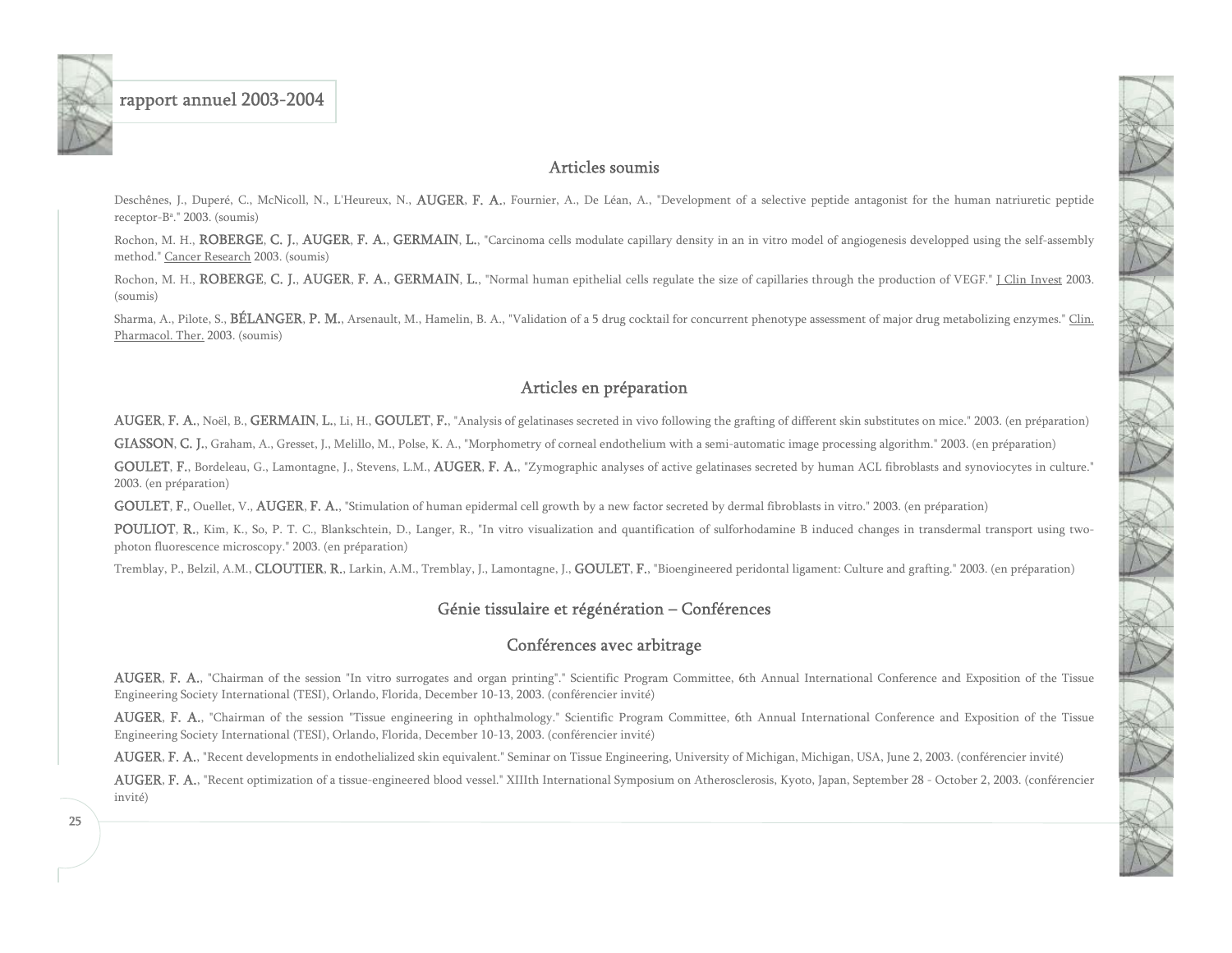

**AUGER, F. A.,** "Tissue engineering successes and future challenges." USP Conference on Biological and Biotechnological Drug Substances and Products, Crystal City, VA, USA, November 18-21, 2003. (keynote speaker)

AUGER, F. A., "Tissue engineering: Future challenges as seen at the LOEX." From Hemodynamics to Tissue Engineering: A scientific Symposium in Honor of Robert M. Nerem, Georgia Institute of Technology, Atlanta, USA, April 27-28, 2003. (conférencier invité)

AUGER, F. A., "Tissue engineering: The future is now or is it?" Congrès Undersea & Hyperbaric Medical Society (UHMS) Congress Meeting, Québec, June 19-21, 2003. (conférencier invité)

**AUGER, F. A.**, "Where we are in making progress towards a tissue-engineered blood vessel substitute." 8th Annual Hilton Head Workshop on Cardiovascular Tissue Engineering, Hilton Head, S.C., USA, March 9, 2003. (panéliste invité)

BÉLANGER, P. M., Chiasson, K., "The microsonal N-hydroxylation of clozapine." Conférences annuelles de l'Association canadienne des facultés de pharmacie du Canada et de la Société canadienne de pharmacologie clinique, mai 2003.

BÉLANGER, P. M., Mahfoud, M., Chiasson, K., Vincent, P., "La N-hydroxylation : Une voie de bioactivation reliée à la pharmacotoxicité." Congrès Médicaments, Pharmacie et Société, janvier 2003.

BÉLANGER, P. M., Mounir, M. (2003). Characterization of a novel metabolic pathway of fluoxetine: Nhydroxydation. mai 2003. Can J Pharm. Pharmaceut. Sci., 6(2), 65.

1

1大家 大家大家

TAN

Bellemare, J., MOULIN, V., "Hypertrophic scarring : Study of dermal/epidermal interactions with a tissue-engineered model." Tissue Engineering Society Meeting, Orlando, Florida, December 2003.

Bernier, L., Larouche, D., GERMAIN, L., Davignon, J., "Oily ichthyosis is a phenocopy of Chanrin-Dorfman syndrome." Canadian Atherosclerosis Research Roundtable (CARR), Whistler BC, January 24-26, 2003.

Boucher, É., Fugère, C., Larouche, D., **GERMAIN, L.**, "Effets de la colle de fibrine sur la culture de kératinocytes." 45e Réunion annuelle du Club de recherche clinique du Québec, Manoir des sables, Orford, Québec, 25-27 septembre 2003.

Carrier, P., Talbot, m., Deschambault, A., Grandbois, E., AUGER, F. A., "Caractérisation d'un nouveau modèle de cornée reconstruite par génie tissulaire pour l'étude de la cicatrisation cornéenne." 45e Réunion annuelle du Club de recherche clinique du Québec, Manoir des Sables, Mont-Orford, Québec, 25-27 septembre 2003.

Carrier, P., Talbot, M., Deschambault, A., Grandbois, E., AUGER, F. A., Guérin, S., GERMAIN, L., "Characterization of a new tissue-engineered wound healing model for studying human corneal reepithelialization." 6th Tissue Engineering Society International (TESI) Meeting, Orlando, Florida, December 10-13, 2003.

Carrier, P., Talbot, M., Deschambeault, A., Grandbois, E., AUGER, F. A., Guérin, S., GERMAIN, L. (2003). Characterization of a new tissue-engineered wound healing model for human corneal reepithelialization. Association for research in vision and ophthalmology, Fort Lauderdale, Florida, May 4-9, 2003. Invest. Ophthalmol. Vis. Sci., 44, Abstract 3825.

Cuffley, K., Larouche, D., Martel, I., **GERMAIN, L.**, "Étude de différenciation des cellules souches du follicule pileux dans la peau reconstruite par la méthode d'auto-assemblage." 45e Réunion annuelle du Club de recherche clinique du Québec, Manoir des Sables, Mont-Orford, Québec, 25-27 septembre 2003.

Deschambault, A., Carrier, P., Talbot, M., GERMAIN, L., "Caractérisation in vitro des cellules épithéliales isolées des quatre quadrants du limbe." XVIIIe Journée annuelle de la recherche en ophtalmologie, Québec, Québec, 6 juin 2003.

Deschambeault, A., Carrier, P., Talbot, M., GERMAIN, L., "Caractérisation in vitro des cellules épithéliales isolées des quatre quadrants du limbe." 45e Réunion annuelle du CRCQ, Manoir des Sables, Mont-Orford, Québec, 25-27 septembre 2003.

Deschambeault, A., Carrier, P., Talbot, M., GERMAIN, L. (2003). In vitro characterization of human limbal epithelial cells isolated from the four quadrants. Association for research in vision and ophthalmology, Fort Lauderdale, May 4-9, 2003. Invest. Ophthalmol. Vis. Sci., 4, Abstract 1357.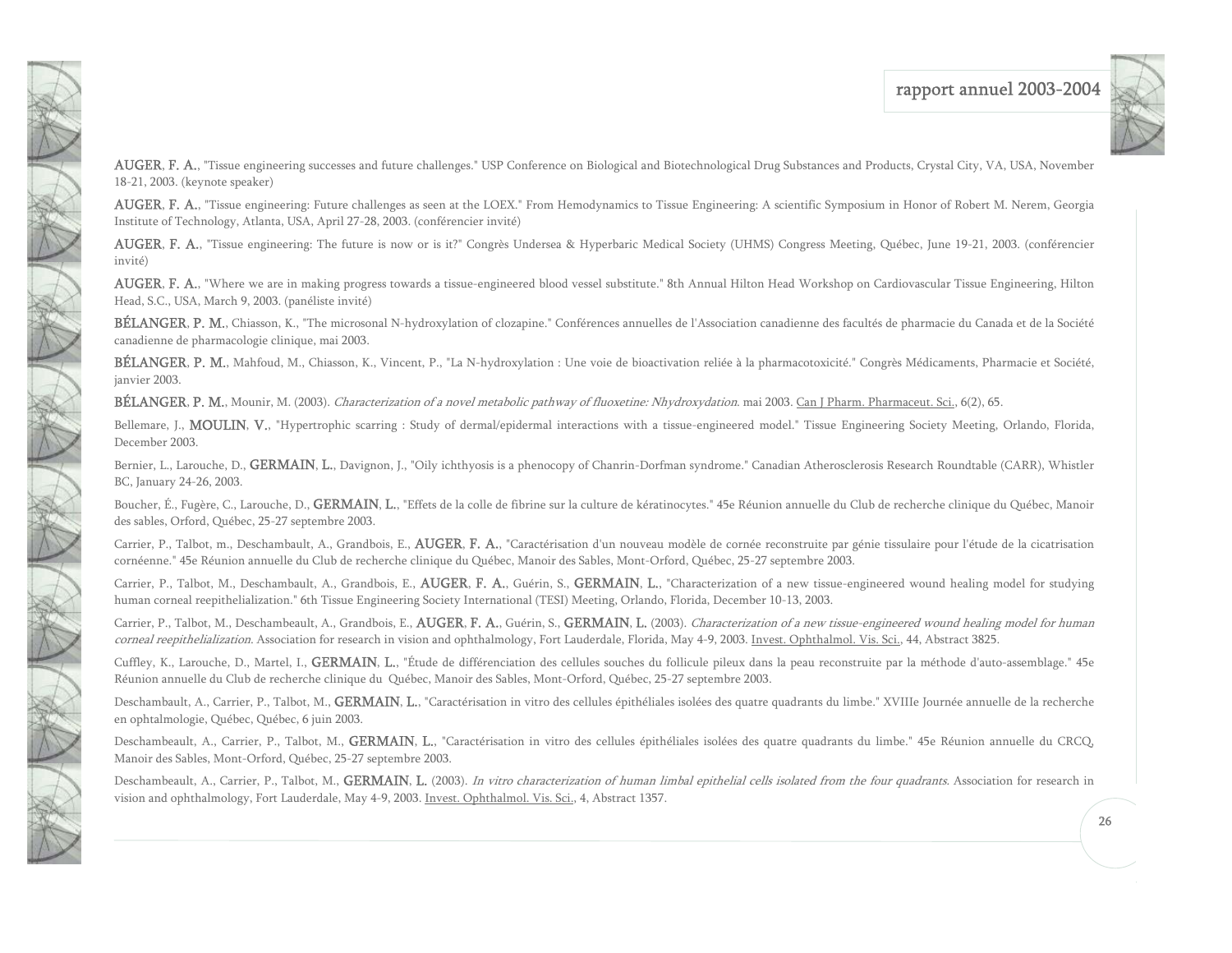

Deschambeault, A., Talbot, M., Carrier, P., GERMAIN, L., "In vitro characterization of human limbal epithelial cells isolated from the four quadrants." Journée de l'Axe Cornée du Réseau Vision 2003, Québec, Québec, 19 septembre 2003.

Diebolt, M., GERMAIN, L., AUGER, F. A., Andriantsitohaina, R., "Human tissue-engineered vascular media as a pharmacological tool to study the regulation of contraction by polyphenols." The 7th Annual Hilton Head Workshop 2003, Hilton Head, South Carolina, February 26-March 2, 2003.

Dubé, N., Rochon, M. H., Ospina, C. E., Soucy, J., AUGER, F. A., GERMAIN, L., "Use of self-assembled reconstructed skin as a biological dressing for the healing of chronic venous leg ulcers." 16th Symposium on Advanced Wound Care, Las Vegas, Nevada, April 28 - May 1st, 2003.

Duchesneau, D., RÉMY-ZOLGHADRI, M., GERMAIN, L., AUGER, F. A., "Caractérisation et étude du potentiel en reconstruction tissulaire des répercurseurs cellulaires issus du sang de cordon ombilical." 45e Réunion annuelle du Club de recherche clinique du Québec, Manoir des Sables, Mont-Orford, Québec, 25-27 septembre 2003.

Duchesneau, D., RÉMY-ZOLGHADRI, M., GERMAIN, L., AUGER, F. A., "Human umbilical cord blood progenitors differentiate into smooth muscle-like cells in vitro: Potential use in tissue engineering." 6th Tissue Engineering Society International (TESI) Meeting, Orlando, Florida, December 10-13, 2003.

Fortin, V., GERMAIN, L., Rousselle, P., AUGER, F. A., MOULIN, V., "Analysis of basement membrane reconstruction and keratinocytes migration during wound healing process." 6th Tissue Engineering Society International (TESI) Meeting, Orlando, Florida, December 10-13, 2003.

Fortin, V., GERMAIN, L., Rousselle, P., AUGER, F. A., MOULIN, V., "Remodelage de la lamine 5 lors de la ré-épithélialisation de plaies cutanées dans un modèle de peau reconstruite." 45e Réunion annuelle du Club de recherche clinique du Québec, Manoir des Sables, Mont-Orford, Québec, 25-27 septembre 2003.

Fugère, C., Beauparlant, a., Larouche, d., Martel, I., GERMAIN, L., "Peaux reconstruites in vitro selon la méthode d'auto-assemblage : Étude chez la souris athymique." 45e Réunion annuelle du Club de recherche clinique du Québec, Manoir des Sables, Mont-Orford, Québec, 25-27 septembre 2003.

Fugère, C., Beauparlant, A., Larouche, D., Martel, I., GERMAIN, L., "Optimization of the stem cell content for tissue engineering." Annual Meeting of Tissue-Engineering Society International, Orlando, Florida, December 10-13, 2003.

Fugère, C., Beauparlant, A., Larouche, D., Martel, I., GERMAIN, L., "Reconstructed human skin produced in vitro by tissue engineering: Optimization of the stem cell content." The 7th Annual Hilton Head Workshop 2003, Hilton, South Carolina, February 26-March 2, 2003.

Gauvin, R., Larouche, D., Dupuis, D., Robitaille, D., RANCOURT, D., AUGER, F. A., GERMAIN, L., "Analyse des propriétés mécaniques, module élastique et limite ultime de peaux reconstruites in vitro par la méthode d'auto-assemblage." 45e Réunion annuelle du Club de recherche clinique du Québec, Manoir des Sables, Mont-Orford, Québec, 25-27 septembre 2003.

Gauvin, R., Larouche, D., Dupuis, D., Robitaille, D., RANCOURT, D., AUGER, F. A., GERMAIN, L., "Mechanical properties of skin reconstructed in vitro by the self-assembly approach." 6th Tissue Engineering Society International (TESI) Meeting, Orlando, Florida, December 10-13, 2003.

GERMAIN, L., "Impact of stem cell and revascularization in tissue engineering using the self-assembly approach." 1st World Congress in Regenerative Medicine, Leipzig, Germany, October 22-24, 2003. (conférencière invitée)

GERMAIN, L., "Skin and corneal tissue engineering and the role of postnatal stem cells." Annual Meeting of Tissue Engineering Society International, Orlando, Florida, December 10-13, 2003. (conférencière invitée)

GIASSON, C. J., "Expression of adhering junctional proteins in the epithelium of corneal equivalents." Conférence présentée à Emerging Discoveries : Tissue Engineering Society International, 6th Annual International Conference, Orlando, Florida, December 11, 2003.

GIASSON, C. J., Carrier, P., GERMAIN, L. (2003). Collagen-based corneal equivalents made with human cells as a model to study cell-cell contact. Association for Research in vision and ophthalmology, Fort Lauderdale, Florida, May 4-9, 2003. Invest Ophthalmol Vis. Sci, 44, Abstract 927.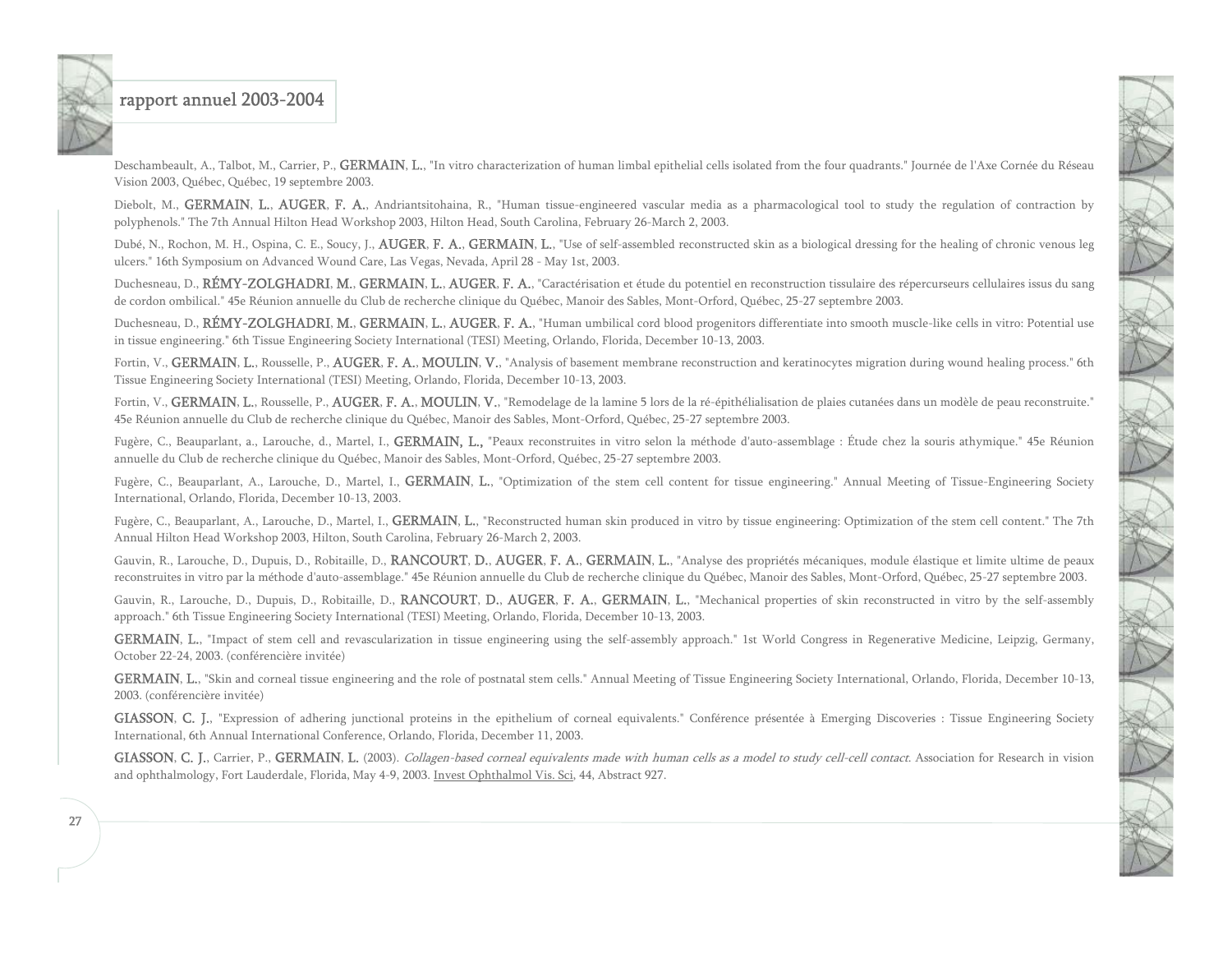

Gingras, M., Caissie, R., Durham, H. D., BERTHOD, F., "Development of a tissue-engineered model of peripheral nerve regeneration." International Biennial Meeting of the Peripheral Nerve Society, Banff, Alberta, July 26-30, 2003.

Gingras, M., Caissie, R., Durham, H. D., BERTHOD, F., "A new tissue-engineered model to study peripheral nerve regeneration in vitro." 6th IBRO World Congress of Neuroscience, Prague, République tchèque, July 10-15, 2003.

Gingras, M., Gagnon, V., Durham, H. D., BERTHOD, F., "Effect of endothelial cells and keratinocytes on neurite growth in a tissue-engineered model of peripheral nerve regeneration." 6th annual International Conference of the International Tissue Engineering Society, Orlando, Florida, December 10-13, 2003.

GOULET, F., "An ACL substitute brought from the laboratory to the patient's knee." European Tissue Engineering Society Meeting, Genova, Italy, September 2003. (invited speaker)

GOULET, F., "Biomechanical stimuli of tissue-engineered ligaments." Workshop: Nanomaterials and Tissue Reconstruction - IXth Canadian Connective Tissue Conference. Forum being held in conjunction with the First CIHR Skeletal Health Training Conference, Montréal, Québec, July 4-6, 2003. (invited speaker)

GOULET, F., "Participation in the CIHR Workshop on Regenerative Medicine in Canada: Defining the National Strategy for Tissue Engineering and Artificial Organs." Toronto, Ontario, March 16-17, 2003.

GOULET, F., "A tissue-engineered ACL substitute successfully grafted in goat's knee." Workshop in Bioengineering of the Canadian Arthritis Network, Toronto, Ontario, October 3-4, 2003. (invited speaker)

GOULET, F., Laverty, S., Lussier, B., Chouinard, L., Islam, N., "Production of an ACL substitute by tissue engineering." Canadian Arthritis Network Annual Conference, Toronto, Ontario, November 13-15, 2003.

Laflamme, K., Labonté, J., D'Orléan-Juste, P., **AUGER, F. A., GERMAIN, L.**, "Étude de la vasomotricité d'un équivalent vasculaire endothélialisé reconstruit par génie tissulaire." 45e Réunion annuelle du Club de recherche clinique du Québec, Manoir des Sables, Orford, Québec, 25-27 septembre 2003.

Laflamme, K., ROBERGE, C. J., Labonté, J., D'Orléan-Juste, P., AUGER, F. A., GERMAIN, L., "Tissue-engineered human vascular media: A versatile new tool for pharmalogical research." 6th Annual International Conference and Exposition of the Tissue Engineering Society International, Orlando, Florida, USA, December 10-13, 2003.

Laflamme, K., ROBERGE, C. J., Labonté, J., Pouliot, S., D'Orléan-Juste, P., AUGER, F. A., GERMAIN, L., "Tissue-engineered human blood vessel that responds to endothelin." 8th International Conference on endothelin (ET-8), Tsukuba City, Japan, November 23-26, 2003.

Larochelle, S., Thibault, I., Langlois, C., **MOULIN, V.**, "Hypertrophic scar myofibroblast apoptosis response to sodium ascorbate." Keystone Conference, Banff, Alberta, February 2003.

Larouche, D., Fradette, J., Fugère, C., Couture, V., Martel, I., Guignard, R., GERMAIN, L., "Extraction et mise en culture de cellules de Merkel normales humaines : Quantification des différents sites donneurs." 45e Réunion annuelle du Club de recherche clinique du Québec, Manoir des Sables, Mont-Orford, Québec, 25-27 septembre 2003.

Larouche, D., Fradette, J., Fugère, C., Couture, V., Martel, I., Guignard, R., GERMAIN, L. (2003). *Identification of normal human merkel cells in cultures derived from human glabrous* and hairy skin sites. International Investigative Dermatology 2003, Miami Beach, Florida, April 30-Ma 4, 2003. Journal of Investigative Dermatology, 121(1), 92.

POULIOT, R., "Applications of tissue engineering for dermopharmaceutical formulation testing." Canadian society of pharmaceutical sciences, Montréal, mai 2003.

POULIOT, R., "Le génie tissulaire pour des applications dermopharmaceutiques." Médicaments, Pharmacie et Société, Québec, janvier 2003.

N A

TAN TAN

NEWS

POULIOT, R., Azhari, R., Qanadilo, H. F., Mahmood, T., Triantafyllou, M. S., Langer, R., "Tissue-engineering of fish skin: behavior of fish cell on PEGT/PBT copolymers in relation to the composition of the polymer substrate as an initial step in constructing a robotic/living tissue hybrid." Tissue engineering Society International, Toronto, December 2003.

POULIOT, R., Azhari, R., Qanadilo, H. F., Mahmood, T., Triantafyllou, M. S., Langer, R., "Un biomatériau pour l'amélioration des performances de véhicules sous-marins autonomes: Un premier pas vers une reconstruction tissulaire hybride (robotique/tissu vivant)." 5e Colloque franco-québécois sur les polymères, Duchesnay, Québec, juin 2003.

28Robitaille, H., Laplante, A., Blouin, R., Proulx, R., MOULIN, V., Tanguay, R. M., Landry, J., GERMAIN, L., "HSP modulation in skin during differentiation and wound healing." First International Congress on Stress Responses in biology and medicine, Québec, Québec, September 10-14, 2003. (conférencière invitée)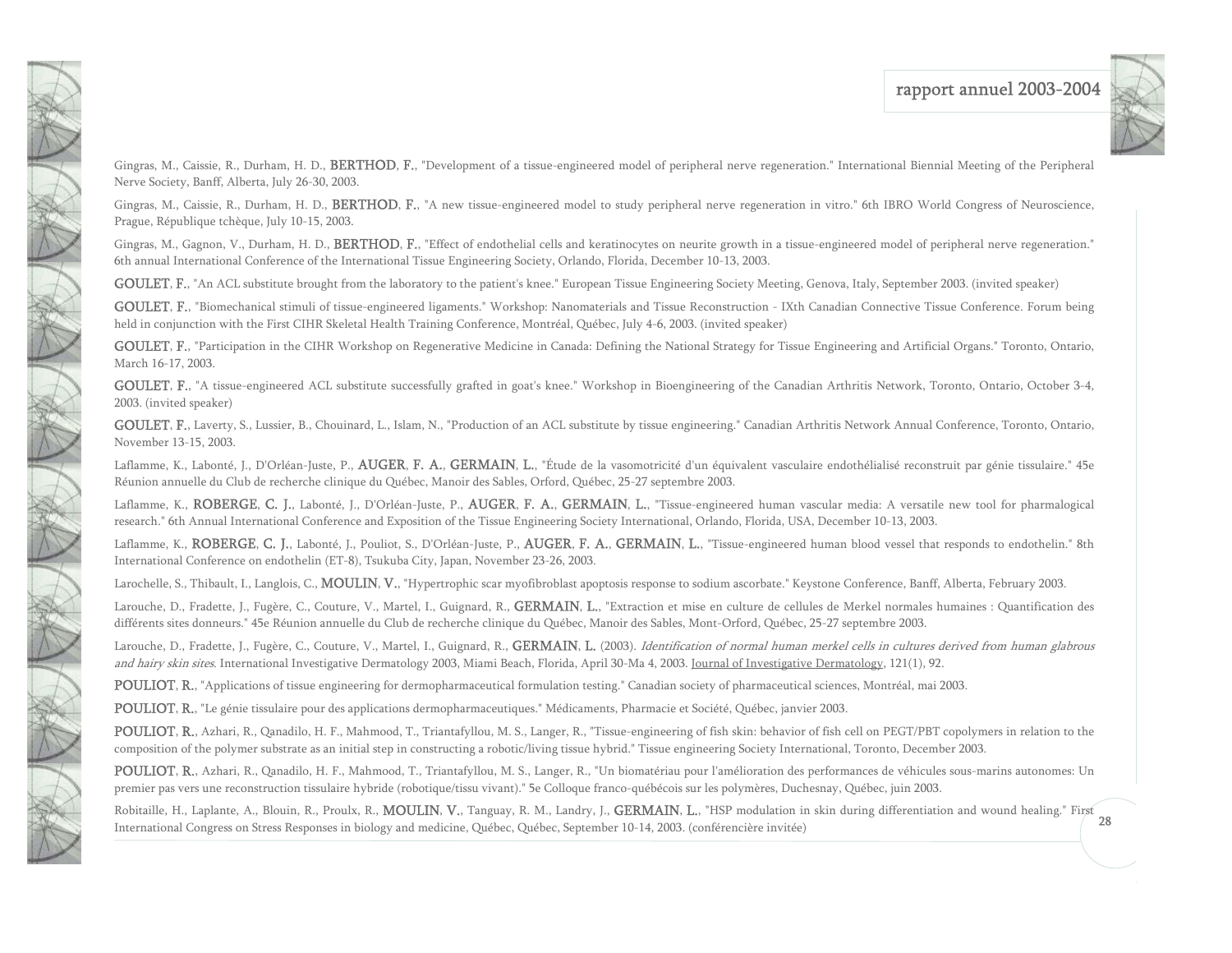Robitaille, H., Proulx, R., Blouin, R., GERMAIN, L., "Induction of DNA fragmentation in epidermal keratinocytes by the mixed lineage kinase ZPK/DLK/Muk." 94th Annual Meeting of the American Association for Cancer Research, Washington, DC, USA, July 11-14, 2003.

Robitaille, H., Proulx, R., Blouin, R., GERMAIN, L., "La MAPK kinase kinase ZPK/DLK/MUK induit la cornéification des kératinocytes épidermiques humains." 45e Réunion annuelle du Club de recherche clinique du Québec, Manoir des Sables, Mont-Orford, Québec, 25-27 septembre 2003.

Robitaille, H., Proulx, R., Blouin, R., GERMAIN, L., "The MAPK kinase kinase ZPK/DLK/MUK induces the cornification process in human epidermal keratinocytes." Québec Satellite Meeting of Stress Signaling in Cancer, Hôtel-Dieu de Québec, 25-27 juillet 2003.

Rochon, M. H., ROBERGE, C. J., GERMAIN, L., AUGER, F. A., "Les cellules épithéliales modulent la taille des capillaires dans un modèle d'angiogénèse produit par auto-assemblage." Club de recherches cliniques du Québec, Manoir des Sables, Mont-Orford, Québec, 25-27 septembre 2003.

Rochon, M. H., ROBERGE, C. J., GERMAIN, L., AUGER, F. A. (2003). Normal epithelial cells modulate capillary size in a human in vitro angiogenesis model produced by the selfassembly method. International Invasive Dermatology 2003, Miami Beach, USA, April 30 - May 4, 2003. Journal of Investigative Dermatology, 121(1), 1.

Talbot, M., Carrier, P., GIASSON, C. J., Deschambault, A., AUGER, F. A., Bazin, R., GERMAIN, L., "Culture des cellules épithéliales de cornée de lapin sur gel de fibrine pour une greffe autologue." 45e Réunion annuelle du Club de recherche clinique du Québec, Manoir des Sables, Orford, Québec, 25-27 septembre 2003.

Talbot, M., Carrier, P., GIASSON, C. J., Deschambeault, A., Bazin, R., GERMAIN, L. (2003). Culture of rabbit corneal epithelial cells on fibrin gelfor antologous grafting. Association for research in vision and ophthalmology, Fort Lauderdale, May 4-9, 2003. Invest. Ophthalmol. Vis. Sci., 44, Abstract 4688.

Talbot, M., Carrier, P., GIASSON, C. J., Deschambeault, A., Bazin, R., GERMAIN, L., "Greffe autologue de cellules épithéliales chez les lapins souffrant d'une déficience en cellules souches." Journée de l'Axe Cornée du Réseau Vision 2003, Québec, Québec, 19 septembre 2003.

Talbot, M., Carrier, P., GIASSON, C. J., Deschambeault, A., Bazin, R., GERMAIN, L., "Greffe autologue de cellules épithéliales de cornée de lapin cultivées sur gel de fibrine." XVIIIe Journée annuelle de la recherche en ophtalmologie, Québec, Québec, 6 juin 2003.

Talbot, M., Carrier, P., GIASSON, C. J., Deschambeault, A., Bazin, R., GERMAIN, L., "Transplantation of a rabbit epithelium cultivated on fibrin gel for ocular." Annual Meeting of Tissue-Engineering Society International, Orlando, Florida, December 10-13, 2003.

Tremblay, P. L., BERTHOD, F., GERMAIN, L., AUGER, F. A., "Development of an endothelialized reconstructed dermis by tissue engineering to study angiostatic drug potentials in vitro." 6th Tissue Engineering Society International (TESI) Meeting, Orlando, Florida, December 10-13, 2003.

Tremblay, P. L., BERTHOD, F., GERMAIN, L., AUGER, F. A., "Développement par génie tissulaire d'un derme endothélialisé pour étudier le potentiel angiostatique de médicaments." 45e Réunion annuelle du Club de recherche clinique du Québec, Manoir des Sables, Mont-Orford, Québec, 25-27 septembre 2003. (parrain : Dr François A. Auger)

#### Conférences locales et nationales

AUGER, F. A., "Génie tissulaire et clonage humain : enjeux et controverse." Les Grandes Conférences de l'Université Laval pour le 150e et 340e anniversaire, Québec, Québec, 23 février 2003. (conférencier invité)

AUGER, F. A., "Génie tissulaire et clonage humain: Enjeux et controverses." Les Grandes Rencontres, Collège de Limoilou, Québec, 31 mars 2003. (conférencier invité)

AUGER, F. A., "Le génie tissulaire : Du rêve à la réalité." Journée Carrières du Collège Saint-Charles-Garnier, Québec, Québec, 5 février 2003. (conférencier invité)

AUGER, F. A., "Le génie tissulaire tributaire des cellules souches adultes." Colloque sur les biotechnologies dans le cadre des Grandes Fêtes de l'Université Laval, Québec, Québec, 18-19 février 2003. (conférencier invité)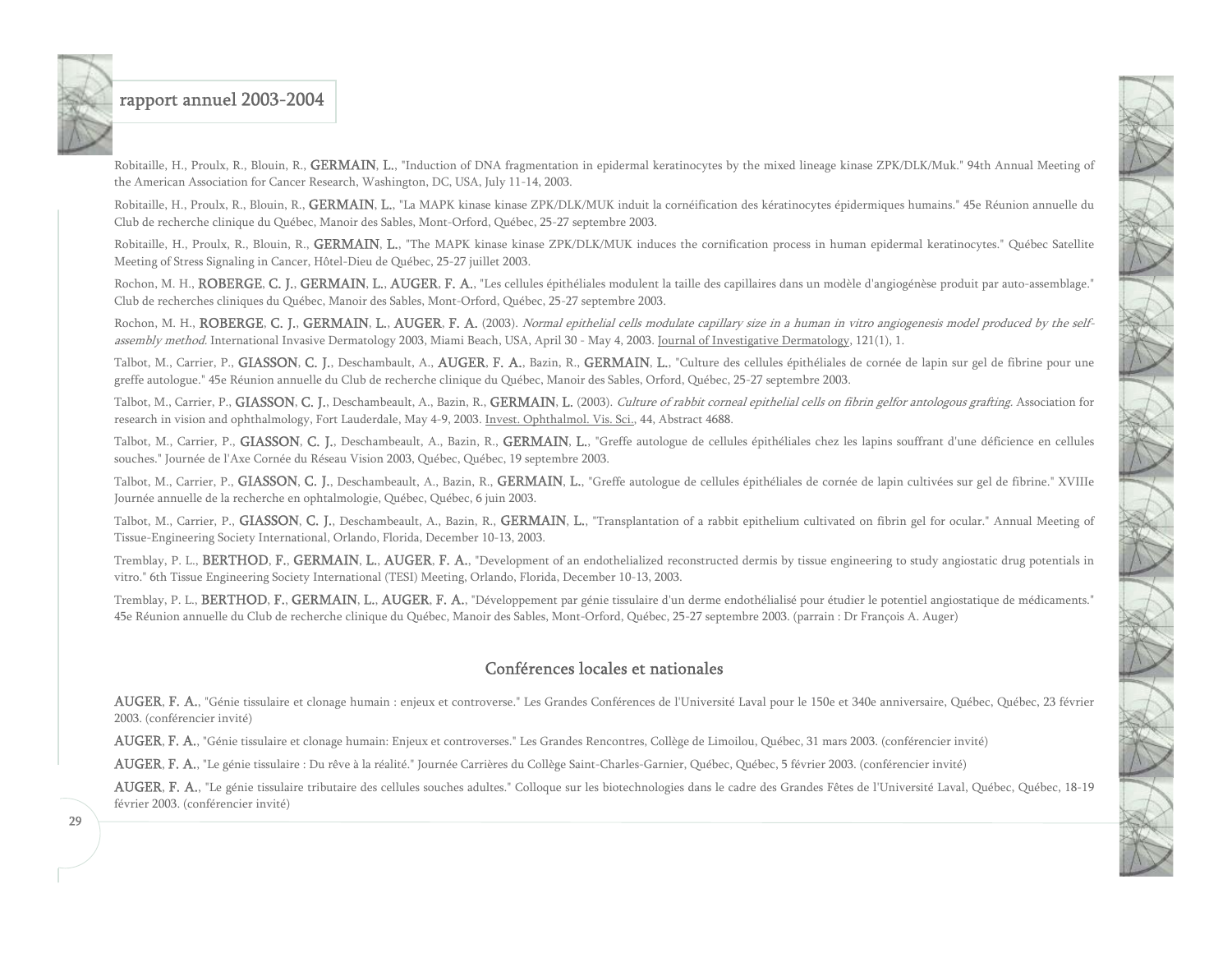

AUGER, F. A., "Overview and challenges in tissue engineering." CIHR Workshop on regenerative medicine in Canada, Toronto, Ontario, March 16-17, 2003. (conférencier invité)

AUGER, F. A., "Participation au programme des "Belles soirées"." Conférence-débat sur la médecine prédictive. Titre de l'activité : "Médecine génique : Brillant avenir ou sombre réalité?" Université de Montréal, 25 novembre 2003. (conférencier invité)

Carrier, P., Deschambault, A., Talbot, M., AUGER, F. A., Guérin, S., GERMAIN, L., "Caractérisation d'un nouveau modèle de cornée reconstruite par génie tissulaire pour l'étude de la cicatrisation cornéenne." Journée annuelle du Réseau Vision 2003, Montréal, Québec, 5 décembre 2003.

Deschambeault, A., Carrier, P., Talbot, M., GERMAIN, L., "Caractérisation in vitro du phénotype des cellules épithéliales isolées des quatre quadrants du limbe." Journée annuelle du Réseau Vision 2003, Montréal, Québec, 5 décembre 2003.

Duchesneau, D., RÉMY-ZOLGHADRI, M., GERMAIN, L., AUGER, F. A., "Caractérisation et étude du potentiel en reconstruction tissulaire des précurseurs cellulaires issus du sang de cordon ombilical." Journée de la recherche, Faculté de médecine, Université Laval, 8 mai 2003. (récipiendaire d'un prix d'excellence décerné pour la qualité des travaux de recherche lors de la présentation par affiche)

<span id="page-30-0"></span>CONNECTION

Fortin, V., Laplante, A. F., GERMAIN, L., AUGER, F. A., MOULIN, V., "Étude de la structure de la membrane basilaire dans un modèle de peau reconstruite blessée." Journée de la recherche, Faculté de médecine, Université Laval, 8 mai 2003.

GERMAIN, L., "Applications de la recherche sur les cellules souches et autres technologies connexes : Le modèle de l'ingénierie tissulaire." Hôpital Laval, Québec, 9 juin 2003. (conférencière invitée)

GERMAIN, L., "Reconstruction de tissus cutanés et vasculaires humains in vitro par génie tissulaire : rôle des cellules souches post-natales." Centre de recherche du CHUM, Montréal, 20 mars 2003. (conférencier invité)

GERMAIN, L., Larouche, D., Carrier, P., Fugère, C., Talbot, M., Deschambault, A., "Skin and corneal stem cells for human tissue engineering." 2003 Hilton Head Workshop, Hilton Head, South Carolina, February 26-March 2, 2003. (conférencière invitée)

GIASSON, C. J., GERMAIN, L., "L'épithélium et l'endothélium cornéens en croissance sur des équivalents cornéens à base de cellules humaines expriment les protéines des jonctions étanches et adhérentes." Journée annuelle du Réseau Vision 2003, Montréal, Québec, 5 décembre 2003.

POULIOT, R., "Le génie tissulaire pour des applications dermopharmaceutiques." Conférences du Centre de recherche en sciences et ingénierie des macromolécules, Québec, mars 2003. (conférencière invitée)

Talbot, M., Carrier, P., GIASSON, C. J., Deschambeault, A., Bazin, R., GERMAIN, L., "Cellules épithéliales de cornées de lapin : Culture et greffe autologue." Journée annuelle du Réseau Vision 2003, Montréal, Québec, 5 décembre 2003.

#### Génie tissulaire et régénération – Activités d'enseignement

| <b>DATE</b>   | PRÉSENTATEUR                     | <b>TITRE DE LA PRÉSENTATION</b>                                                                  |
|---------------|----------------------------------|--------------------------------------------------------------------------------------------------|
| 3 avril 2003  | Éric Boucher, étudiant, LOEX     | Effet d'un dextran substitué (RGTA) sur la production d'équivalent dermique                      |
| 10 avril 2003 | Patrick Carrier, étudiant, LOEX  | Club de lecture                                                                                  |
| 17 avril 2003 | David Duchesneau, étudiant, LOEX | Potentiel des précurseurs présents dans le sang de cordon ombilical en reconstruction tissulaire |
| 24 avril 2003 | Cindy Hayward, étudiante, LOEX   | Potentiel de différenciation des fibroblastes du cordon ombilical                                |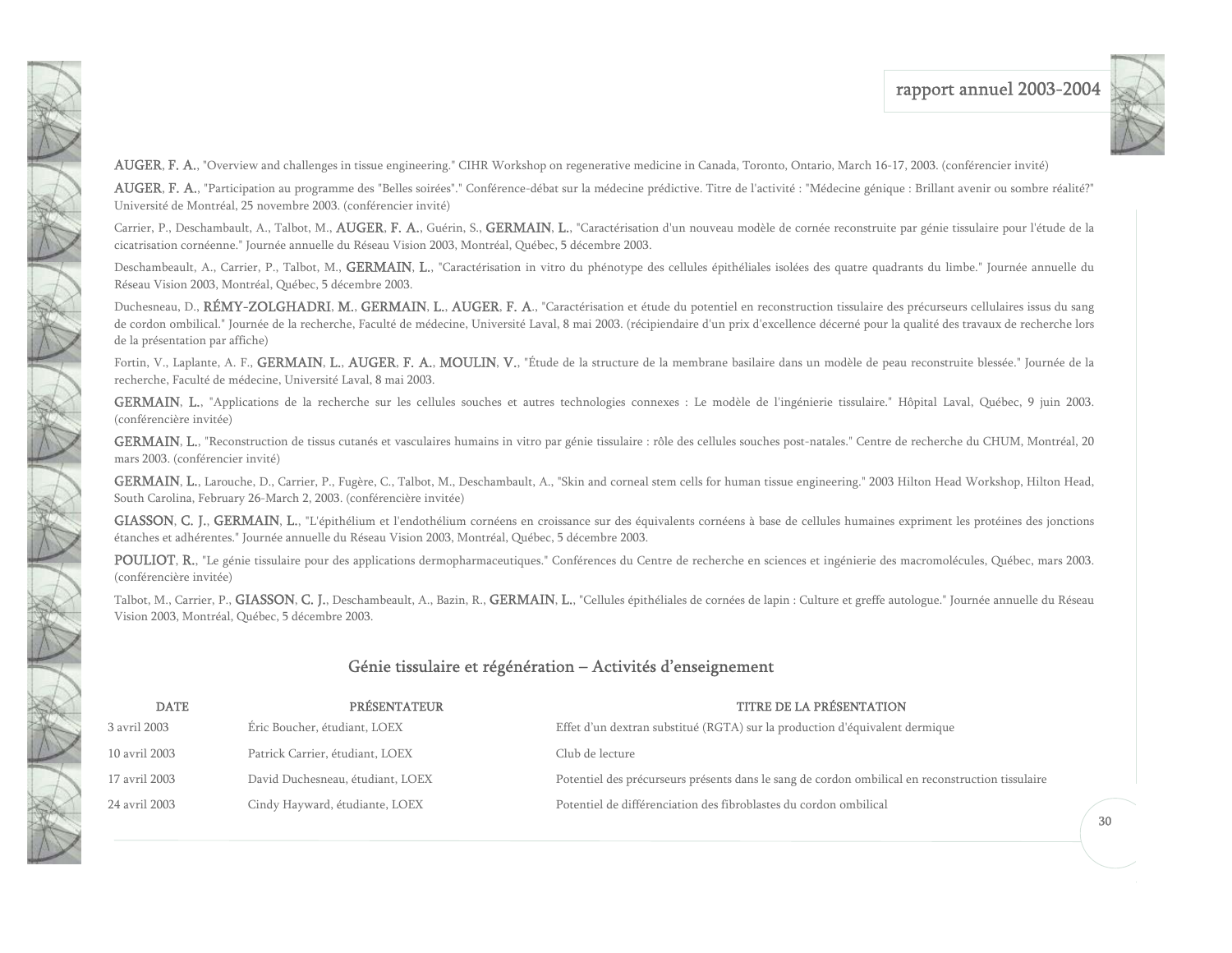| <b>DATE</b>            | <b>PRÉSENTATEUR</b>                              | <b>TITRE DE LA PRÉSENTATION</b>                                                                                                                |
|------------------------|--------------------------------------------------|------------------------------------------------------------------------------------------------------------------------------------------------|
| 15 mai 2003            | Claudia Fugère, étudiante, LOEX                  | Effet de la congélation sur la conservation du phénotype cellules souches dans un<br>nouveau modèle de peau reconstruite in vitro              |
| 22 mai 2003            | Judith Bellemare, étudiante, LOEX                | Club de lecture                                                                                                                                |
| 5 juin 2003            | Lina Robayo, étudiante, LOEX                     | Club de lecture                                                                                                                                |
| 12 juin 2003           | Patrick Carrier, étudiant, LOEX                  | Reconstruction de cornées humaines in vitro                                                                                                    |
| 19 juin 2003           | Claudia Fugère, étudiante, LOEX                  | Club de lecture                                                                                                                                |
| 11 septembre 2003      | Marie Gingras, étudiante, LOEX                   | Club de lecture                                                                                                                                |
| 17 septembre 2003      | Kristine Cuffley, étudiante, LOEX                | Étude de la différenciation des cellules souches dans les vibrisses                                                                            |
| 1er octobre 2003       | Mariève Talbot, étudiante, LOEX                  | Culture de greffe des cellules épithéliales de cornée de lapin                                                                                 |
| 8 octobre 2003         | Pierre-Luc Tremblay, étudiant, LOEX              | Club de lecture                                                                                                                                |
| 15 octobre 2003        | David Duchesneau, étudiant, LOEX                 | Club de lecture                                                                                                                                |
| 29 octobre 2003        | Lina Robayo, étudiante, LOEX                     | Étude de la cicatrisation du ligament recrée par génie tissulaire                                                                              |
| 5 novembre 2003        | Anne-Marie Moisan, étudiante LOEX                | Enrichissement environnemental chez les animaux de laboratoire                                                                                 |
| 12 novembre 2003       | Véronique Fortin, étudiante, LOEX                | Club de lecture                                                                                                                                |
| 19 novembre 2003       | Judith Bellemare, étudiante, LOEX                | Club de lecture                                                                                                                                |
| 26 novembre 2003       | Hubert Robitaille, étudiant, LOEX                | Club de lecture                                                                                                                                |
| 3 décembre 2003        | Hubert Robitaille, étudiant, LOEX                | Le Mapk kinase ZPK est un acteur important de la phase tardive de la différenciation<br>épidermique menant à la formation de la couche cornée. |
| 11 décembre 2003 (U.L) | Danielle Larouche, étudiante, LOEX               | La peau reconstruite par la méthode d'auto-assemblage comme outil d'étude de la<br>différenciation des cellules souches cutanées.              |
| 11 décembre 2003 (U.L) | Claudia Fugère, étudiante, LOEX                  | Étude des cellules souches par la méthode d'auto-assemblage. Caractérisation,<br>optimisation et greffe chez la souris.                        |
| 17 décembre 2003       | Véronique Moulin, chercheure, LOEX               | Cicatrisation cutanée pathologique : rôle de l'apoptose.                                                                                       |
| 17 décembre 2003       | Jean-Francois Beaulieu, Ph.D. (Chercheur invité) | Interactions cellulaires avec la matrice dans l'épithélium intestinal humain.                                                                  |
| 7 janvier 2004         | René Caissie, étudiant, LOEX                     | Stimulation de la récupération tactile cutanée par transplantation d'une peau<br>reconstruite enrichie en laminine                             |
| 24 janvier 2004        | Patrick Carrier, étudiant, LOEX                  | Reconstruction de cornées humaines en laboratoire                                                                                              |
|                        |                                                  |                                                                                                                                                |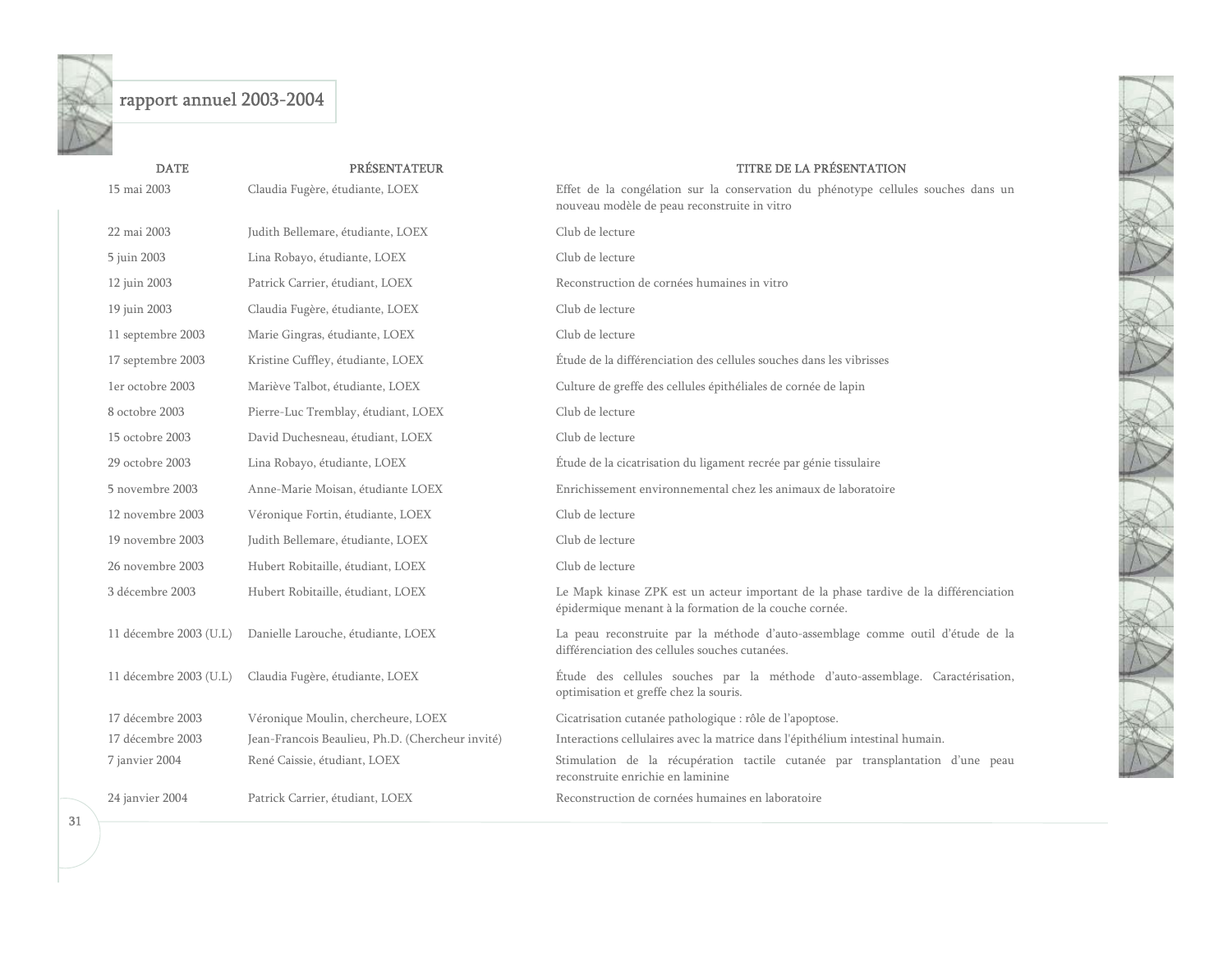

| <b>DATE</b>     | <b>PRÉSENTATEUR</b>               | <b>TITRE DE LA PRÉSENTATION</b>                                                                            |
|-----------------|-----------------------------------|------------------------------------------------------------------------------------------------------------|
| 4 février 2004  | Véronique Fortin, étudiante, LOEX | Étude de la régénération de la membrane basilaire au cours de la guérison des plaies<br>cutanées humaines. |
| 11 février 2004 | Karina Laflamme, étudiante, LOEX  | Club de lecture                                                                                            |
| 18 février 2004 | Judith Bellemare, étudiante, LOEX | Interactions Kératinocytes/myofibroblastes dans le processus de cicatrisation hypertrophiques              |
| 23 février 2004 | René Caissie, étudiant, LOEX      | Club de lecture                                                                                            |
| 3 mars 2004     | Éric Boucher, étudiant, LOEX      | Effet d'un RGTA sur la production de Feuillets de fibroblastes                                             |
| 10 mars 2004    | Cindy Hayward, étudiante, LOEX    | Club de lecture                                                                                            |
| 17 mars 2004    | Marc Lapointe, étudiant, LOEX     | Club de lecture                                                                                            |
| 24 mars 2004    | Kristine Cuffley, étudiante, LOEX | Club de lecture                                                                                            |

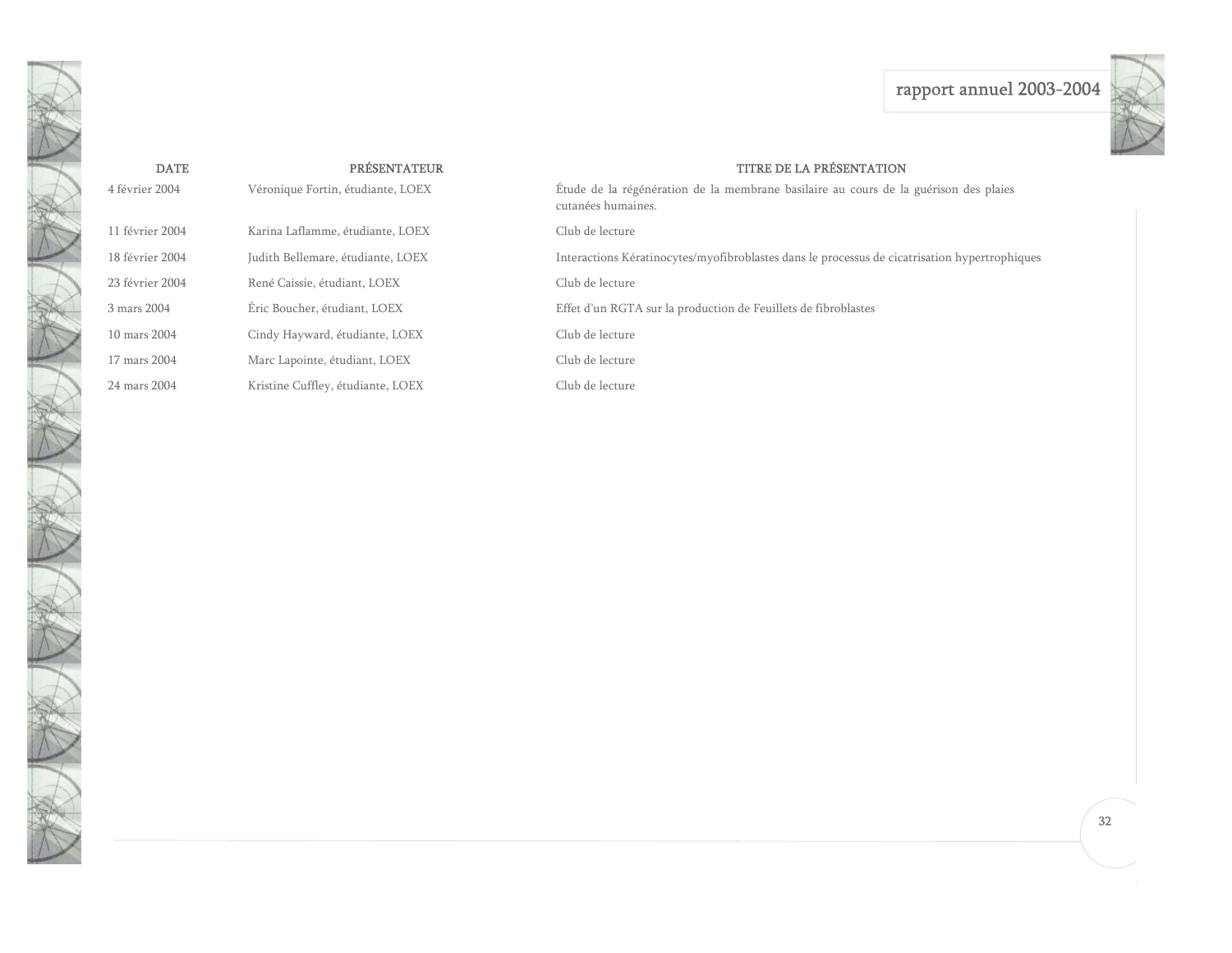<span id="page-33-0"></span>

### Perte d'autonomie et sciences neurologiques – Production intellectuelle

### Articles avec comité de lecture

AUBIN, M., "Les diurétiques à faible dose demeurent le premier choix pour le traitement initial de l'hypertension artérielle." L'actualité Médicale 2003.

Baillargeon, L., LANDREVILLE, P., VERREAULT, R., Beauchemin, J. P., GRÉGOIRE, J. P., Morin, C. M., "Discontinuation of benzodiazepines among older insomniac adults treated through cognitive-behavioral therapy combined with gradual tapering: A randomized trail." CMAJ 2003; 169: (10), 1015-20.

Beauregard, L., VÉZINA, A., "Application du processus de production du handicap à l'étude du vieillissement des personnes blessées médullaires." Développement humain et changement social 2003; 12: (1), 9-19.

CANTIN, L., "Alleviating the pain, palliative care of spinal cord compression." Canadian J of Continuing Medical Education 2003; 15: (6), 125-131.

DUPRÉ, N., BOUCHARD, J.-P., Rouleau, G. A., "Ataxies et paraplégies spastiques : Mieux reconnaître ces maladies rares." Neurologies 2003; 6, 454-460.

DUPRÉ, N., Howard, H. C., Mathieu, J., Karpati, G., Vanasse, M., BOUCHARD, J.-P., Carpenter, S., Rouleau, G. A., "Hereditary motor and sensory neuropathy with agenesis of the corpus callosum." Annals of Neurology 2003; 54, 9-18.

DUPRÉ, N., Verlaan, D. J., Hand, C. K., Laurent, S. B., Turecki, G., Davenport, W. J., Acciarri, N., Dichgans, J., Ohkuma, A., Siegel, A. M., Rouleau, G. A., "Linkage to the CCM2 locus and genetic heterogeneity in familial cerebral cavernous malformation." Canadian Journal of Neurology Sciences 2003; 30, 122-128.

Hand, C. K., Devon, R. S., Gros-Louis, F., Rochefort, D., Khoris, J., Meininger, V., BOUCHARD, J.-P., Camu, W., Hayden, M. R., Rouleau, G. A., "Mutation screening in the ALS2 gene in sporadic and familial amyotrophic lateral sclerosis." Arch Neurol 2003; 60, 1768-1771.

Hébert, R., DURAND, P. J., Dubuc, N., TOURIGNY, A., and PRISMA Group Frail elderly patients, "New models for integrated service delivery." Can Fam Physician 2003; 49, 992-7.

Hébert, R., DURAND, P. J., Dubuc, N., TOURIGNY, A., and the PRISMA Group, "A new model of integrated service delivery for the frail older people in Canada." International Journal of Integrated Care 2003; 3.

Howard, H. C., DUPRÉ, N., Mathieu, J., BOUCHARD, J.-P., Rouleau, G. A., "La neuropathie sensitivo-motrice héréditaire avec agénésie du corps calleux." Médecine/Sciences 2003; 19: (4), 414-416.

Laberge, S., Dumas, A., Rail, G., Dallaire, H., VOYER, P., "Les conceptions du bien-vieillir d'aînées de milieux favorisés et défavorisés." Revue Québécoise de Psychologie. 2003; 24: (3), 71-93.

LAURIN, D., Foley, D.J., Masaki, K.H., White, L., Launer, L.J., "Vitamin E and C supplements and risk for incident dementia: the Honolulu-Asia Aging Study." JAMA 2003; 288, 2266-2268.

LAURIN, D., VERREAULT, R., "Omega-3 fatty acids and risk of cognitive impairment and dementia." Journal of Alzheimer's disease 2003; 5, 315-322.

Lavoie-Tremblay, M., VIENS, C., "Les conditions gagnantes et les défis d'une démarche participative de réorganisation du travail!" L'infirmière Canadienne 2003; 4: (2), 4-10.

Leclerc, B.S., Dunnigan, L., Côté, H., Zunzunegui, M. V., Hagan, L., MORIN, D., "Caller's ability to Health Services Research." Health Services Research 2003; 38: (2), 685-698.

MACOIR, J., "Quand les léopards perdent leurs taches, ils perdent aussi leur "d" ou les liens entre les déficits de la mémoire sémantique et les capacités d'écriture." Le Langage et l'Homme 2003; 38, 79-94.

Matteau, E., LANDREVILLE, P., Laplante, L. E., Laplante, C., "Disruptive vocalizations as a means to communicate in dementia?" American Journal of Alzheimer's Disease and other dementias 2003; 18, 147-53.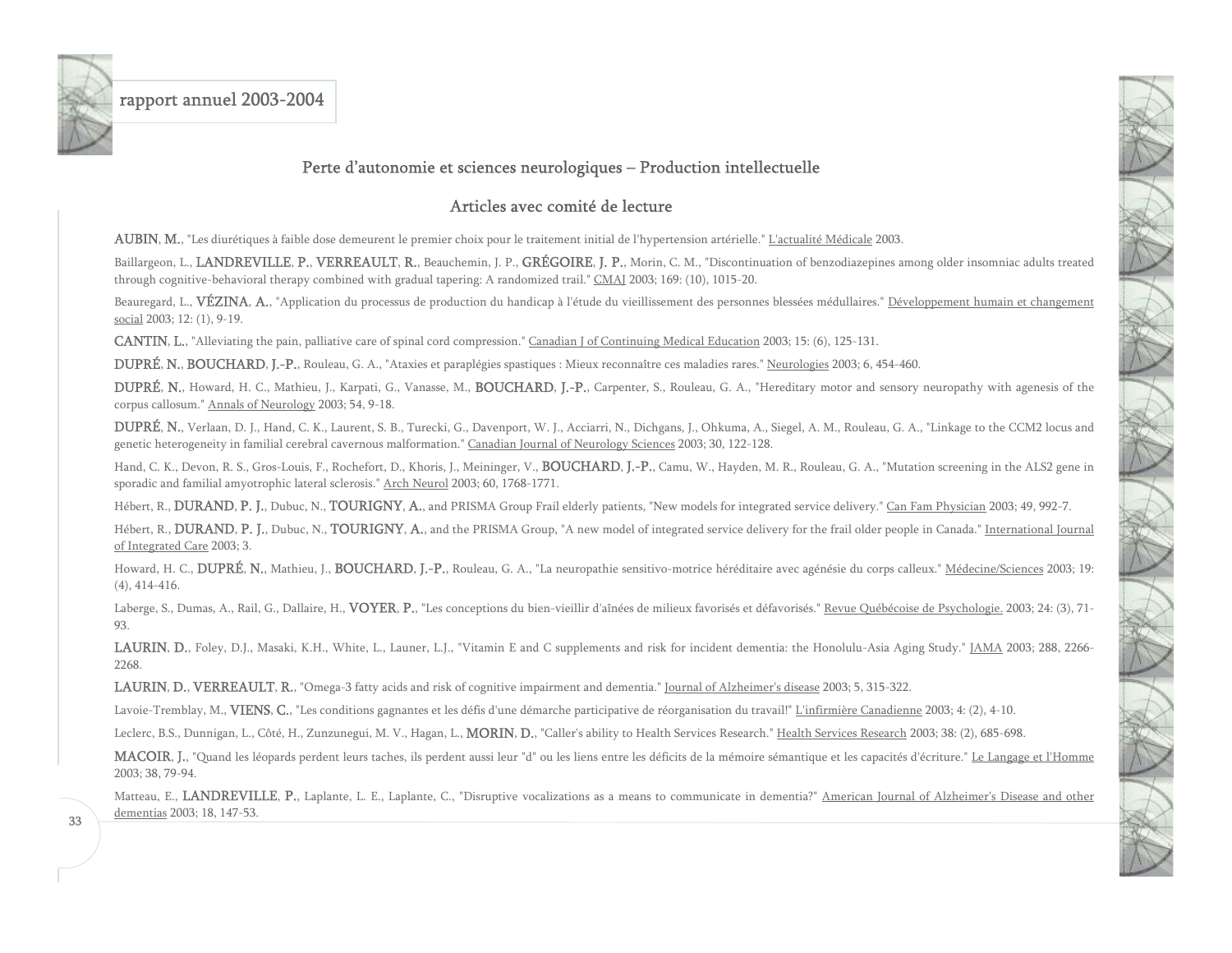

McCusker, J., Kart, I., Cardin, S., Durand, P., **MORIN, J.**, "Determinants of emergency departments visits by older adults: A systematic review." Acad Emerg Med 2003; 10, 1362-1370.

Pérodeau, G., VOYER, P., Paradis, I., Collin, J., Lauzon, S., Ducharme, F., "Recherche d'informations sur les psychotropes par les personnes âgées consommatrices : Les professionnels de la santé, les proches et les médias." Vie et vieillissement 2003; 2: (3), 37-44.

Seck, A., **MORIN, D.**, O'Neill, M., "Étude des besoins de formation continue en promotion de la santé pour les infirmières et infirmiers chefs de postes de santé au Sénégal." Promotion et éducation 2003; X: (2), 81-87.

Vogel, T., VERREAULT, R., TURCOTTE, J. F., Kiesmann, M., Berthel, M., "Intracerebral aneurisms: A review with special attention to geriatric aspects." Journal of Gerontological : Medical Sciences 2003; 58, 520-524.

VOYER, P., Cloutier, L., Michaud, D., "Les infections des voies respiratoires : Un problème critique chez les aînés l'hiver." Perspective infirmière 2003; 1: (1), 45-50.

VOYER, P., Martin, L.S., "Improving geriatric mental health nursing care: Making a case for going beyond psychotropic medications." International Journal of Mental Health Nursing 2003; 12: (1), 11-21.

VOYER, P., McCubbin, M., Préville, M., Boyer, R., "Factors in duration of anxiolytic, sedative, and hypnotic drug use in the elderly." CJNR 2003; 35: (4), 126-149.

VOYER, P., Sych-Norrena, L., "Gerontology: Challenges in emergency room care for the elderly." Canadian Nurse 2003; 99: (1), 22-24.

Willer, C. J., Dyment, D. A., Risch, N. J., Sadovnick, A. D., Ebers, G. C., and the Canadian Collaborative Study Group (including **BOUCHARD, J.-P.**), "Twin concordance and sibling recurrence rates in multiple sclerosis." PNAS 2003; 100, 12877-82.

### Chapitres de livre

LANDREVILLE, P. (2003). Understanding and treating mental disorders in adults (compte rendu du livre Psychopathology in later adulthood. In: Contemporary Psychology: APA Review of Books. pp. 60-62.

LAURIN, D., VERREAULT, R., Lindsay, J. (2003). *Impact of physical activity*. Dans: Alzheimer's disease - The basics. A physician's guide to the practical management. R. W. Ritcher, B. Z. Ritcher (eds). Humana Press Spring, 281-6.

Robitaille, Y., Richter, A., Mathieu, J., BOUCHARD, J. P. (2003). ARSACS. In: GeneReviews at GeneTests: Medical Genetics Information Resource. University of Washington, Seattle, 1997-2003.

### Rapports

Dubé, V., Collin, F., VIENS, C., Buteau, R. A. (2003) Recherche-action visant l'accompagnement des familles hors de l'hébergement de leurs proches en CHSLD et USLD. Rapport de recherche déposé à la Régie régionale de la santé et des services sociaux de Québec. Québec, Québec.

TOURIGNY, A., BONIN, L., MORIN, D., Buteau, M., Mathieu, L., ROBICHAUD, L. (2003) Système d'information géronto-gériatrique, interdisciplinaire et interétablissements : Utilité perçue et utilisation en temps réel - Rapport sommaire. Québec : Centre de recherche, CHA Unité de recherche en gériatrie de l'Université Laval, 28 p.

TOURIGNY, A., BONIN, L., MORIN, D., Buteau, M., Mathieu, L., ROBICHAUD, L., al., et. (2003) Système d'information géronto-gériatrique, interdisciplinaire et interétablissements : Utilité perçue et utilisation en temps réel - Rapport de recherche. Québec : Centre de recherche, CHA Unité de recherche en gériatrie de l'Université Laval, 135 p., annexes 108 p.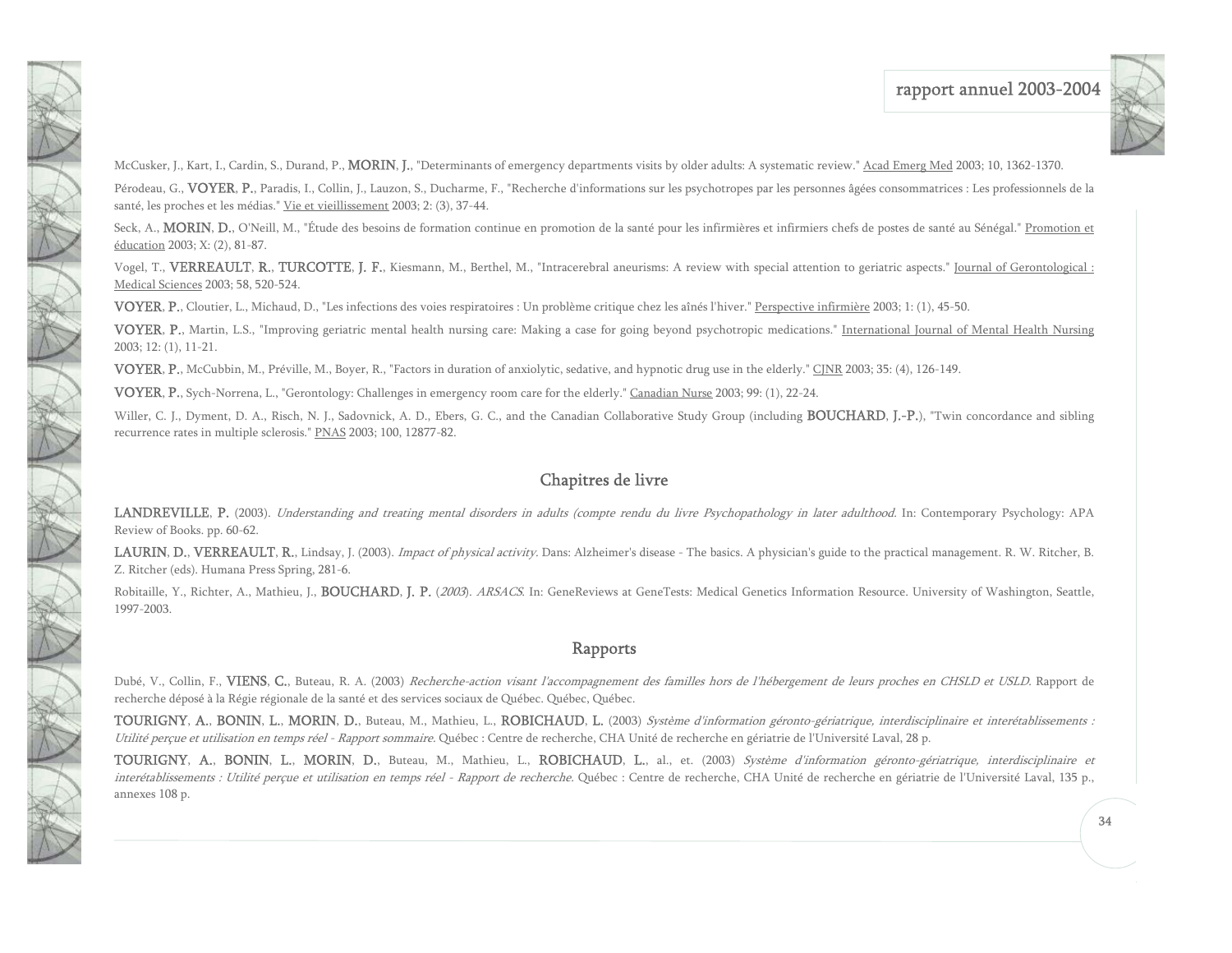#### Résumés

Becher, M. W., Miller, K. L., Karlsson, J., Howard, T., Gould, P. V., BOUCHARD, J.-P., "Intranuclear inclusions in pharyngeal muscles of oculopharyngeal muscular dystrophy." J Neuropathol Exp Neurol 2003; 62, 565.

CHANTAL, S., BOUCHARD, R. W., Braun, C. M. J., Boulanger, Y., "Marqueurs métaboliques potentiels de la maladie d'Alzheimer chez des patients avec une atteinte cognitive légère : Une étude en SRM du proton." Médecine/Sciences 2003; 19 (suppl. 2), 29.

Duquette, A., BOUCHARD, J.-P., Marchand, L., Mathieu, J., McNabb-Raltar, J., Ritcher, A., Melançon, S., Rouleau, G. A., Brais, B., "French Canadian cluster of autosomal recessive ataxia associated with a CMT-like neuropathy." Neurology 2003; 60 (suppl. 1), A461.

Duquette, A., McNabb-Raltar, J., Brais, B., Marchand, L., BOUCHARD, J.-P., Mathieu, J., "Autosomal recessive ataxia associated with a CMT-like polyneuropathy and elevated alphafetoprotein." Can J Neurol Sci 2003; 30 (suppl. 2), S24-25.

Duquette, P., Arnold, D., **BOUCHARD, J. P.**, "Diagnostic précoce du syndrome clinique isolé dans la sclérose en plaque." L'actualité Médicale 2003; 24: (5), suppl., 4 pages.

MACOIR, J., Audet, T., Seron, X., Bernier, J., "The breakdown of number transcoding in the early stages of Alzheimer's disease." Journal of the International Neuropsychosocial Society 2003; 9, 315-316.

Medici, M., Rodriguez, M., Camejo, C., Castagneto, J. J., Roche, L., **BOUCHARD, J.-P.**, Brais, B., "Oculopharyngeal muscular dystrophy: An Uruguay population with 11 (GCG) repeats." Neurology 2003; 60 (suppl. 1), A232-233.

Simoes Lopes, A. A., Verreault, S., **BOUCHARD**, J.-P., Rouleau, G. A., "Further evidence of linkage between adult-onset autosomal dominant leukodystrophy and chromosome 5q23." Am J Hum Genet 2003; Suppl. 73, 471.

### Articles sans comité de lecture

MACOIR, J., "Les aphasies progressives primaires ou la lente disparition du sens et de la forme des mots." L'Abri - Périodique de l'Association québécoise des personnes aphasiques 2003; 6:  $(1), 5-10.$ 

VIENS, C., "Alerte à la détresse!" Bulletin du bien vieillir du CLSC René-Cassin 2003.

VIENS, C., "Distress Alert!" Bulletin du bien vieillir du CLSC René-Cassin 2003.

### Textes de vulgarisation

LANDREVILLE, P., "Des appels dans la nuit : L'agitation verbale des déments pourrait être une façon de communiquer lorsque le verbe se tarit." Article de M. Jean Hamann du journal Au fil des événements. 2003.

VOYER, P., "Attention aux canicules." Le P'tit Journal 2003; X: (2), 3-4.

VOYER, P., "Méfiez-vous de la grippe." Le P'tit Journal 2003; X: (1), 3-5.

VOYER, P., "Pourquoi ne pas passer à l'action?" Le P'tit Journal 2003; X: (4), 6.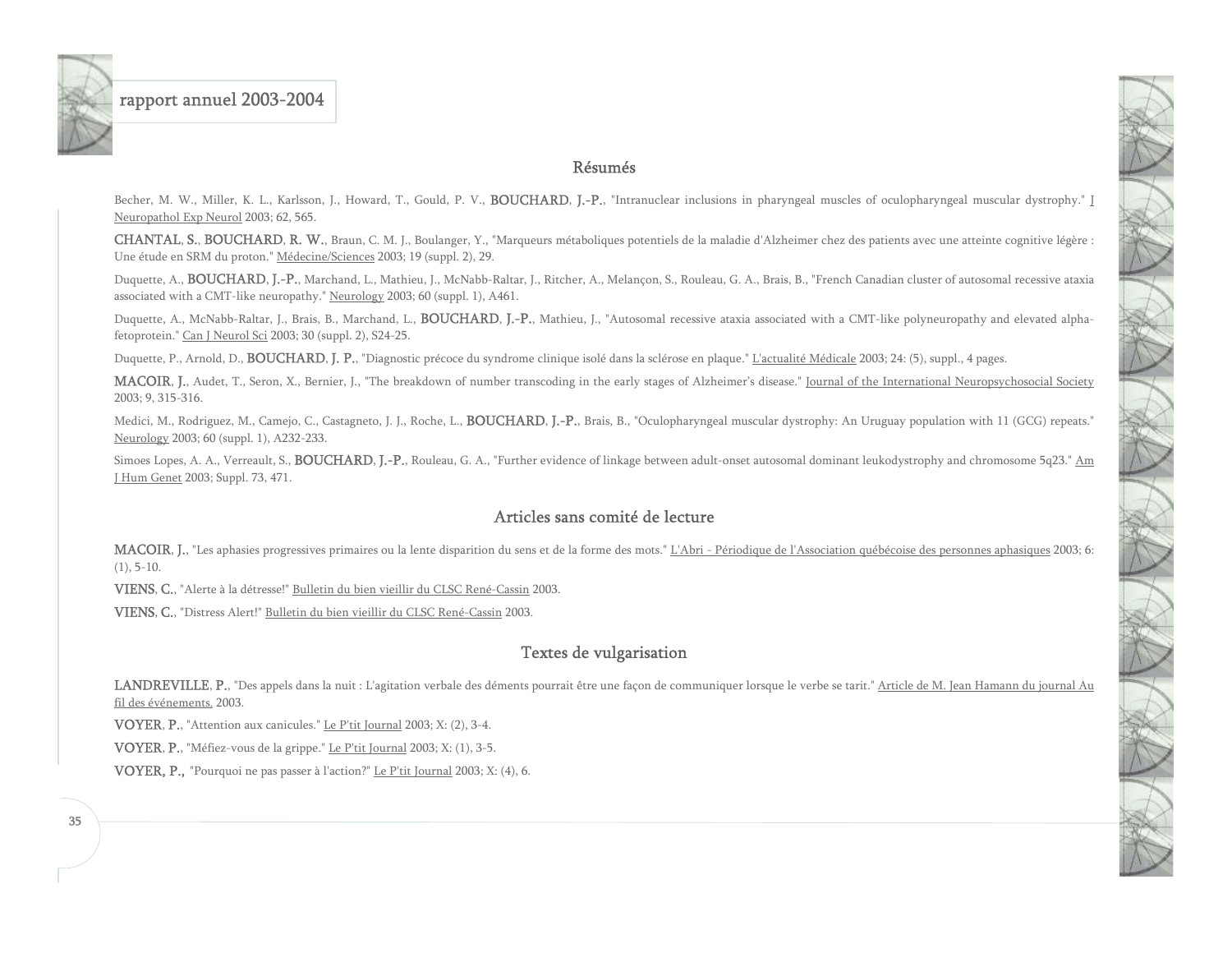

#### Affiches

Ehrensperger, E., Minuk, J., Durcan, L., **MACKEY, A.**, Wolfson, C., Alexandrov, L., Fontaine, A. M., Côté, R., "Soluble intercellular adhesion molecule-1 is not predictive for patients at risk for ischemic event." Presented at the Stroke Meeting, San Diego, USA, February 5-6, 2004.

Lavoie-Tremblay, M., VIENS, C., Audet, F., Collin, F., Bourbonnais, R., "La recherche-action en partenariat : Une voie privilégiée du transfert des connaissances en santé mentale au travail." Séance d'affiche dans le cadre du 2e Congrès international de l'Institut La Source, Montpellier, France, 25-28 mai 2003.

MACKEY, A., "Carotid endarterectomy concomitant with open-heart surgery : Review of 47 patients." Presented at the Canadian Cardiology Conference, Toronto, October 25, 2003.

#### Articles acceptés ou sous presse

Desrosiers, J., **NOREAU, L., ROBICHAUD, L.**, Fougeyrollas, P., Rochette, A., Viscogliosi, C., "Validity of the assessment of life habits (LIFE-H) in older adults." J Rehab Med 2003. (accepté)

DUBOIS, L. (2003). Nutrition and population health: from material scarcity to social inequalities (chapitre dans un ouvrage collectif sur la santé des populations). Barer M et Hertzman C, (eds.). Institut Canadien de Recherches Avancées. (accepté)

DUBOIS, L. (2003) Politiques en matière d'aliments et de nutrition : Une complémentarité Québec-Canada. (à paraître).

DUBOIS, L., Girard, M., "Breastfeeding and complementary feeding in the longitudinal study of child development in Quebec (ELDEQ 1998-2002) : The gap between public health recommendations and population practices." Canadian Journal of Public Health 2003. (accepté)

DUBOIS, L., Girard, M., "The social determinants of breastfeeding during the first year of life: The results of the longitudinal study of child development in Quebec (ÉLDEQ 1998-2002)." Public Health Nutrition 2003. (accepté)

LANDREVILLE, P., Dicaire, L., VERREAULT, R., Lévesque, L., "A training program for managing agitation in long-term care facilities: Description and preliminary findings." Journal of Gerontological Nursing 2003. (sous presse)

LAURIN, D., Masaki, K. H., Foley, D. J., White, L. R., Launer, L. J., "Midlife dietary intake of antioxidants and risk for late-life dementia." American Journal of Epidemiology 2003. (accepté)

LAURIN, D., VERREAULT, R., Lindsay, J. (2003). Physical activity and risk of dementia. In: Exercise as therapy: Emerging relationships between physical activity and psychological well-being. Faulkner, G., Taylor, A (eds). Routledge. (accepté)

LeBlanc, N., **MORIN, D.**, "Depressive symptoms and associated factors in children with attention deficit hyperactivity disorder." Journal of Child and Adolescent Psychiatric Nursing 2003.

MACOIR, J., "L'intégrité de la mémoire sémantique est-elle essentielle aux capacités de lecture et d'écriture : étude d'un cas unique." Langage et l'homme 2003. (accepté)

MACOIR, J., Béland, R., "Knowing its gender without knowing its name: Differential access to lexical information in a jargonaphasic patient." Neurocase 2003. (accepté)

Ostry, A., Shannon, T., DUBOIS, L., Nathoo, T., "The interplay of public health and economics in the early development of nutrition policy in Canada." Critical Public Health 2003. (accepté)

Ostry, A., Shannon, T., Nathoo, T., DUBOIS, L., "The establishment of a food inspection and surveillance system in Canada." Canadian Journal of Public Health 2003. (accepté)

Panet-Raymond, J., Rouffignant, J., DUBOIS, L., "La participation bénévole dans les groupes d'entraide comme passage vers le développement social." Nouvelles pratiques sociales 2003. (accepté)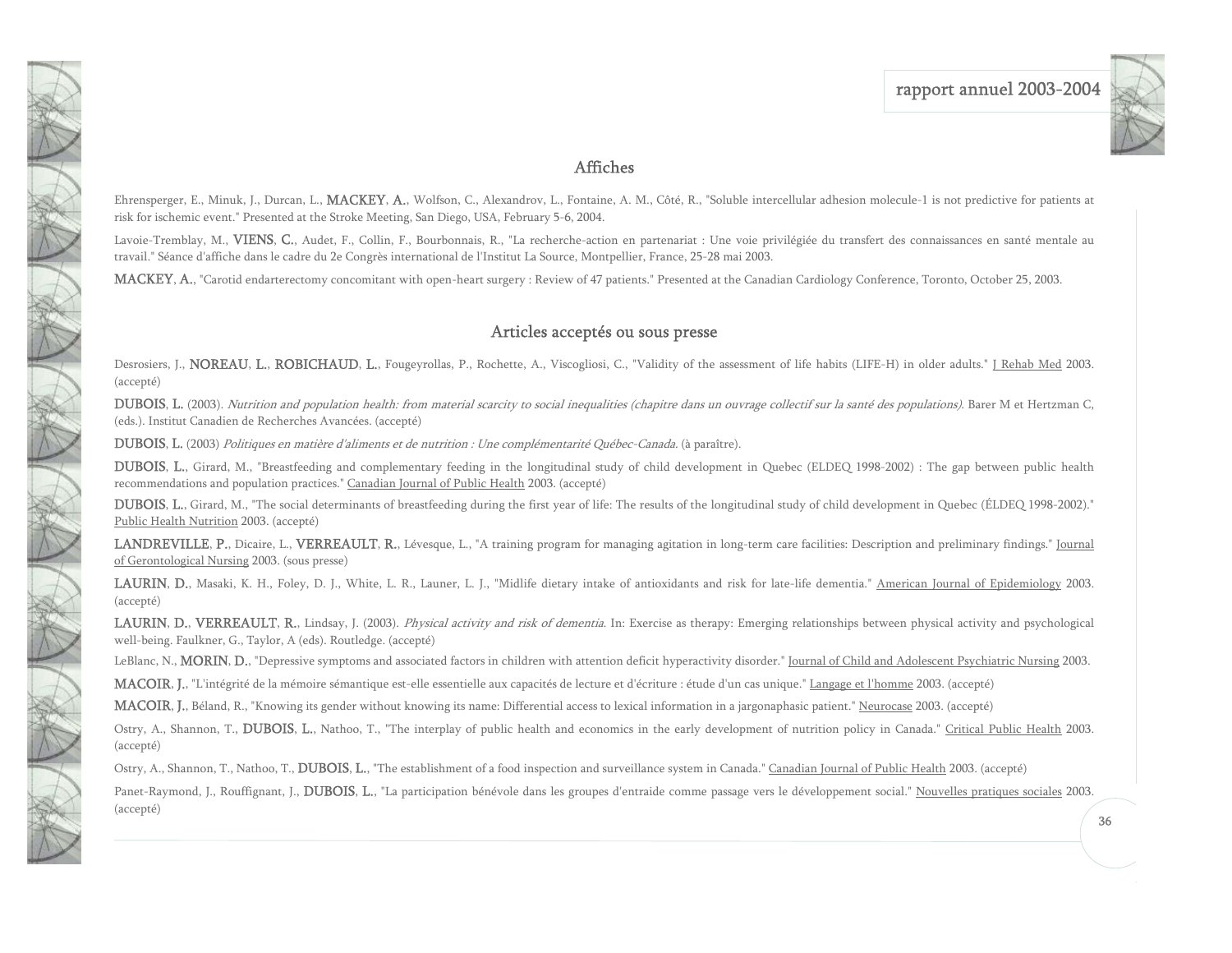ROBICHAUD, L., DURAND, P. J., Bédard, R., Ouellet, J. P., "Quality of life outcome measures in long term care: Opinions of elderly residents and families." Canadian Journal of Occupational Therapy 2003. (accepté)

Talbot, L., Viscogliosi, C., Desrosiers, J., Vincent, C., Rousseau, J., ROBICHAUD, L., "Identification of rehabilitation needs after a stroke: An exploratory study." Health and Quality of Life Outcomes 2003. (accepté)

TOURIGNY, A., BONIN, L., Paradis, M., Lemay, A., Bussières, A., DURAND, P. J., "Évaluation d'implantation d'une expérience novatrice : Le réseau intégré de services aux aînés des Bois-Francs : Un changement des pratiques cliniques et de gestion." Santé, Société et Solidarité. Revue de l'observatoire franco-québécois de la santé et de la solidarité, Vieillissement et santé 2003. (accepté)

VOYER, P., Michaud, D., "L'aîné et l'urgence : une visite hivernale prévisible!" 2003. (accepté)

VOYER, P., VERREAULT, R., Mengue, P. N., LAURIN, D., Rochette, L., Baillargeon, L., "The use of neuroleptics by the elderly living in long-term-care nursing homes." Journal of Applied Gerontology 2003. (accepté)

VOYER, P., VERREAULT, R., Mengue, P. N., LAURIN, D., Rochette, L., Martin, L. S., Baillargeon, L., "Determinants of neuroleptic drugs use in long-term facilities for elderly persons." 2003. (accepté)

VOYER, P., VERREAULT, R., Mengue, P. N., LAURIN, D., Rochette, L., Schindel, M. L., "Disruptive behaviors associated with consumption of neuroleptics by elderly people in nursing homes." Journal of Gerontological Nursing 2003. (accepté)

VOYER, P., VERREAULT, R., Mengue, P. N., LAURIN, D., Rochette, L., Schindel, M. L., Baillargeon, L., "Neuroleptic drug use inn long-term facilities for elderly persons." Journal of Applied Gerontology 2003. (accepté)

#### Articles soumis

AUBIN, M., Déry, V., Elford, W., Orr, V., "The healthy heart kit : A practical clinical practice guideline for patients at risk for cardiovascular disease (CVD)." Can Fam Physician 2003. (soumis)

AUBIN, M., Vézina, L., Fillion, L., Allard, P., Parent, R., Bergeron, R., "Improvement of pain relief in cancer patients living at home." Pain 2003. (soumis)

Bédard, A., LANDREVILLE, P., "Intervention non pharmacologique pour réduire l'agitation verbale : Une étude préliminaire." Revue canadienne du vieillissement 2003. (soumis)

CHANTAL, S., BOUCHARD, R. W., Labelle, M., Braun, C. M. J., Boulanger, Y., "Cerebral distribution of 1H MRS changes in mild cognitive impairment : a transitional state between normal aging and Alzheimer's disease." 2003. (soumis)

CHANTAL, S., BOUCHARD, R. W., Labelle, M., Braun, C. M. J., Boulanger, Y., "Proton MR spectroscopy changes in the medical temporal lobe of mild cognitive impairment patients." 2003. (soumis)

DURAND, P. J., TOURIGNY, A., VERREAULT, R., Beauchesne, L., Ouellet, J. P., Rochette, L., Dicaire, L., Lévesque, L., Lauzon, S., Gagnon, R., "Impact d'un programme de réduction des contentions physiques dans des unités de soins de longue durée : Essai clinique randomisé." Canadian Medical Association Journal 2003. (soumis)

Gélinas, C., VIENS, C., Fortier, M., Fillion, L., Puntillo, K., "Observable pain indicators used by physicians and critical care nurses to assess pain in conscious and unconscious intubated adult patients." Association américaine des infirmières en soins critiques, USA. (soumis)

Jean, L., LANDREVILLE, P., "Évolution de trois types d'agitation chez des personnes âgées vivant en milieu d'hébergement." Revue canadienne du vieillissement 2003. (soumis)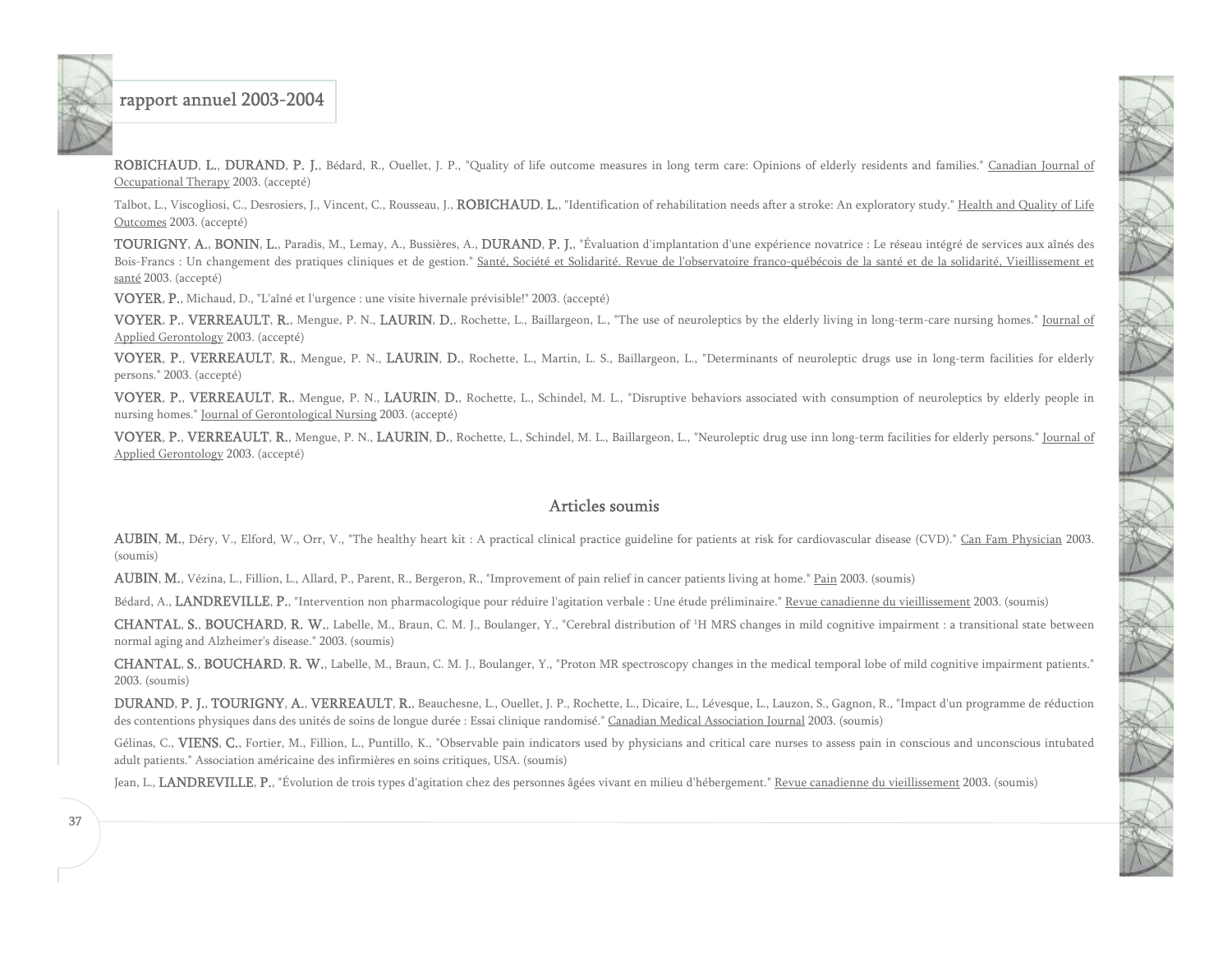

LANDREVILLE, P., Lévesque, L., Dicaire, L., VERREAULT, R., Bouchard, V., "Managing agitation in residents of long-term care facilities : Evaluation of a behavioral staff training program." Journal of Gerontology : Psychosocial Sciences 2003. (soumis)

LAURIN, D., VOYER, P., VERREAULT, R., DURAND, P. J., "Validity of reported physical restraint use among nursing home residents." Biomedcentral 2003. (soumis)

Lavoie-Tremblay, M., Bourbonnais, R., **VIENS, C.**, Vézina, M., Durand, P., Rochette, L., "Evaluating a participatory organizational intervention based on psychosocial work environment." Journal of Advanced Nursing 2003. (soumis)

MORIN, D., St-Laurent, L., DALLAIRE, C., Boucher-Dancause, G., Lalancette, S., LeBlanc, N., "Living in the community while waiting for an admission: An innovative partnership between the private and public sectors." Research in Nursing and Health 2003. (soumis)

Rockwood, K., Davis, H., Macknight, C., Vandorp, R., Gauthier, S., Guzman, A., Montgomery, P., Black, S., Hogan, D., Kertesz, A., **BOUCHARD, R. W.**, Feldman, H., "The consortium to investigate impairment of cognition : Background, methods and impact of diagnostic criteria on the study of vascular cognitive impairment." 2003. (soumis)

Teal, F., Silver, F. L., **SIMARD, D.**, "The effect of I.V. repinotan on acute ischemic stroke outcomes (BRAINS)." 2003. (soumis)

NAT

N A

TANK

XXX

TOURIGNY, A., BONIN, L., MORIN, D., Buteau, M., Mathieu, L., ROBICHAUD, L., VÉZINA, A., DURAND, P. J., "Dossier clinique informatisé (DCI) et réseau intégré aux aînés en perte d'autonomie : Développement et évaluation en cours." JFIM 2003. (soumis)

TOURIGNY, A., DURAND, P. J., BONIN, L., Hébert, R., Rochette, L., "Quasi-experimental study of the effectiveness of an integrated service delivery network for frail older people." Canadian Journal on Aging 2003. (soumis)

Vallières, I., AUBIN, M., Blondeau, L., Simard, S., "Effectiveness of a clinical intervention in improving pain relief in outpatients with cancer treated in radiation therapy." International Journal of radiation oncology, biology, physics 2003. (soumis)

Vogel, T., VERREAULT, R., Berthel, M., "L'hypertension est-elle associée à la maladie d'Alzheimer?" Annales de médecine interne 2003. (soumis)

Vogel, T., VERREAULT, R., GOUDREAU, M., Morin, M., Grenier-Gosselin, L., Rochette, L., "Optimal duration of antibiotherapy for uncomplicated urinary tract infection in older women : A controlled double-blind randomized trial." Journal of the American Geriatric Society 2003. (soumis)

VOYER, P., Laberge, S., Rail, G., "Elderly women show neither a shortage of strategies nor an over-reliance on drugs in handling aging and in dealing with minor health problems." 2003. (soumis)

VOYER, P., McCubbin, M., Cohen, D., Lauzon, S., Collin, J., Boivin, C., "Unconventional indicators of drug dependence among elderly long term users of benzodiazepines." 2003. (soumis)

VOYER, P., VERREAULT, R., Cappeliez, P., Holmes, D., Nkogho Mengue, P., "Symptoms of psychological distress among elderly residents in Canadian long-term care." International Journal of Nursing Studies 2003. (soumis)

### Articles en préparation

AUBIN, M., GODIN, G., Vézina, L., Desharnais, R., "Déterminants de la fidélité au traitement pharmacologique de l'hypertension artérielle." Can Fam Physician 2003. (en préparation)

AUBIN, M., Vézina, L., Bergeron, R., Allard, P., "General practitioners' perceptions regarding organization of palliative care." Can Med Assoc J 2003. (en préparation)

AUBIN, M., Vézina, L., Bergeron, R., Durand, P., Truchon, L., Laberge, A., "Les services de maintien à domicile auprès de personnes âgées démentes : Qu'en pensent leurs aidants principaux?" 2003. (en préparation)

Cappeliez, P., Sèvre-Rousseau, S., LANDREVILLE, P., ESA Scientific Committee, "Physical health, subjective health, and psychological distress : Reciprocal relationships concurrently and over time." 2003. (en préparation)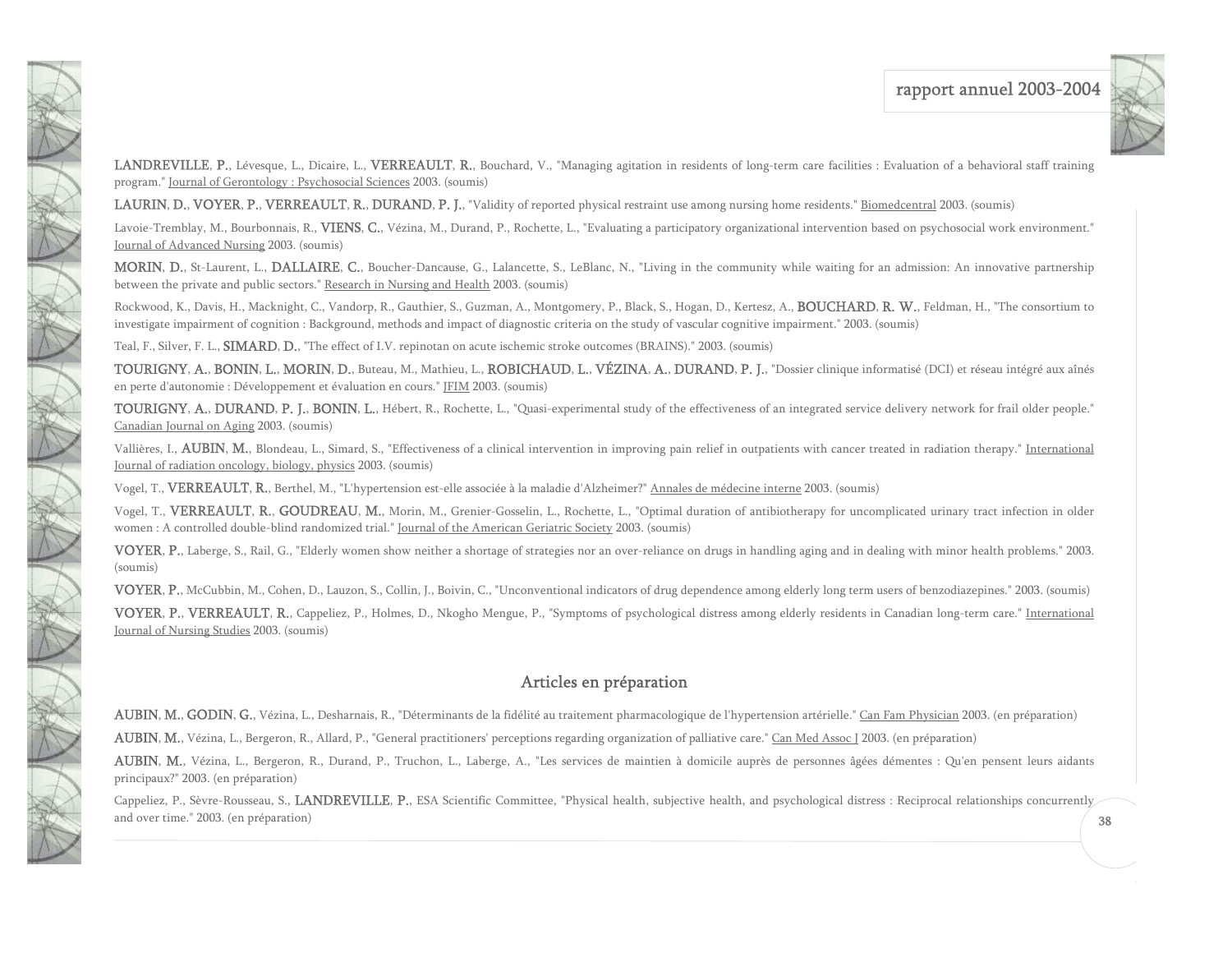<span id="page-39-0"></span>

Casault, L., LANDREVILLE, P., Julien, E., "Structure factorielle de l'Inventaire d'agitation de Cohen-Mansfield." 2003. (en préparation)

LANDREVILLE, P. (2003). Gestion de l'agitation verbale associée à la démence. In: Soins infirmiers aux personnes âgées en centre d'hébergement. P. Voyer, éd., Québec, Québec. (en préparation)

LANDREVILLE, P., Rousseau, F., Vézina, J., VOYER, P. (2003). Symptômes comportementaux et psychologiques de la démence : Une approche interdisciplinaire. Edisem. (en préparation)

LANDREVILLE, P., Vézina, J., Bédard, A. (2003). Symptômes comportementaux, agitation verbale, comportements agressifs et comportements moteurs agités. In: Symptômes comportementaux et psychologiques de la démence : Une approche interdisciplinaires. Landreville, P., Rousseau, F., Vézina, J., Voyer, P. (éds). Edisem. (en préparation)

Vézina, J., Ducharme, F., LANDREVILLE, P. (2003). Les soignants et les symptômes comportementaux et psychologiques de la démence : Fardeau, soutien et formation. In: Symptômes comportementaux et psychologiques de la démence : Une approche interdisciplinaire. Landreville, P., Rousseau, F., Vézina, J., Voyer, P. (éds). Edisem. (en préparation)

VOYER, P., LANDREVILLE, P., MOISAN, J., Tousignant, J., Préville, M., Team, and researchers of the ESA, "Insomnia, depression and anxiety disorders and their association with benzodiazepine drug use among the community-dwelling elderly : Implications for mental health nursing." The International Journal of Psychiatric Nursing Research 2003. (en préparation)

#### Perte d'autonomie et sciences neurologiques – Conférences

#### Conférences avec arbitrage

AUBIN, M., Fillion, L., "Implantation et évaluation d'un programme de soulagement de la douleur chez les patients cancéreux suivis à domicile." Congrès national de soins palliatifs, Québec, Québec, 15-18 juin 2003.

AUBIN, M., Parent, R., Fillion, L., Vézina, L. Allard, P., Dumont, S., Bergeron, R., "Impact of an educational intervention on cancer patients' beliefs regarding use of opioïds and pain relief." North American Primary Care Research Group 31st Annual Meeting, Banff, October 2003.

Becher, M. W., Miller, K. L., Karlsson, J., Howard, T., Gould, P. V., BOUCHARD, J.-P., Bear, D. G., "Intranuclear inclusions in pharyngeal muscles of oculopharyngeal muscular dystrophy." Neuropathology Meeting, Orlando, 2003.

Bédard, A., LANDREVILLE, P., "Agitation verbale chez les personnes âgées atteintes de démence résidant en CHSLD : Une intervention basée sur les besoins." Colloque "Recherche sur le vieillissement : Accomplissement et enjeux de la prochain décennie", Sherbrooke, mai 2003.

Bédard, A., LANDREVILLE, P., "Attention, stimulation et confort pour réduire l'AV : évaluation préliminaire d'une intervention non pharmacologique auprès de personnes âgées atteintes de démence." 71e Congrès de l'ACFAS - Colloque "Santé mentale et vieillissement", Rimouski, mai 2003.

Bédard, B., Gendron, C., VIENS, C., "Organisation des soins du travail : Un projet mobilisateur." Conférence présentée dans le cadre du colloque des ressources humaines de l'Association des hôpitaux du Québec, Laval, Québec, 4 décembre 2003.

BOUCHARD, J.-P., "Les belles histoires des maladies neuromusculaires au Québec." Congrès de l'Association des neurologues du Québec, St-Georges-de-Beauce, Québec, 4 octobre 2003. (conférencier invité)

CHANTAL, S., BOUCHARD, R. W., Braun, C. M. J., Boulanger, J. C., "Marqueurs métaboliques potentiels de la maladie d'Alzheimer chez des patients avec une atteinte cognitive légère: Une étude en SRM du proton." 45e Réunion annuelle du Club de recherches cliniques du Québec, Orford, Québec, septembre 2003.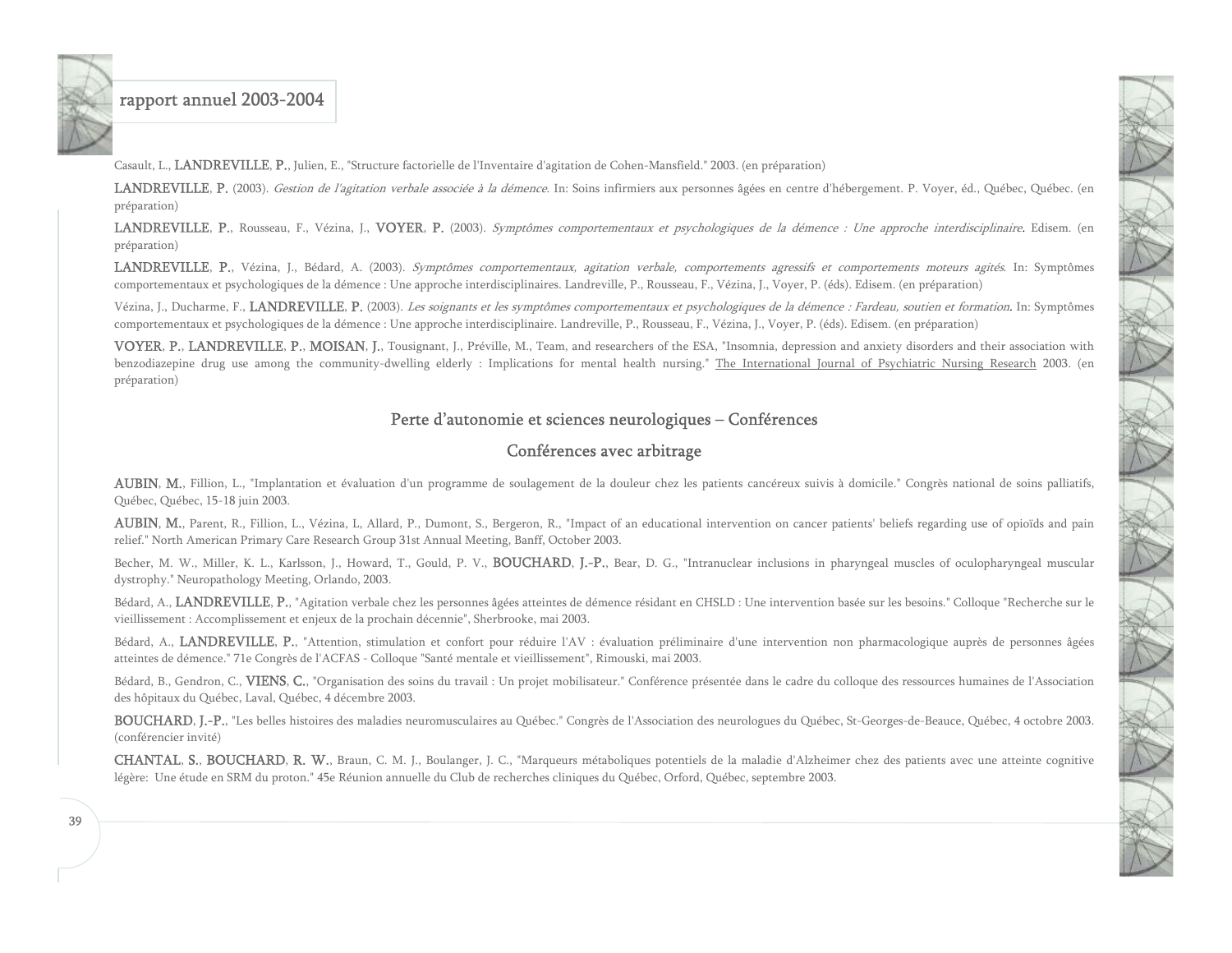

CHANTAL, S., Labelle, M., Braun, C. M. J., BOUCHARD, R. W., Boulanger, Y., "Potential MRS markers of preclinical Alzheimer disease in patients with mild cognitive impairment." 11e Congrès annuel de l'International Society for Magnetic Resonance in Medicine (ISMRM), Toronto, mai 2003.

NAVA 1

TANGA CARA

Desrosiers, J., **NOREAU, L., ROBICHAUD, L.**, Fougeyrollas, P., Rochette, A., Viscogliosi, C., "Reliability of a social participation measure for use with older people with disabilities." American Occupational Therapy Association's Annual Conference, Washington, DC, 2003.

Gadais, P., Michel, B., **MACOIR, J.**, "Prise en charge de la plainte mnésique en phase précoce de démence." Colloque "La recherche sur le vieillissement : Accomplissements et enjeux de la prochaine décennie", Sherbrooke, mai 2003.

Gagnon, J., **MORIN, D.**, Asmar, M. H., Goulet, C., St-Cyr Tribble, D., Mayrand-Leclerc, M., Archambault, J., "Promotion d'une pratique infirmière basée sur l'utilisation de la recherche : Une alliance intéressante de chercheures interuniversitaries et de milieux cliniques." Nursing Leadership Conference, Ottawa, Ontario, February 9-11, 2003.

Gauthier, I., Préville, M., Rouleau, J. L., Cossette, M., Rousseau, S., VOYER, P., Comité scientifique de l'ESA, "Structure of major depressive disorder." Association canadienne de gérontologie, Toronto, Ontario, octobre 2003.

Gauthier, I., Préville, M., Rouleau, J. L., Rousseau, S., Cossette, M., VOYER, P., Comité scientifique de l'ESA, "La structure de la dépression majeure chez les personnes âgées : Une analyse de classes latentes." Congrès du Réseau québécois de recherche sur le vieillissement, Sherbrooke, Québec, mai 2003.

Jean, L., LANDREVILLE, P., "Connaissances en santé mentale : Évaluation d'un questionnaire destiné au personnel soignant travaillant en soins de longue durée." 71e Congrès de l'ACFAS - Colloque "Santé mentale et vieillissement", Rimouski, mai 2003.

Kröger, E., TOURIGNY, A., Lebel, ., Kergoat, M. J., VERREAULT, R., "L'évaluation de la qualité des soins et services dispensés aux personnes âgées vulnérables : L'utilisation des médicaments." Colloque conjoint France-Québec : La recherche sur le vieillissement : Accomplissement et enjeux de la prochaine décennie, Sherbrooke, Québec, 7-9 mai 2003.

Lavoie-Tremblay, M., Bourbonnais, R., VIENS, C., Vézina, M., Durand, P., "Participatory-Action-Research to build a health workplace." Healthy Workplace in Action 2003, Third Annual International Conference, Toronto, Ontario, November 20-21, 2003.

Lavoie-Tremblay, M., Bourbonnais, R., VIENS, C., Vézina, M., Durand, P., Rochette, L., Gauthier, N., Ouellet, J.-P., BRISSON, C., Vinet, A., Lower, A., "Optimiser son environnement de travail par le partage du savoir et du pouvoir." 71e Congrès de l'Association canadienne-française pour l'avancement des sciences, Rimouski, Québec, mai 2003.

Lavoie-Tremblay, M., VIENS, C., Bourbonnais, R., Vézina, M., DURAND, P. J., Gauthier, N., Ouellet, J. P., Brisson, C., Vinet, A., Lower, A., "Le défi d'une organisation plus humaine du travail infirmier." Conférence dans le cadre du 2e Congrès international de l'Institut La Source, Montpellier, France, 25-28 mai 2003.

MORIN, D., "Données probantes ou résultats probants? Ou...quand un écart de langage introduit un biais de compréhension." Colloque spécialisé en sciences infirmières "Les résultats probants en sciences infirmières : Questionnons à nouveau ce paradigme...", 71e Congrès de l'ACFAS, Rimouski, Québec, 22 mai 2003.

MORIN, D., TOURIGNY, A., BONIN, L., al., et, "A computerized interdisciplinary clinical chart for vulnerable elderly people." 6th International Conference on Care Management. American Society on Aging, Philadelphia, USA, October 26-28, 2003.

MORIN, D., TOURIGNY, A., BONIN, L., al., et, "A computerized interdisciplinary clinical chart for vulnerable elderly people living in the community." 13th Annual Conference: From Policy to Practice: The Home Care Challenge. The Canadian Home Care Association, Toronto, Ontario, November 30-December 2, 2003.

Nazon, H., Kaszap, M., VIENS, C., Ajar, D., Ollivier, É., Leclerc, L.-P., Bay, Y.-M., "Enquête auprès des personnes âgées sur l'utilisation des appareils électroniques." Colloque 511, 71e Congrès de l'ACFAS, Rimouski, mai 2003.

Nazon, H., Kaszap, M., VIENS, C., Ajar, D., Ollivier, É., Leclerc, L.-P., Bay, Y.-M., "Enquête auprès des professionnels de la santé sur les adultes peu alphabétisées et leur ouverture aux TIC." Colloque 511, 71e Congrès de l'ACFAS, Rimouski, mai 2003.

Rousseau, S., Préville, M., Boyer, R., Comité scientifique ESA (incluant LANDREVILLE, P. ET VOYER, P.). "L'anxiété et la dépression chez les personnes québécoises âgées vivant dans la communauté : Symptomatologie atypique, cothymie ou syndrome mixte du DSM-IV?" 71e Congrès de l'ACFAS - Colloque "Santé mentale et vieillissement", Rimouski, mai 2003.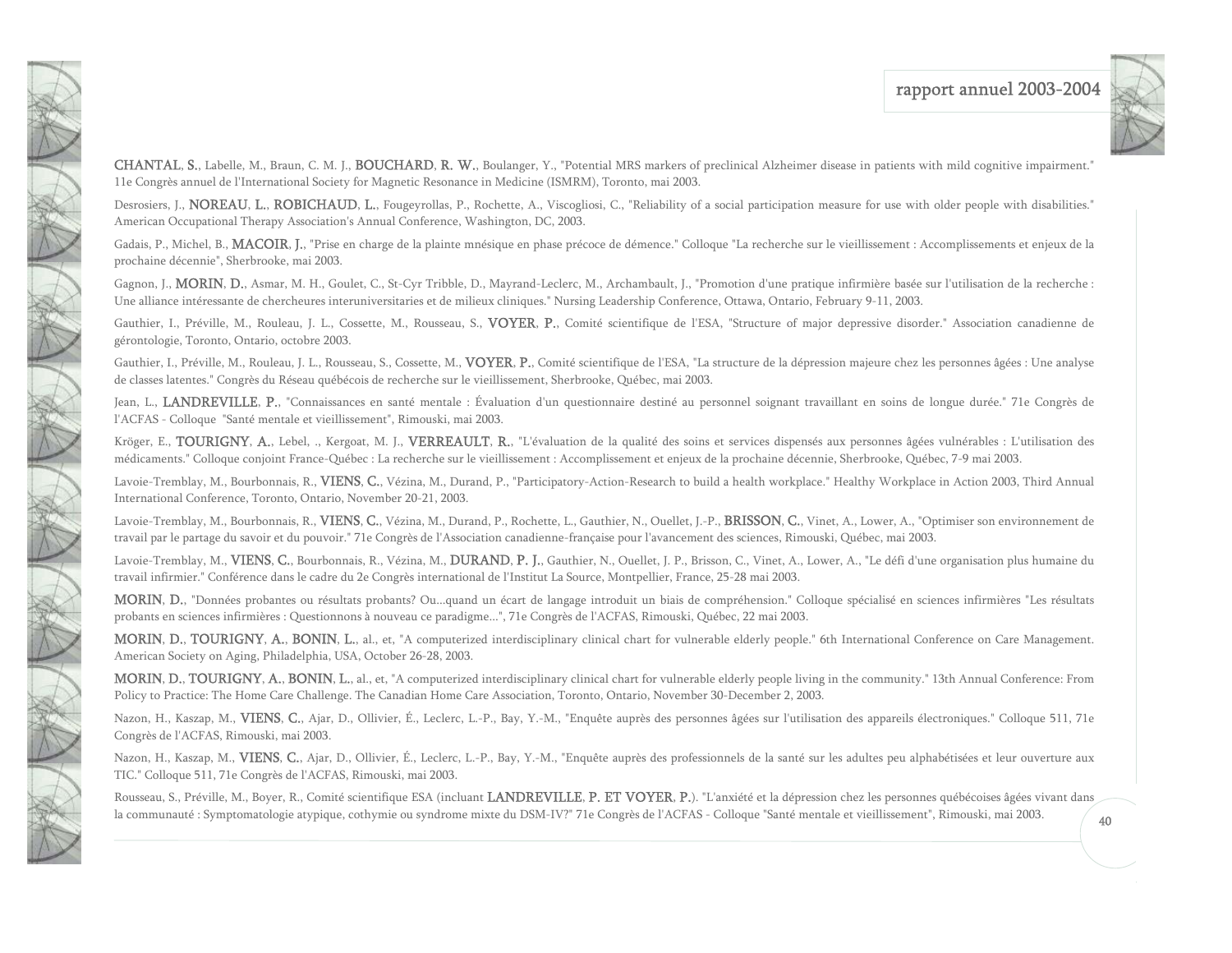

Rousseau, S., Préville, M., Comité scientifique ESA - incluant LANDREVILLE, P., "L'étude ESA sur la santé mentale des aînés québécois vivant dans la communauté." Colloque "Recherche sur le vieillissement : Accomplissement et enjeux de la prochaine décennie", Sherbrooke, mai 2003.

Vézina, A., Bourbonnais, R., DURAND, P. J., Gauthier, N., Lavoie-Tremblay, M., VIENS, C., BRISSON, C., Ouellet, J. P., Vinet, A., Dicaire, L., "Organizational factors and mental health problems among long-term care-giving staff." Conférence dans le cadre du 27th International Congress on Occupational Health, Brazil, 23-28 février 2003.

VIENS, C., "La recherche intervention participative pour étudier l'épuisement professionnel des infirmières." Journée de formation à la recherche, Dijon, France, 28-29 juin 2003.

VIENS, C., Labbé, L., "Le milieu de vie : Une démarche opérationnelle." Colloque de l'Association des hôpitaux du Québec : Milieu de vie, au-delà des structures et des approches, ce qu'il faut savoir pour y arriver, Québec, Québec, 10 octobre 2003.

VIENS, C., Lavoie-Tremblay, M., "Attention, attention...la main d'œuvre infirmière prend de l'âge." Communication dans le cadre de la conférence canadienne de 2003 sur le leadership dans la profession infirmière, Ottawa, 10-11 février 2003.

VOYER, P., Laberge, S., Rail, G., Dallaire, H., "The role of medication among elderly women in handling aging and dealing with situational demands." 12th National Conference on Gerontological Nursing, Kelowna, BC, May 2003.

VOYER, P., Lauzon, S., Collin, J., McCubbin, M., Boivin, C., "La dépendance aux psychotropes : Voir au-delà des indicateurs classiques." Congrès annuel de l'Ordre des infirmières et infirmiers du Québec, Montréal, Québec, novembre 2003.

VOYER, P., McCubbin, M., Lauzon, S., Collin, S., Boivin, C., "La dépendance aux psychotropes chez l'aîné : Au-delà des indicateurs conventionnels." Colloque conjoint du Réseau québécois de la recherche sur le vieillissement, la mission de recherche France-Québec sur le vieillissement et le Centre de recherche sur le vieillissement de l'Institut universitaire de gériatrie de Sherbrooke, Sherbrooke, Québec, mai 2003.

VOYER, P., VERREAULT, R., Mengue, P. N., LAURIN, D., Rochette, L., Martin, L. R., "The use of neuroleptics as a treatment modality for long-term care residents." 12th National Conference on Gerontological Nursing, Kelowna, BC, May 21-24, 2003.

VOYER, P., VERREAULT, R., Mengue, P. N., LAURIN, D., Rochette, L., Martin, S. L., "The consumption of neuroleptic drugs by the elderly living in nursing homes." Nursing Week, Maimonides Hospital Geriatric Center, Montréal, Québec, May 2003.

#### Conférences locales et nationales

BONIN, L., "Développement, plan d'évaluation et application du Dossier clinique informatisé." Colloque PRISMA sur les réseaux intégrés destinés aux personnes âgées en perte d'autonomie, Sherbrooke, 2-3 avril 2003.

BONIN, L., "L'exemple du réseau de services aux aînés des Bois-Francs : Évolution et perspectives d'avenir." Colloque PERFORM - Grands sommets des dirigeants de la santé. Réseaux intégrés de services, scénarios possibles, règles d'or, critères de réussite, Montréal, 10 avril 2003.

BOUCHARD, J.-P., "Les enjeux." Colloque interdisciplinaire sur les maladies neuromusculaires, la SLA et la SEP (ACDM), Hôtel Plaza Québec, Québec, 3-4 avril 2003. (conférencier invité)

BOUCHARD, J.-P., "Utilisation des immunodépresseurs dans la SEP." Symposium pour les neurologues (ANQ-Serono), Hôtel Palace Royal, Québec, 14-16 février 2003. (conférencier invité)

CANTIN, L., "L'Aspect clinique du glioblastome et les limites thérapeutiques actuelles." Réunion scientifique, Centre de recherche de l'Hôtel-Dieu de Québec du CHUQ, Université Laval, Québec, 4 avril 2003.

CANTIN, L., "Neuroanatomie médicale et clinique versus la classification AIS pour le Registre des traumatismes du Québec, volet médecin." Hôpital de Montréal pour enfants, Montréal, Québec, 5 juin 2003.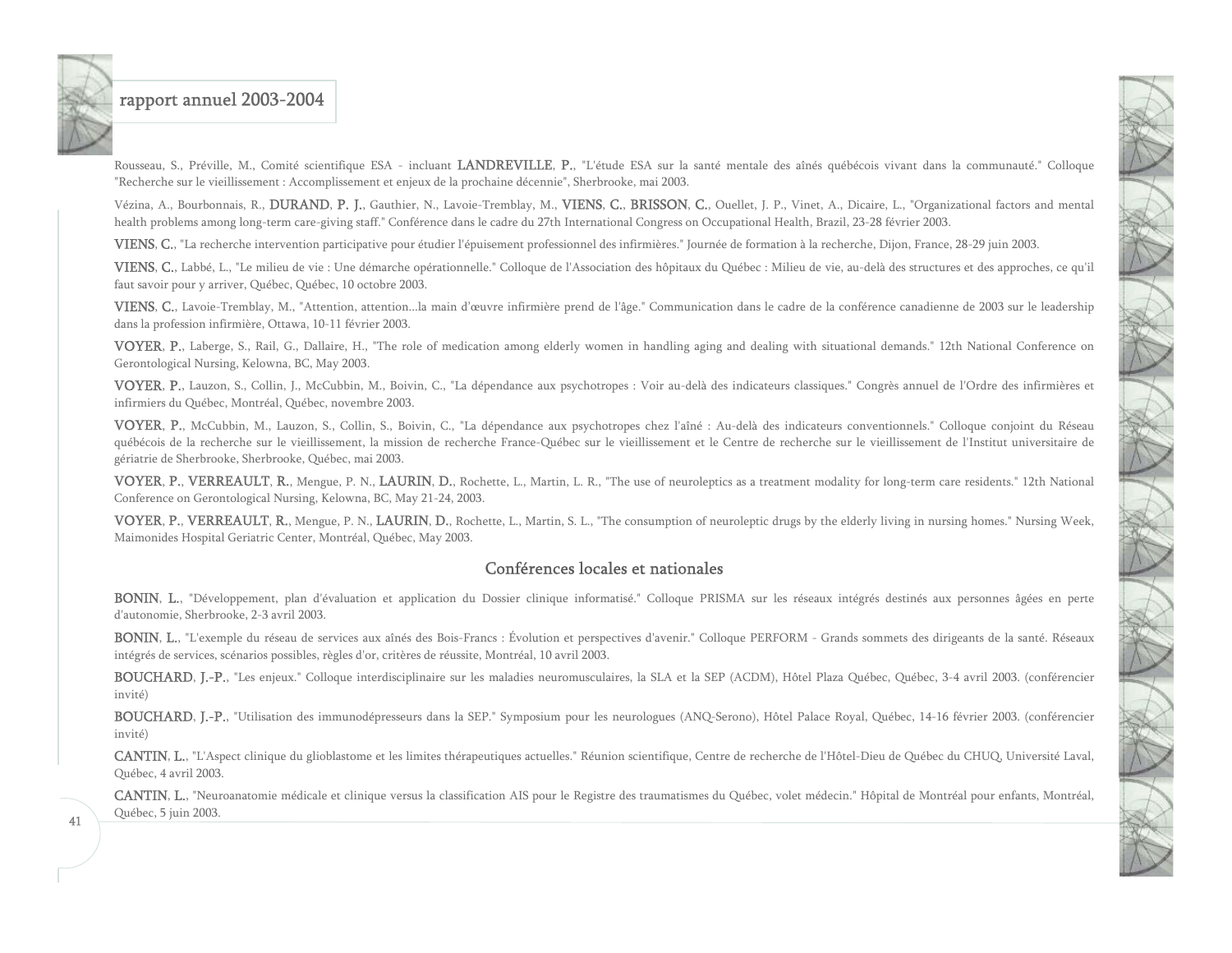

CANTIN, L., "Neuroanatomie médicale et clinique versus la classification AIS pour le Registre des traumatismes du Québec, volet médecin." Présentation faite au ministère de la Santé et des Services sociaux, Québec, Québec, 28 mai 2003.

Descome, J., Nolet, L., Côté, I., Fortin, D., CANTIN, L., "Rôle élargi de l'infirmière dans le suivi des patients porteurs d'une pompe à perfusion continue intrathécale." Congrès canadien des infirmières en sciences neurologiques, Québec, Québec, 20 juin 2003.

Desrosiers, J., TOURIGNY, A., BONIN, L., DURAND, P. J., Gagnon, M., Dubois, M. F., Veil, A., Durand, S., "Impact de l'intégration des services destinés aux personnes âgées en perte d'autonomie : Résultats préliminaires de PRISMA-Estrie." Colloque PRISMA sur les réseaux intégrés destinés aux personnes âgées en perte d'autonomie, Sherbrooke, 2-3 avril 2003.

Gadais, P., **MACOIR**, J., "Importance de la prise en charge de la plainte mnésique." Unité de recherche en santé des populations, Centre de recherche du CHA, 17 novembre 2003.

Gadais, P., MACOIR, J., "Troubles du traitement numérique chez les personnes atteintes de démence de type Alzheimer." Unité de recherche en gériatrie, Université Laval, Québec, 11 décembre 2003.

Gagnon, J., Archambault, J., Dumas, L., Goulet, C., Hatem-Asmar, M., Mayrand-Leclerc, M., **MORIN, D.**, St-Cyr Tribble, D., "Promouvoir la pratique fondée sur des résultats probants." Conférence 2003 - Le leadership dans la profession infirmière, Crowne Plaza, Ottawa, 11 février 2003.

LAURIN, D., Foley, B. V., Masaki, K. H., White, L., Launer, L. J., "Consommation d'anti-oxydants et risque de démence." 14e Journée hospitalo-universitaire du CHA, Québec, Québec, 15 mai 2003.

LAURIN, D., Foley, D. J., Masaki, K. H., White, L., Launer, L. J., "Consommation d'anti-oxydants et risque de démence." 5e Journée de la recherche de la Faculté de médecine, Université Laval, 8 mai 2003.

Lavoie, P., Moisan, C., CANTIN, L., "Biopsies de tumeurs cérébrales et ponction d'un abcès sous guidage IRM." Journée scientifique du Département de chirurgie, Université Laval, Québec.

MACKEY, A., "L'AVC aigu." Conférence départementale de médecine, Hôpital du Saint-Sacrement du CHA, 25 septembre 2003.

NOTE OF

N R

MACOIR, J., "Évaluation des capacités de traitement des nombres au stade précoce de la maladie d'Alzheimer : Spécificité et intérêt diagnostique." Conférences scientifiques du Centre de recherche sur le vieillissement de l'Institut universitaire de gériatrie de Sherbrooke, Sherbrooke, avril 2003. (conférencier invité)

TOURIGNY, A., "Cadre de référence pour l'évaluation de la qualité des soins et des services aux personnes âgées et démarche d'évaluation en cours." Colloque "Les réseaux intégrés destinés aux personnes âgées en perte d'autonomie", Sherbrooke, 3 avril 2003.

TOURIGNY, A., "Évaluation de l'implantation et de l'impact des services intégrés destinés aux personnes âgées en perte d'autonomie : résultats de l'étude des Bois-Francs." Colloque "Les réseaux intégrés destinés aux personnes âgées en perte d'autonomie, Sherbrooke, 3 avril 2003.

TOURIGNY, A., BONIN, L., "Évaluation du système d'information géronto-gériatrique (SIGG)." Colloque "Les réseaux intégrés destinés aux personnes âgées en perte d'autonomie", Sherbrooke, 3 avril 2003.

VIENS, C., "La réorganisation du travail infirmier." Conférence présentée dans le cadre d'une soirée conférence des infirmières et infirmiers de Chicoutimi, Chicoutimi, 6 février 2003.

VIENS, C., "Recherche-action participative et évaluative visant la qualité de vie au travail et le bien-être des soignants en soins de longue durée." Conférence présentée à l'Institut universitaire de gériatrie de Montréal, Montréal, 28 mars 2003.

VOYER, P., "L'aîné vulnérable en centre d'hébergement." Dîner clinique, Unité de soins de longue durée, Hôpital du Saint-Sacrement du CHA, novembre 2003. (conférencier invité)

VOYER, P., "Prendre soin de l'aîné en centre d'hébergement : Les bonnes intentions ne suffisent pas!" Colloque régional des conseils des infirmières et infirmiers du Bas-Saint-Laurent, de la Gaspésie et des Iles-de-la-Madeleine, Mont-Joli, Québec, novembre 2003. (conférencier invité)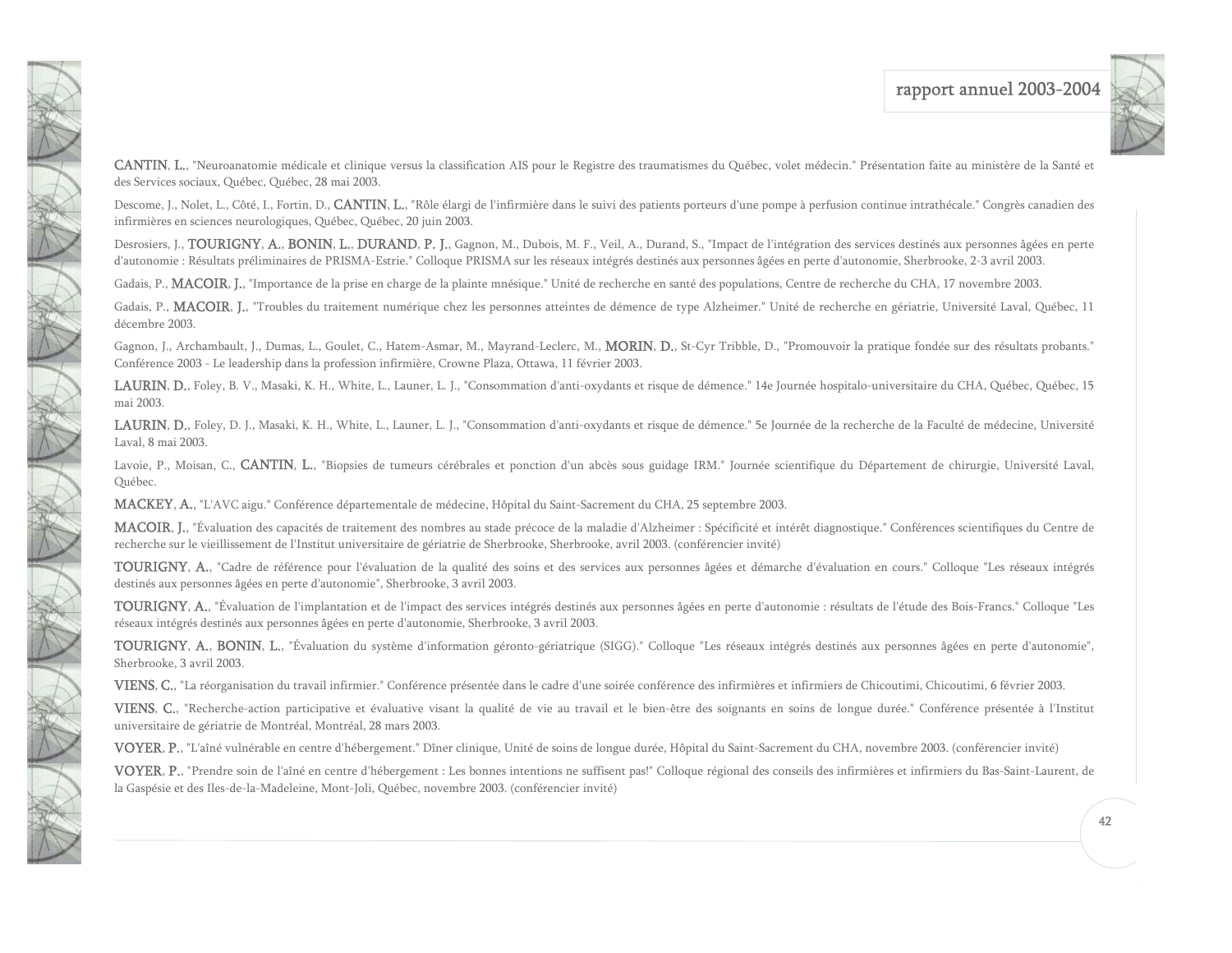<span id="page-43-0"></span>

## Perte d'autonomie et sciences neurologiques – Activités d'enseignement

| Date             | Présentateur                                      | Titre de la présentation                                                                                       |
|------------------|---------------------------------------------------|----------------------------------------------------------------------------------------------------------------|
| 1er mai 2003     | Geneviève Pépin, étudiante au doctorat, URGUL     | Triage ou comment adapter une technique de collecte d'information Club de lecture URGUL                        |
| Novembre 2003    | Philippe Voyer, chercheur, URGUL                  | L'aîné vulnérable en centre d'hébergement. Dîner clinique.                                                     |
| 11 décembre 2003 | Patrick Gadais, étudiant au doctorat, URGUL       | Troubles du traitement numérique chez des personnes atteintes de démence de type Alzheimer Club de<br>lecture. |
| Février 2004     | Christine d'Anjou, étudiante à la maîtrise, URGUL | Le delirium. Dîner clinique.                                                                                   |
| 17 mars 2004     | Philippe Landreville, URGUL                       | Réduire l'agitation en centre d'hébergement par la formation du personnel soignant, Club de lecture.           |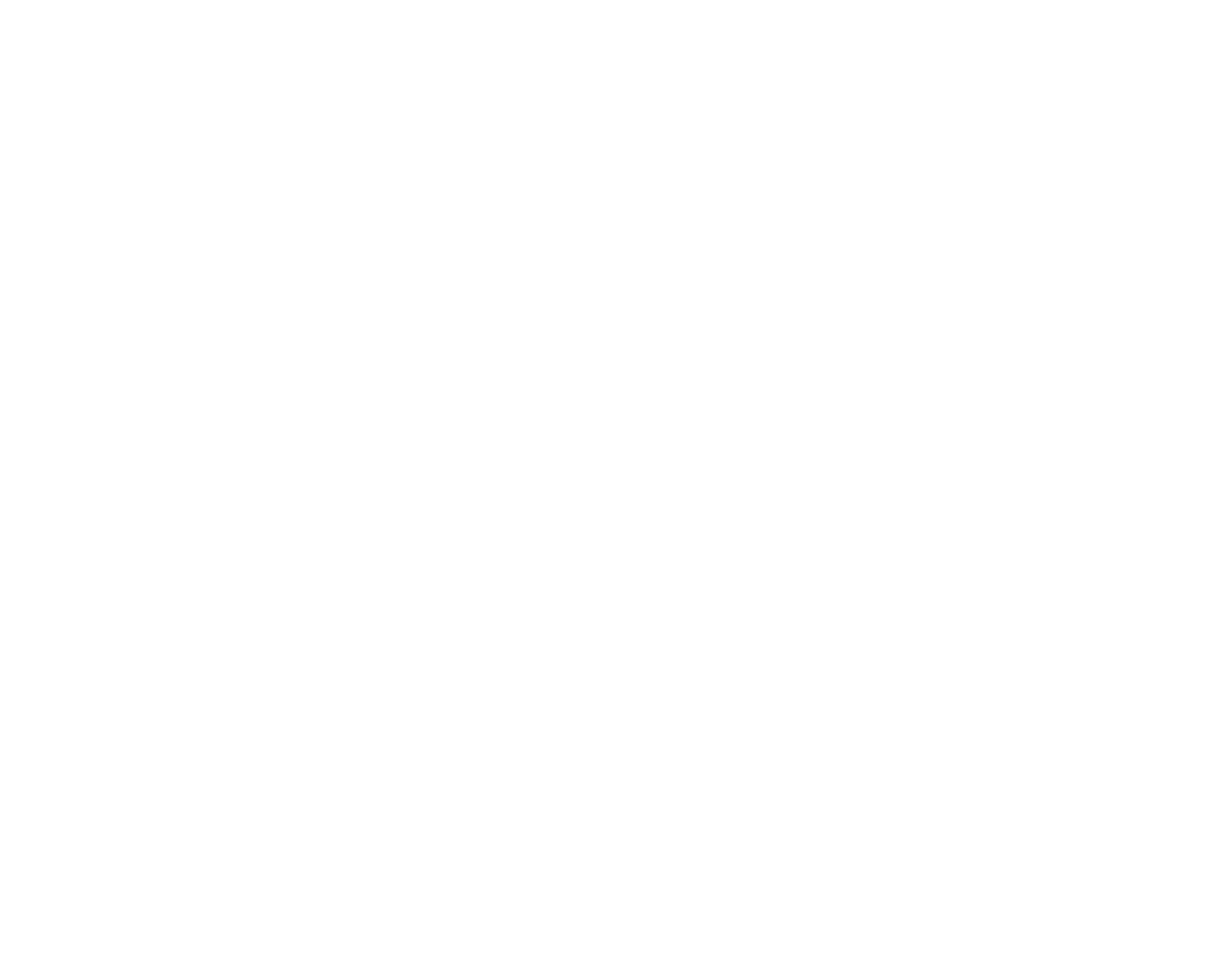<span id="page-45-0"></span>

#### Traumatologie – Production intellectuelle

#### Articles avec comité de lecture

Bergeron, E., LAVOIE, A., Clas, D., Moore, L., Raté, S., Tétreault, S., Martin, M., "Elderly trauma patients with rib fractures are at greater risk of death and pneumonia." Journal of Trauma 2003; 54, 478-485.

LAVOIE, A., Tsakomas, E., SAMPALIS, J. S., Fréchette, P., "Medical specialties assuming the role of trauma team leader in Canadian Trauma Centres." European Journal of Trauma 2003; 29: (3), 145-150.

Liberman, M., Sampalis, F., Mulder, D. S., SAMPALIS, J. S., "Breast cancer diagnosis of scintimammography - Meta-analysis and critical review of the literature." Breast Cancer Res Treat 2003; 80, 115-126.

SAMPALIS, J. S., Liberman, M., LAVOIE, A., Denis, R., Mulder, D., "Multi-centre Canadian study of pre-hospital trauma care." Annals of Surgery 2003; 237: (2), 153-160.

#### Rapports

LAVOIE, A. (2003) Évaluation des services médicaux et de réadaptation fournis aux personnes qui ont subi une blessure médullaire : exploration des résultats et des interventions dans les phases préhospitalière, hospitalière et de réadaptation fonctionnelle intensive. Québec, février 2003, 154 p.

#### Résumés

LAVOIE, A., Fréchette, P., NOREAU, L., "Problems identified with spinal cord injuries treated on scene by basic emergency medical technicians." Journal of Spinal Cord Medicine 2003; 26 (suppl), 22.

#### Affiches

Bergeron, E., LAVOIE, A., Moore, L., Clas, D., Rossignol, M., "Comorbidity and age are both independent predictors of length of hospital stay among trauma patients." Forum canadien de chirurgie, Vancouver, September 2003.

Bergeron, E., LAVOIE, A., Razek, T., Belcaïd, A., Lessard, J., Clas, D., "Penetrating thoracoabdominal injuries in Québec : Implication for surgical training and maintenance of competence." Forum canadien de chirurgie, Vancouver, September 2003.

### Articles acceptés ou sous presse

Émond, M., LE SAGE, N., LAVOIE, A., Rochette, L., "Clinical factors predicting fractures associated with an anterior shoulder dislocation in the emergency department." Annals of Emergency medicine. 2003. (accepté)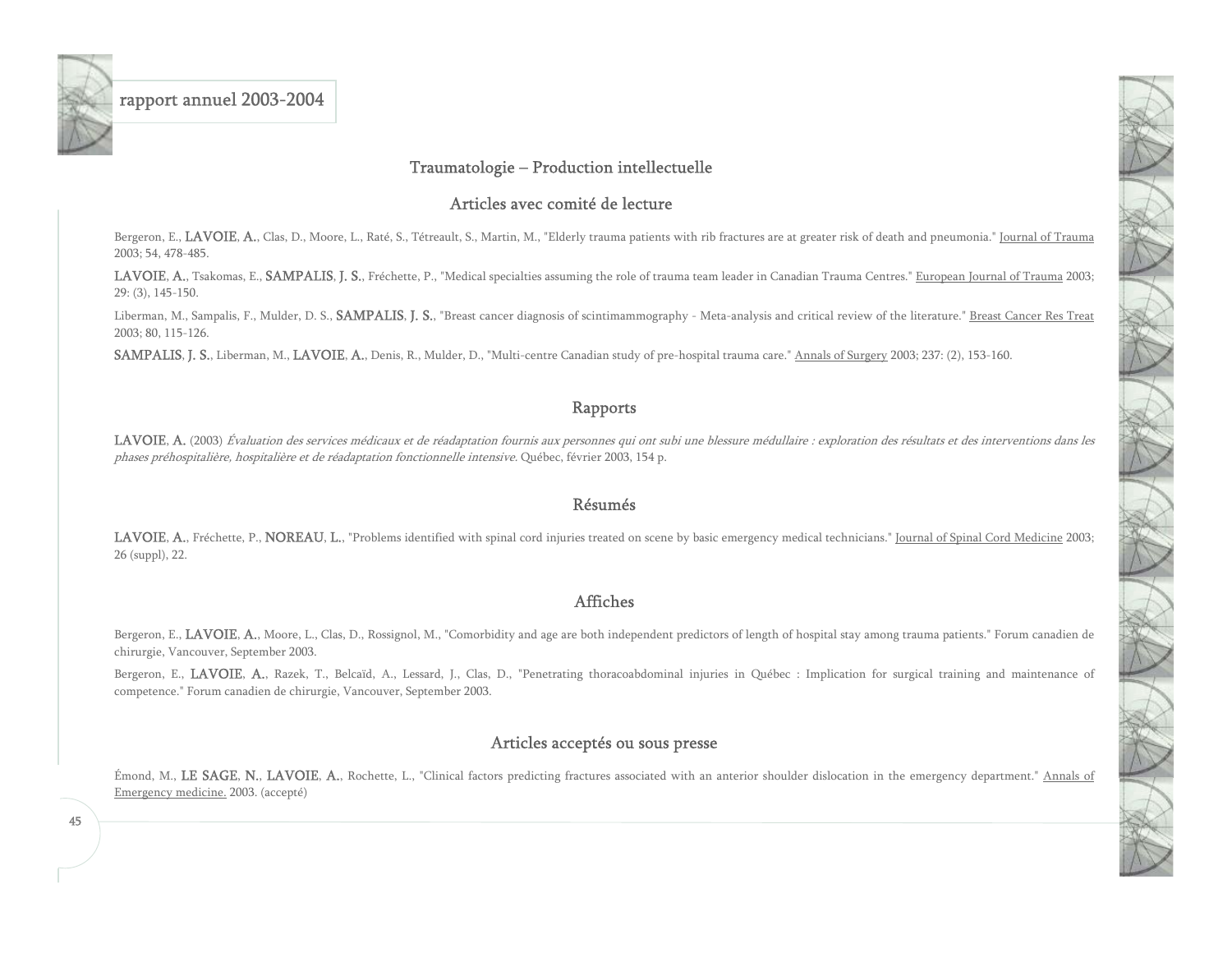

LAVOIE, A., Moore, L., LE SAGE, N., LIBERMAN, M., SAMPALIS, J., "The new injury severity score : A more accurate predictor of in-hospital mortality than the injury severity score." The Journal of Trauma 2003. (accepté)

Liberman, M., Mulder, D. S., LAVOIE, A., SAMPALIS, J. S., "Implementation of a trauma care system: Evolution through evaluation." The Journal of Trauma 2003. (accepté)

<span id="page-46-0"></span>美人

JAN

医子科学

### Articles soumis

Bergeron, E., LAVOIE, A., Moore, L., Clas, D., Rossignol, M., "Comorbidity and age are both independent predictors of length of hospital stay among trauma patients." Canadian Journal of Surgery 2003. (soumis)

Bergeron, E., LAVOIE, A., Razek, T., Belcaïd, A., Lessard, J., Clas, D., "Penetrating thoracoabdominal injuries in Québec : Implication for surgical training and maintenance of competence." Canadian Journal of Surgery 2003. (soumis)

LAVOIE, A., Liberman, M., Martin, N., Ouimet, G., SAMPALIS, J. S., "Pre-hospital trauma patient triage in an urban area." European Journal of Trauma 2003. (soumis)

LAVOIE, A., Moore, L., LE SAGE, N., Liberman, M., SAMPALIS, J. S., "The new injury severity score: A more accurate predictor of intensive care unit admission and hospital length of stay than the injury severity score." Injury 2003. (soumis)

Liberman, M., Farooki, N., Mulder, D. s., LAVOIE, A., SAMPALIS, J. S., "Clinical evaluation of the spine in the intoxicated blunt trauma patient." The Journal of Trauma 2003. (soumis)

SAMPALIS, J. S., "Morbidity and mortality following RSV associated hospitalizations among premature Canadian infants." The Journal of Pediatrics 2003. (soumis)

### Traumatologie – Conférences

### Conférences avec arbitrage

Bergeron, E., LAVOIE, A., Moore, L., Clas, D., Rossignol, M., "Comorbidity and age are both independent predictors of length of hospital stay among trauma patients." Trauma Association of Canada Annual Meeting, Banff, March 2003.

Bergeron, E., Rossignol, M., Osler, T., Clas, D., LAVOIE, A., "Improving the TRISS methodology by restructuring age categories and adding comorbidity." American Association for the Surgery of Trauma Annual Meeting, Minneapolis, USA, septembre 2003.

LAVOIE, A., Émond, M., "Comparaison de l'indice préhospitalier du traumatisme, de l'impact à haute vélocité et de l'évaluation des ambulanciers pour le triage des patients traumatisés." 20e Édition du Congrès scientifique de médecine d'urgence, Québec, Québec, novembre 2003.

LAVOIE, A., Fréchette, P., NOREAU, L., "The new injury severity score is a better predictor of in-hospital mortality than the injury serenity score, particularly among patients with head injuries." Trauma Association of Canada annual meeting, Banff, Alberta, mars 2003.

LAVOIE, A., Fréchette, P., NOREAU, L., "Problems identified with spinal cord injuries treated on scene by basic emergency medical technicians." American Spinal Injury Association, Miami, April 2003.

LE SAGE, N., "Anti-inflammatoire non-stéroïdien et mydriatique topique dans le traitement de l'érosion cornéenne traumatique : Un essai clinique randomisé." 14e Journée hospitalouniversitaire du CHA, Québec, mai 2003. (conférencière invitée)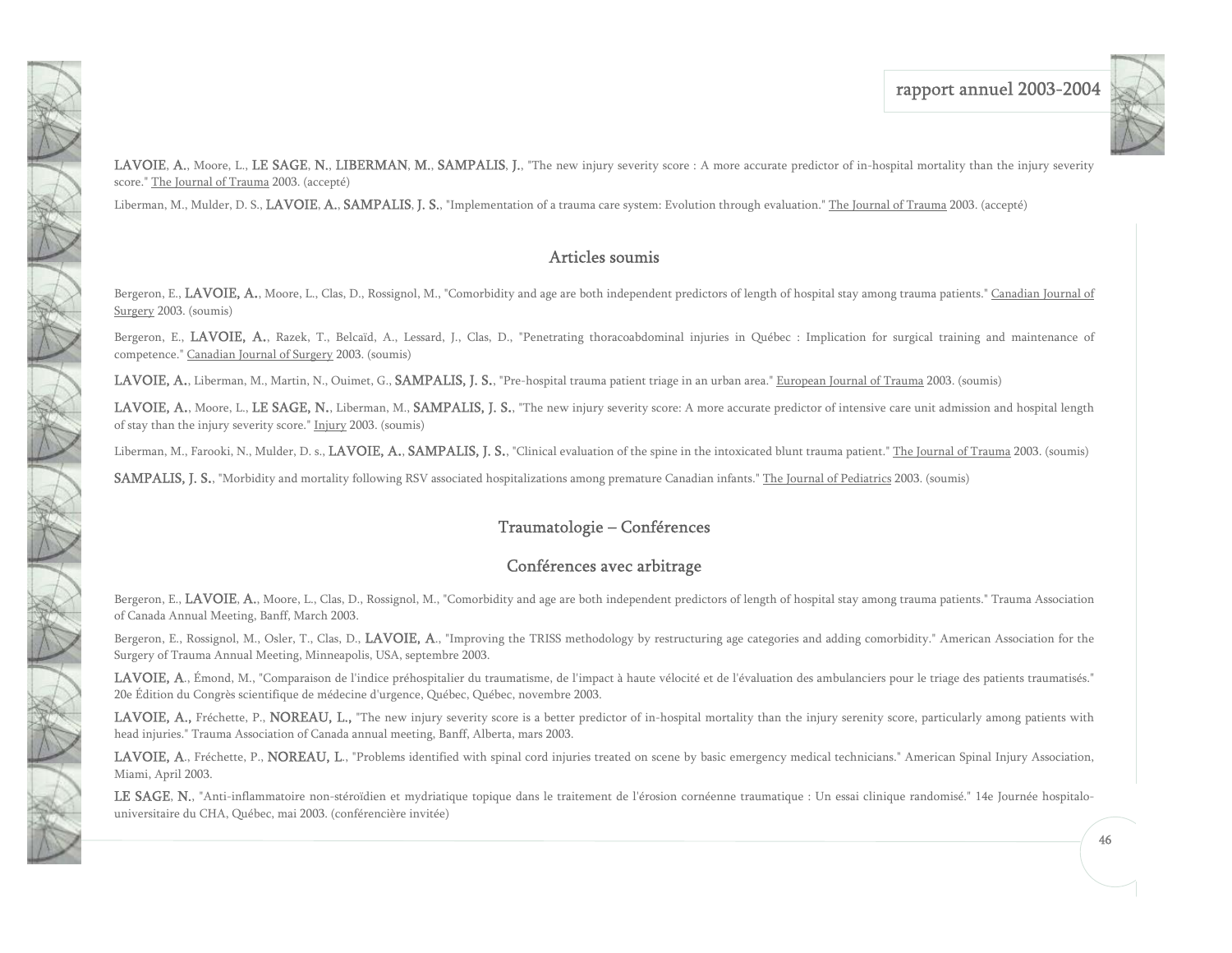LE SAGE, N., "Polytraumatisés : Qui doit-on transférer?" 20e Congrès scientifique annuel de l'Association des médecins d'urgence du Québec, novembre 2003. (conférencière invitée)

LE SAGE, N., LAVOIE, A., VERREAULT, R., "Critères de transfert des traumatisés majeurs : Élaboration d'un consensus." 5e Journée de la recherche de la Faculté de médecine, Québec, mai 2003. (conférencière invitée)

Liberman, M., Farooki, N., LAVOIE, A., Mulder, D. S., SAMPALIS, J. S., "Clinical examination of the spine following blunt trauma." Trauma Association of Canada annuel meeting, Banff, Alberta, March 2003.

Liberman, M., Farooki, N., Mulder, D. S., LAVOIE, A., SAMPALIS, J. S., "Clinical evaluation of the spine in the intoxicated blunt trauma patient." Trauma Association of Canada, Annual Meeting, Banff, Alberta, March 27, 2003.

Liberman, M., Mulder, D. S., Jurkovich, J., SAMPALIS, J. S., "The elements of regionalization - An evidence-based approach to the creation and running of trauma systems." 2003 Owen H. Wangensteen 54th Annual Surgical Forum (vol. LIV). 89th Annual Clinical Congress Meeting of the American College of Surgeons, Chicago, Illinois, October 19-23, 2003.

Liberman, M., Mulder, D. S., Jurkovich, J., SAMPALIS, J. S., "Regionalized trauma care systems: Can we safely remove ingredients, without compromising the recipe?" Canadian Association of General Surgerons (CAGS) Resident's Research retreat, Vancouver, BC, September 18-21, 2003.

Liberman, S., Liberman, M., Boehler, M. L., SAMPALIS, J. S., Meterissian, S., "Medical student contact with patients during a surgery clerkship - Contrast between a Canadian and an American medical school." Canadian Surgery Forum 2003 - Canadian Association of General Surgeons (CAGS), Vancouver, BC, September 18-21, 2003.

SAMPALIS, J. S., Liberman, M., Christou, N. V., "Impact of gastric bypass surgery on health care utilization." 20th Annual Meeting of the American Society for Bariatric Surgery, Boston, MA, June 17, 2003.

#### Conférences locales et nationales

LAVOIE, A., "Évaluation des indicateurs de sévérité préhospitalier au Québec." Association professionnelle des paramédic du Québec, Québec, Québec, mai 2003. (sur invitation)

LAVOIE, A., "Évolution et évaluation des services aux traumatisés du Québec : L'expérience des 15 dernières années." Groupe interuniversitaire de recherche sur les urgences, Direction de la santé publique de Montréal, Montréal, Québec, octobre 2003. (sur invitation)

LAVOIE, A., "Les échelles de sévérité des traumatismes préhospitaliers." 9e Colloque Traumatologie : Défis!, Québec, mars 2003. (conférencier invité)

LE SAGE, N., "Critères de transfert des traumatisés majeurs." Colloque 2003 "Au cœur de la trauma", novembre 2003.

LE SAGE, N., "Critères de transferts des polytraumatisés." Colloque "Traumatologie majeure : Défis", février 2003. (conférencière invitée)

LE SAGE, N., "Enseignement des concepts de base de l'"Evidence based medicine" (la médecine fondée sur des preuves)." Journées de formation au département d'urgence du CHA, Québec, 29-31 janvier 2003. (conférencière invitée)

LE SAGE, N., "Présentation des résultats des projets de recherche au Département d'urgence." Réunion scientifique hebdomadaire du département d'urgence du CHA, Québec, février 2003. (conférencière invitée)

Liberman, M., Mulder, D. S., SAMPALIS, J. S., "The elements of regionalization - An evidence-based approach to the creation and running of trauma systems." McGill University Department of Surgery, Fraser Gurd Day for Surgical Research, Montréal, Québec, May 22, 2003.

Liberman, S., Liberman, M., Steinart, Y., McLeod, P., Meterissian, S., SAMPALIS, J. S., "Perceptions of feedback by residents and staff in an academic general surgery program." Canadian Association for Medical Education, Québec, Québec, April 2003.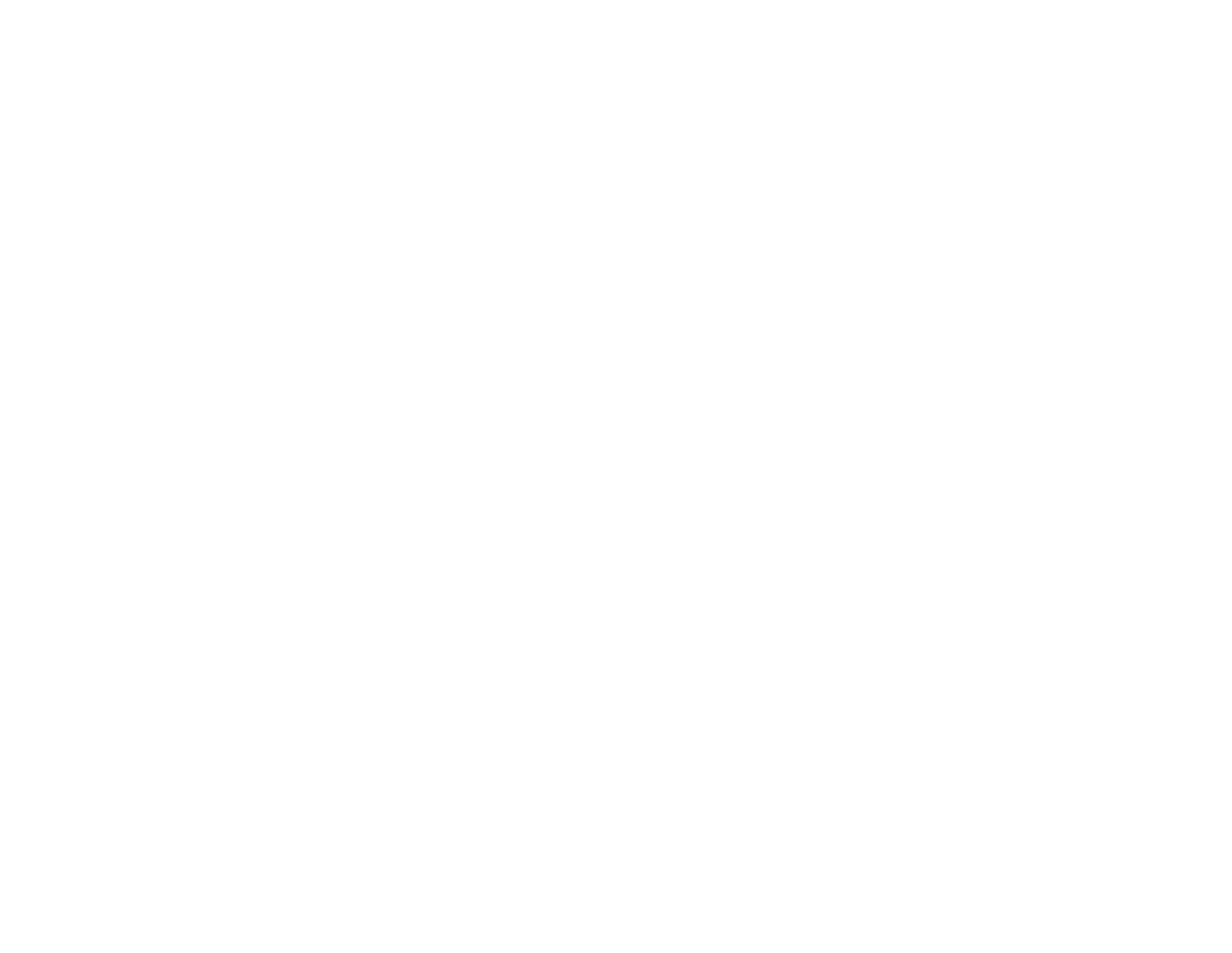<span id="page-49-0"></span>

#### Plate-forme des sciences cliniques – Production intellectuelle

#### Articles avec comité de lecture

LESSARD, M. R., NICOLE, P., Brochu, J., LANGEVIN, S., Croft, D., "Noninvasive ventilation in patients with acute c-spine injury." Can J Anaesth 2003; 50, 86A.

PARÉ, P., Armstrong, D. C., Pericak, D., Pyzyk, M., "Pantoprazole rapidly improves health-related quality of life in patients with heartburn: a prospective, randomized, double-blind comparative study with Nizatidine." Journal of Clinical Gastroenterology 2003; 37: (2), 132-8.

PARÉ, P., MEYER, F., Armstrong, D. C., Pyzyk, M., Pericak, D., Goeree, R., "Validation of the GSFQ, a self-administered symptom frequency questionnaire for patients with gastroesophageal reflux disease." Can J Gastroenterol 2003; 17, 307-12.

TRÉPANIER, C. A., LESSARD, M. R., "Propofol and the risk of infection transmission." Can J Anaesth 2003; 50, 533-7.

Zoutman, D. E., Douglas-Ford, B., Bryce, E., GOURDEAU, M., Hébert, G., Henderson, E., Paton, S., "The state of infection surveillance and control in Canadian acute care hospitals." Am J Infect Control 2003; 31, 266-73.

#### Résumés

Chen, Y., Coates, G., Paterson, W., Dallaire, C., PARÉ, P., Boivin, M., Watier, A., Daniels, S., Diamant, N., Tougas, G., "Mosapride 15 mg TID improves symptoms and gastric emptying in gastroparesis." Gastroenterology 2003; 124(suppl), A576.

Feagan, B. G., Greenberg, G. R., Wild, G., McDonal, J., Fedorak, R. N., PARÉ, P., Kishimoto, K., Guitterez-Ramos, J. C., Krop, J., Vandervoort, M., "A randomized controlled trial of a humanized  $\chi_4\beta_7$  antibody in ulcerative colitis (UC)." Am J Gastroenterol 2003; 98(suppl), S248.

Feagan, B. G., Greenberg, G. R., Wild, G., McDonal, J., Fedorak, R. N., PARÉ, P., Kishimoto, K., Guitterez-Ramos, J. C., Krop, J., Vandervoort, M., "A randomized controlled trial of a humanized  $\chi_4\beta_7$  antibody in ulcerative colitis." Gastroenteroly 2003; 125, 606.

Feagan, B. G., Greenberg, G. R., Wild, G., McDonald, J. W. D., Fedorak, R. N., PARÉ, P., Kishimoto, K., Guitterez-Ramos, J. C., Krop, J., "Efficacy and Safety of a humanized  $\gamma_4\beta_7$  antibody in Crohn's Disease (CD)." Gastroenterology 2003; 124(suppl), A25.

LESSARD, M. R., Lévesque, B., NICOLE, P., LANGEVIN, S., LEBLANC, F., Brochu, C., "Apnea testing in the diagnosis of brain death: comparison of three techniques. Résumé." Canadian Journal of Anesthesiology 2003; 50, 3A.

LESSARD, M. R., NICOLE, P., Brochu, J., LANGEVIN, S., Croft, D., "Noninvasive ventilation for prevention of respiratory complications in patients with acute cerebral spinal cord injury (c-SCI)." Am J Respir Crit Care Med 2003; 167, A862.

LESSARD, M. R., NICOLE, P., LANGEVIN, S., LEBLANC, F., Brochu, C., "Apnea testing in the diagnosis of brain death: comparison of three techniques. Résumé." American Journal of Respiratory and Critical Care Medicine 2003; 167, A101.

Pluye, P., Vanasse, A., Beaulieu, M. D., LEDUC, Y., Labrecque, M., Lussier, M. T., Rouleau, J. L., L'Abbé, J., Grad, R., Haggerty, J., **AUBIN, M.**, "Family physician input in the design of computerized progress notes: The experience of the Cyber-Health Primary Care Study." Actes de la conférence de l'Association canadienne en informatique médicale 2003.

Turgeon, A., NICOLE, P., TRÉPANIER, C. A., LESSARD, M. R., "Effect of cricoid pressure on the success of endotracheal intubation." Can J Anaesth 2003; 50, 4A.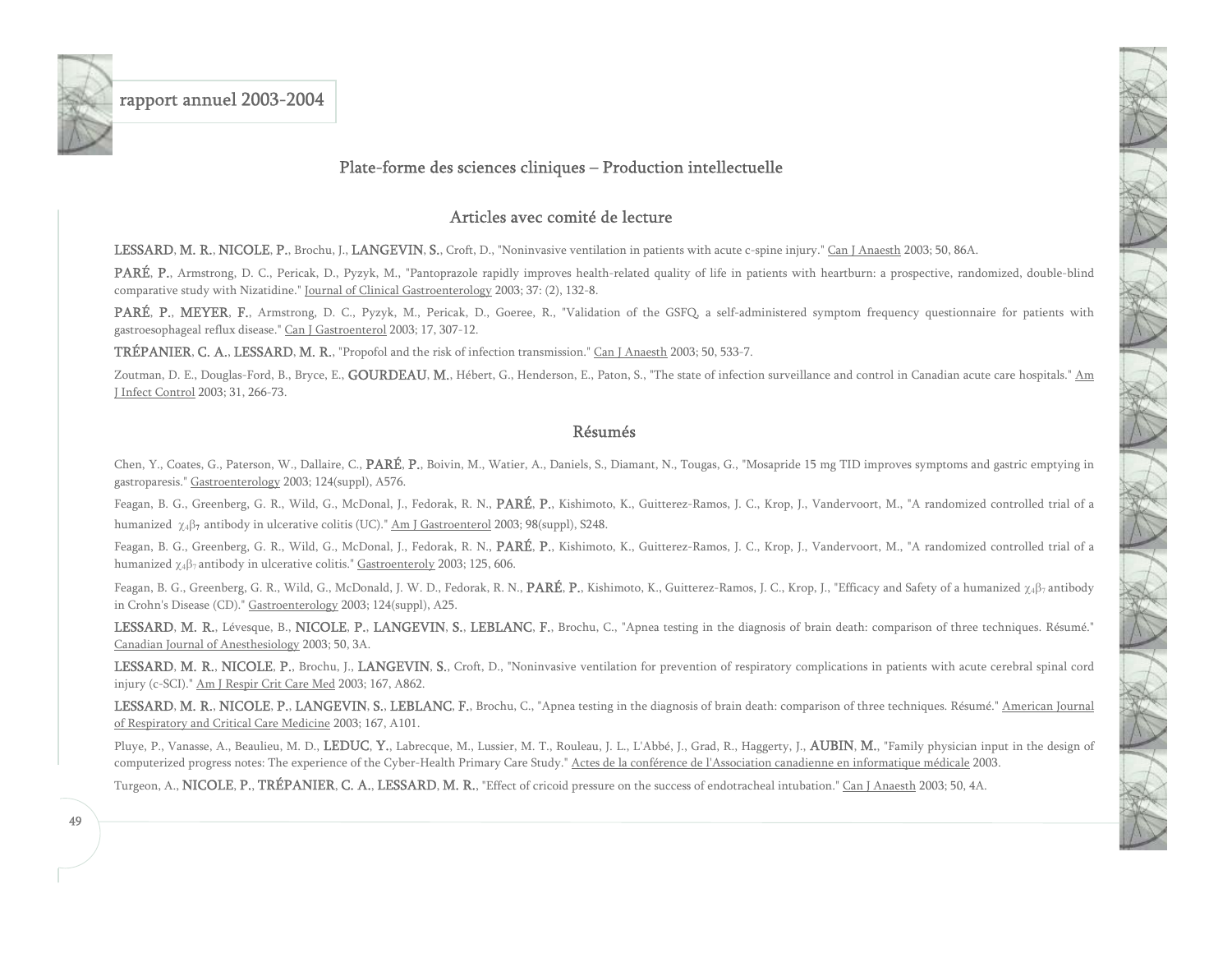

### Articles avec comité de lecture

<span id="page-50-0"></span>LESSARD, M. R., "Le syndrome respiratoire aigu sévère (SRAS) à l'unité des soins intensifs." Bulletin de l'Association des médecins microbiologistes infectiologues du Québec 2003; 11, 4.

### Production audio-visuelle

PARÉ, P., (2003). The impact of GERD on quality of life. The Canadian Association of gastroenterology Interactive Lecture Series, Production multimédia CD-Pharma Ltée

PARÉ, P., on behalf of B. Feagan, MD, D. Leddin, MD, H. Steinhart, MD, (2003). Nouvelles démarches dans la prise en charge des maladies inflammatoires de l'intestin. Programme interactif fondé sur l'étude de cas. La colite ulcéreuse et la maladie de Crohn : Diagnostic différentiel, Production Multimédia CD-Pharma Ltée

#### Affiches

Feagan, B. G., Greenberg, G. R., Wild, G., McDonal, J., Fedorak, R. N., PARÉ, P., Millenium inc., Robarts Clinical Trials, "A randomized controlled trial of a humanized  $\chi_4\beta_7$  antibody in ulcerative colitis (UC), AGA, DDW 2003." 2003.

### Plate-forme des sciences cliniques – Conférences

#### Conférences avec arbitrage

Feagan, B. G., Greenberg, G. R., Wild, G., McDonal, J., Fedorak, R. N., PARÉ, P., Kishimoto, K., Guitterez-Ramos, J. C., Vandervoort, M., "A randomized controlled trial of a humanized χ4β7 antibody in ulcerative colitis (UC)." 11th United European Gastroenterology Week (UEGW 2003), Madrid, Spain, November 3, 2003.

LESSARD, M. R., "Poster discussion - Respiratory and Critical Care." Canadian Anaesthesiologists' Society 59th Annual Meeting, Ottawa, Ontario, June 24, 2003. (sur invitation)

PARÉ, P., "Barrett's esophagus - Surveillance." Workshop rapporteur, e-based Gastroenterology International Symposium, Jamaica, October 4, 2003.

PARÉ, P., "Les hépatites virales." Congrès de la Fédération des médecins omnipraticiens du Québec, Québec, Québec, 17 octobre 2003.

PARÉ, P., "Les IPP revisités...avant que vous soyez visités." Congrès de la Fédération des médecins omnipraticiens du Québec, Québec, Québec, 17 octobre 2003.

PARÉ, P., "Optimiser le traitement de l'HVC chronique." Update on Liver & Inflammatory Bowel Disease (ULIBD), Porto Rico, 1er février 2003.

Pluye, P., Vanasse, A., Beaulieu, M. D., LEDUC, Y., Labrecque, M., Lussier, M. T., Rouleau, J. L., L'Abbé, J., Grad, R., Haggerty, J., AUBIN, M., "Family physician input in the design of computerized progress notes: The experience of the Cyber-Health Primary Care Study." Association canadienne en informatique médicale, Toronto, Ontario, juin 2003.

Pluye, P., Vanasse, A., Beaulieu, M. D., LEDUC, Y., Labrecque, M., Lussier, M. T., Rouleau, J. L., L'Abbé, J., Grad, R., Haggerty, J., AUBIN, M., "Mixing cognitive and normative approaches to design medical informatics in context: The experience of the Cyber-Health Primary Care Study." Conférence de l'International Institute for Qualitative Methodology, Banff, mai 2003.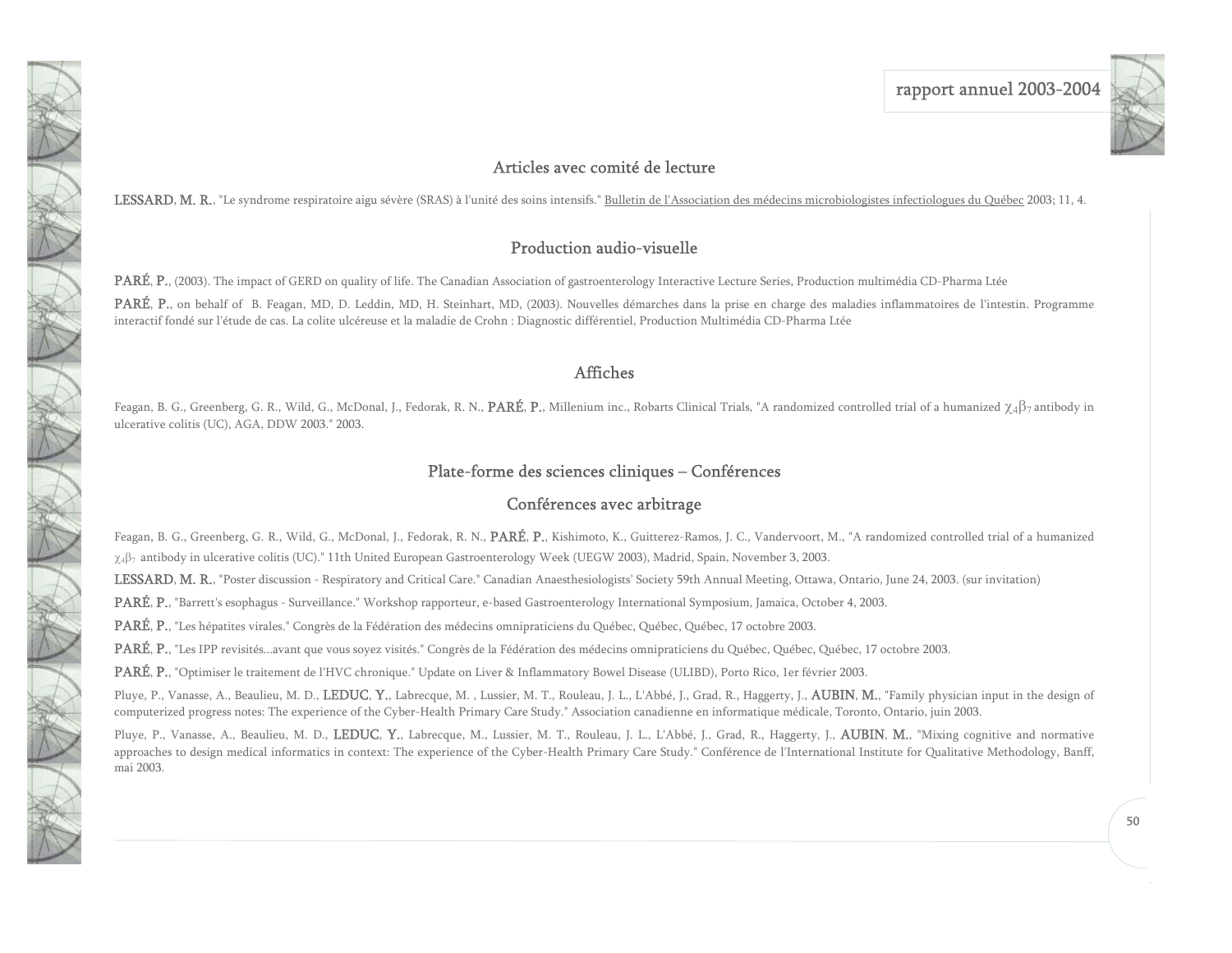

#### Conférences locales et nationales

Bécotte, G., Bouillon, K., LEDUC, Y., "Les dysfonctions sexuelles." UMF de l'Hôpital de l'Enfant-Jésus du CHA, 29 janvier 2003.

GOURDEAU, M., "Désinfection et stérilisation." Présentation faite au Service de microbiologie-infectiologie du CHUS, Sherbrooke, Québec, juin 2003. (sur invitation)

GOURDEAU, M., "Quelles sont les dernières recommandations du Comité provincial sur les mesures de précaution contre le SRAS?" Montréal, Québec, 4 novembre 2003. (sur invitation)

GOURDEAU, M., "Quelles sont les dernières recommandations du Comité provincial sur les mesures de précaution contre le SRAS?" Québec, Québec, 5 novembre 2003. (sur invitation)

LEBLANC, F., "La corticothérapie dans le choc septique." Session de mise à jour pour les résidents du programme de médecine interne de l'Université Laval,, Pavillon La Laurentienne, Université Laval, février 2003.

LEBLANC, F., "L'ABC de la natrémie." Symposium de médecine hospitalière de l'Université Laval, Université Laval, Québec, 31 octobre 2003.

LEBLANC, F., "Le diabète à l'hôpital." Symposium de médecine hospitalière de l'Université Laval, Université Laval, Québec, 31 octobre 2003.

LEBLANC, F., "Nouveautés dans le traitement du choc septique." Session d'éducation médicale continue pour omnipraticiens par le CHA, Sainte-Anne-de-Beaupré, Québec, mars 2003.

LEDUC, Y., "Les MTS." Discussion de cas cliniques, UMF de l'Hôpital de l'Enfant-Jésus du CHA, 26 février 2003.

LEDUC, Y., Beaupré, P., Cauchon, M., "L'internet et le résident bien branché sur la qualité de l'information." Atelier présenté aux résidents 1 en médecine familiale, Université Laval, Québec, 15 janvier 2003.

LESSARD, M. R., National Anaesthesia Making a Mark Resident Review Course, Mississauga, Ontario, 20-23 février 2003. (conférencier invité)

LESSARD, M. R., "La ventilation mécanique." Réunion scientifique - Évacuations aéromédicales du Québec, Québec, 4 novembre 2003. (sur invitation)

LESSARD, M. R., "La ventilation non invasive : Appareils pareils ou pas pareils?" Symposium de médecine hospitalière, Québec, Québec, 31 octobre 2003. (sur invitation)

LESSARD, M. R., "L'insuffisance rénale aiguë." 6e Symposium provincial de soins intensifs, Québec, Québec, 1er novembre 2003. (sur invitation)

LESSARD, M. R., "Nomination et promotion au titre de professeur de clinique." Activités de formation médicale continue, Département d'anesthésiologie, CHA de Québec, 19 novembre 2003. (sur invitation)

LESSARD, M. R., "Noninvasive ventilation." McGill Aneasthesia Update, Montréal, Québec, 24-26 mai 2003. (sur invitation)

LESSARD, M. R., "Prevention of infection in anaesthesia practice." McGill Aneasthesia Update, Montréal, 24-26 mai 2003. (sur invitation)

LESSARD, M. R., "Support ventilatoire dans l'ARDS." Mise à jour en soins intensifs pour les résidents du programme de médecine interne, Université Laval, Québec, 4 février 2003. (conférencier invité)

LESSARD, M. R., "Ventilation mécanique dans l'ARDS." Congrès de l'Association des anesthésiologistes du Québec, Québec, 4-5 avril 2003. (sur invitation)

PARÉ, P., "Identifier le bilan hépatique." Clinique médicale de Sillery, Sillery, Québec, 10 septembre 2003.

PARÉ, P., "La dyspepsie : Une approche rationnelle en 2003." Association des médecins omnipraticiens de la Rive-Sud de Québec, Sainte-Foy, Québec, 2 mai 2003.

PARÉ, P., "Le reflux gastro-oesophagien." Atelier interactif, médecins omnipraticiens, Québec, Québec, 3 juillet 2003.

PARÉ, P., "Le reflux gastro-oesophagien." Association des médecins omnipraticiens de Rivière-du-Loup, Rivière-du-Loup, Québec, 9 octobre 2003.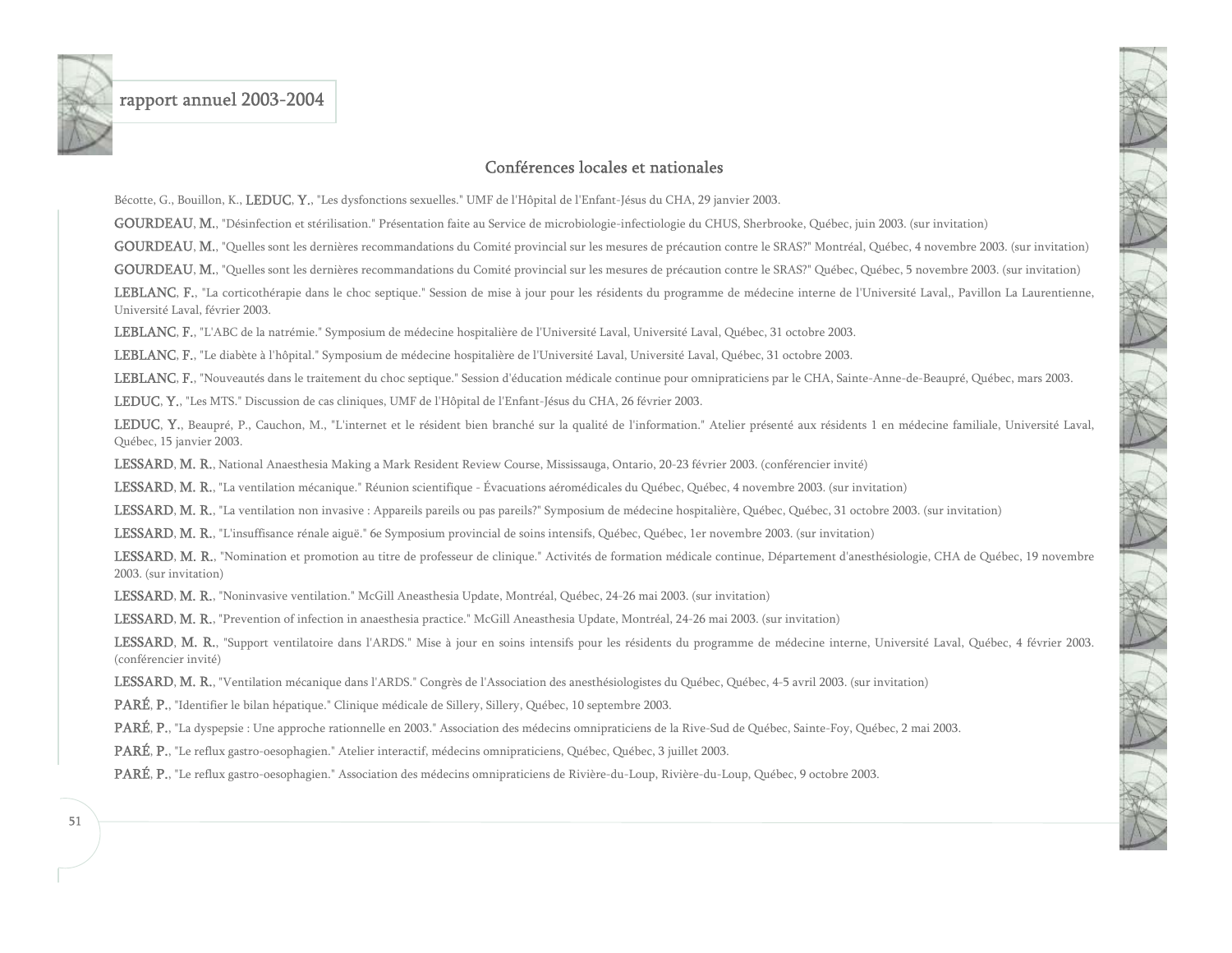

PARÉ, P., "Le rôle de l'inhibition acide dans la prise en charge de la dyspepsie." Éducation médicale continue dispensée aux médecins omnipraticiens de Trois-Pistoles, Trois-Pistoles, 10 mars 2003.

PARÉ, P., "Le rôle de l'inhibition acide dans la prise en charge de la dyspepsie." Médecins de la Clinique Quatre-Bourgeois, Québec, Québec, 9 mai 2003.

PARÉ, P., "Le rôle de l'inhibition acide dans la prise en charge des patients avec dyspepsie." Association régionale des médecins omnipraticiens de Notre-Dame-du-Lac/Témiscouata, Notre-Dame-du-Lac, Québec, 30 mai 2003.

PARÉ, P., "Le rôle de l'inhibition acide dans la prise en charge des patients avec dyspepsie." Association des médecins omnipraticiens de Montmagny, Montmagny, Québec, 12 juin 2003.

PARÉ, P., "Le syndrome de l'intestin irritable : Une session interactive." Présentation faite aux médecins omnipraticiens de la région de Québec, Québec, Québec, 4 juin 2003.

PARÉ, P., "Le syndrome du côlon irritable." Éducation médicale continue dispensée à l'Association des médecins omnipraticiens de Québec, Québec, 7 février 2003.

PARÉ, P., "Le syndrome du côlon irritable." Médecins omnipraticiens de la Clinique médicale de Val-Bélair, Val-Bélair, Québec, 18 juin 2003.

PARÉ, P., "Le syndrome du côlon irritable." Association des pharmaciens de la région de Québec, Québec, Québec, 2 juillet 2003.

NEW 1

PARÉ, P., "Le traitement de l'hépatite C en 2003." Présentation faite aux internistes de Victoriaville, Victoriaville, Québec, 28 mai 2003.

PARÉ, P., "Les différentes facettes et approches au reflux gastro-oesophagien." Présentation faite aux médecins omnipraticiens de Montréal, Montréal, Québec, 25 octobre 2003.

PARÉ, P., "Les hépatites : Un tour d'horizon." Éducation médicale continue, Journées médicales du CHA, Mont Sainte-Anne, 3 mars 2003.

PARÉ, P., "Problèmes courants en gastro-entérologie." Présentation faite aux médecins omnipraticiens de St-Marc-des-Carrières, St-Marc-des-Carrières, Québec, 28 octobre 2003.

PARÉ, P., "Problèmes en gastro-entérologie : Discussion interactive." Association des médecins omnipraticiens de la région de Québec, 25 avril 2003, Québec.

PARÉ, P., "Tour d'horizon des hépatites virales." Médecins de la Clinique du Carrefour de Beauport, Beauport, Québec, 2 mai 2003.

TALBOT, P., "Patient âgé et maladie cardiovasculaire." Conférence donnée lors du Symposium de formation médicale continue organisé par la Fédération des médecins omnipraticiens du Québec, mai 2003, Barcelone, Espagne, mai 2003.

TALBOT, P., "Traitement de l'HTA." Conférence interactive et atelier donnés lors du Symposium de formation médicale continue organisé par la Fédération des médecins omnipraticiens du Québec, Barcelone, Espagne, mai 2003.

### Conférences destinées à un auditoire extra-académique

PARÉ, P., "Le syndrome du côlon irritable." Conférence pour le public, Chicoutimi, Québec, 27 mai 2003.